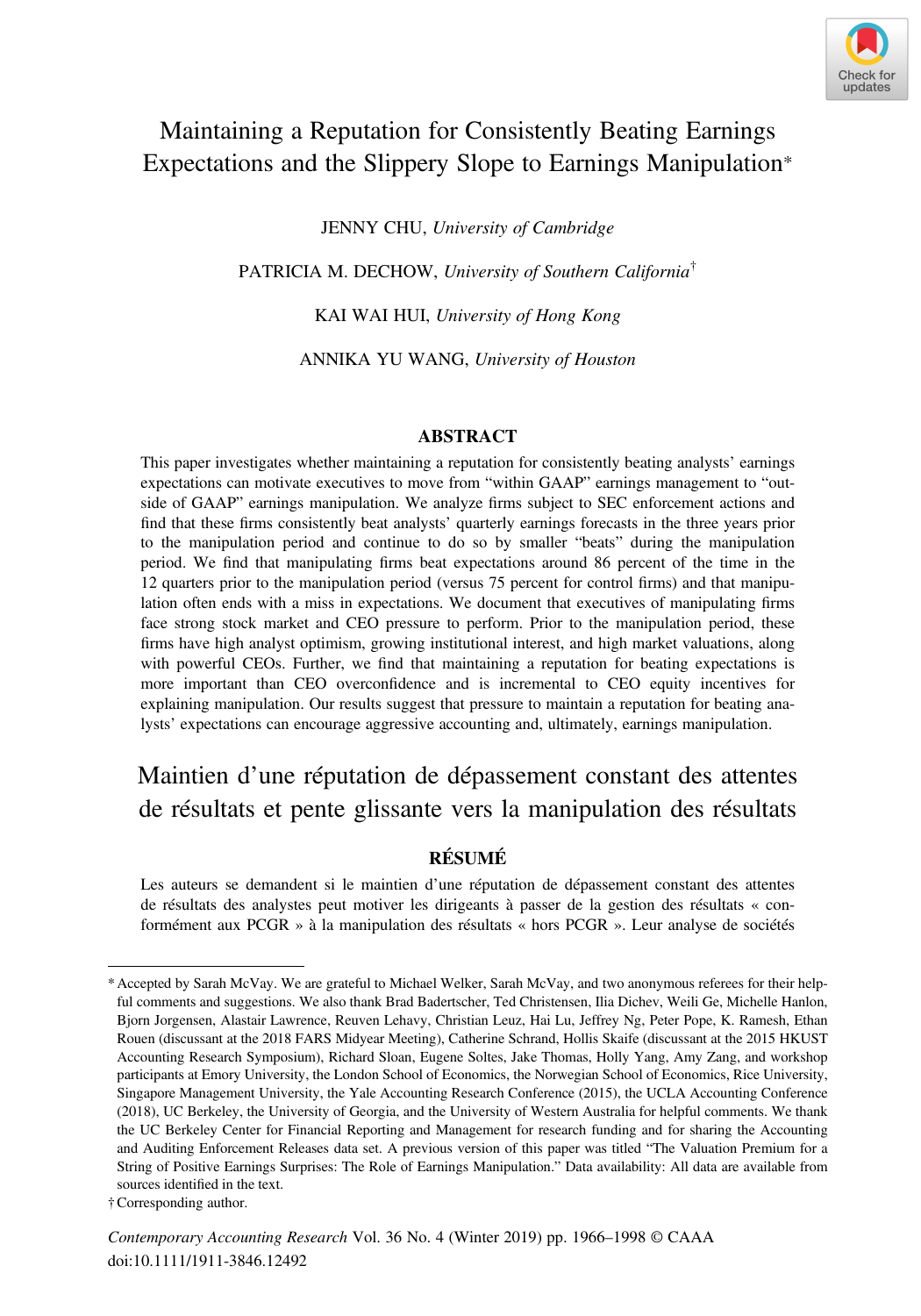sujettes aux mesures de mise en application de la SEC révèle que ces entreprises dépassent systématiquement les prévisions de résultats trimestriels des analystes dans les trois années précédant la période de manipulation et continuent d'enregistrer des dépassements, quoique plus modestes, au cours de la période de manipulation. Les auteurs constatent que les sociétés de l'échantillon qui se livrent à la manipulation dépassent les attentes dans environ 86 pour cent des cas au cours des douze trimestres précédant la période de manipulation (comparativement à 75 pour cent chez les sociétés témoins) et que des résultats inférieurs aux attentes suivent souvent la fin de la période de manipulation. Les données recueillies par les auteurs indiquent que les dirigeants de sociétés qui se livrent à la manipulation sont exposés à un marché des actions robuste et soumis aux pressions exercées par les chefs de la direction en matière de performance. Avant la période de manipulation, ces sociétés inspirent aux analystes un degré élevé d'optimisme, suscitent l'intérêt croissant des institutions et affichent de fortes évaluations du marché, de même qu'elles ont à leur tête des chefs de la direction puissants. En outre, les auteurs constatent que le maintien d'une réputation de dépassement des attentes est plus important que l'excès de confiance des chefs de la direction et s'ajoute aux incitatifs qui leur sont offerts sous forme d'actions dans l'explication de la manipulation. Les résultats de l'étude laissent croire que les exigences relatives au maintien d'une réputation de dépassement des attentes des analystes peuvent encourager les pratiques comptables audacieuses et, en définitive, la manipulation des résultats.

#### 1. Introduction

This study investigates whether maintaining a reputation for consistently beating analysts' earnings per share (EPS) forecasts is an important motivation for executives to engage in earnings manipulation (for simplicity, we use the term "beating" to refer to both meeting and beating analysts' EPS forecasts). We hypothesize that executives can become so focused on beating consensus EPS forecasts that, similar to athletes engaging in competition, they experience "tunnel vision"—that is, they lose sight of the big picture and do "whatever it takes" to meet their goal. We hypothesize that when executives build a reputation for consistently beating expectations, they experience growing pressure to maintain their reputation. This intensifying pressure can create an escalating commitment problem that leads executives to initially engage in earnings management techniques that are within Generally Accepted Accounting Principles ("within GAAP"), but as expectations rise, executives use increasingly aggressive techniques. Ultimately, in some firms, executives become so desensitized to their accounting choices that they move "outside of GAAP" to beat earnings expectations.

We test our predictions using a sample of firms that are subject to Securities and Exchange Commission (SEC) enforcement actions summarized in Accounting and Auditing Enforcement Releases (AAERs). For this sample of firms, there is unambiguous evidence that executives have used accounting discretion "outside of GAAP" to manipulate earnings. We document that, relative to the population and to a sample matched on the propensity to consistently beat analysts' expectations, AAER firms are more likely to have consistently beaten analysts' expectations in the three years prior to the manipulation period. We find that manipulating firms are beating expectations approximately 86 percent of the time in the three years leading up to the manipulation period (versus 75 percent for non-AAER firms). However, beating expectations becomes increasingly difficult for manipulating firms. Specifically, the average magnitude of the earnings surprise (the difference between reported EPS and analysts' forecasts of EPS) declines as the manipulation period approaches and is the smallest during the manipulation period. In addition, after manipulation ends, the manipulating firms typically miss expectations. This evidence suggests that beating expectations is an important goal for executives who ultimately manipulate earnings.

We hypothesize that pressure on executives to consistently beat expectations can come from two broad sources: (i) *external* pressure from stock market participants and (ii) *internal* pressure from the company's leadership. Firms that consistently beat analysts' expectations are likely to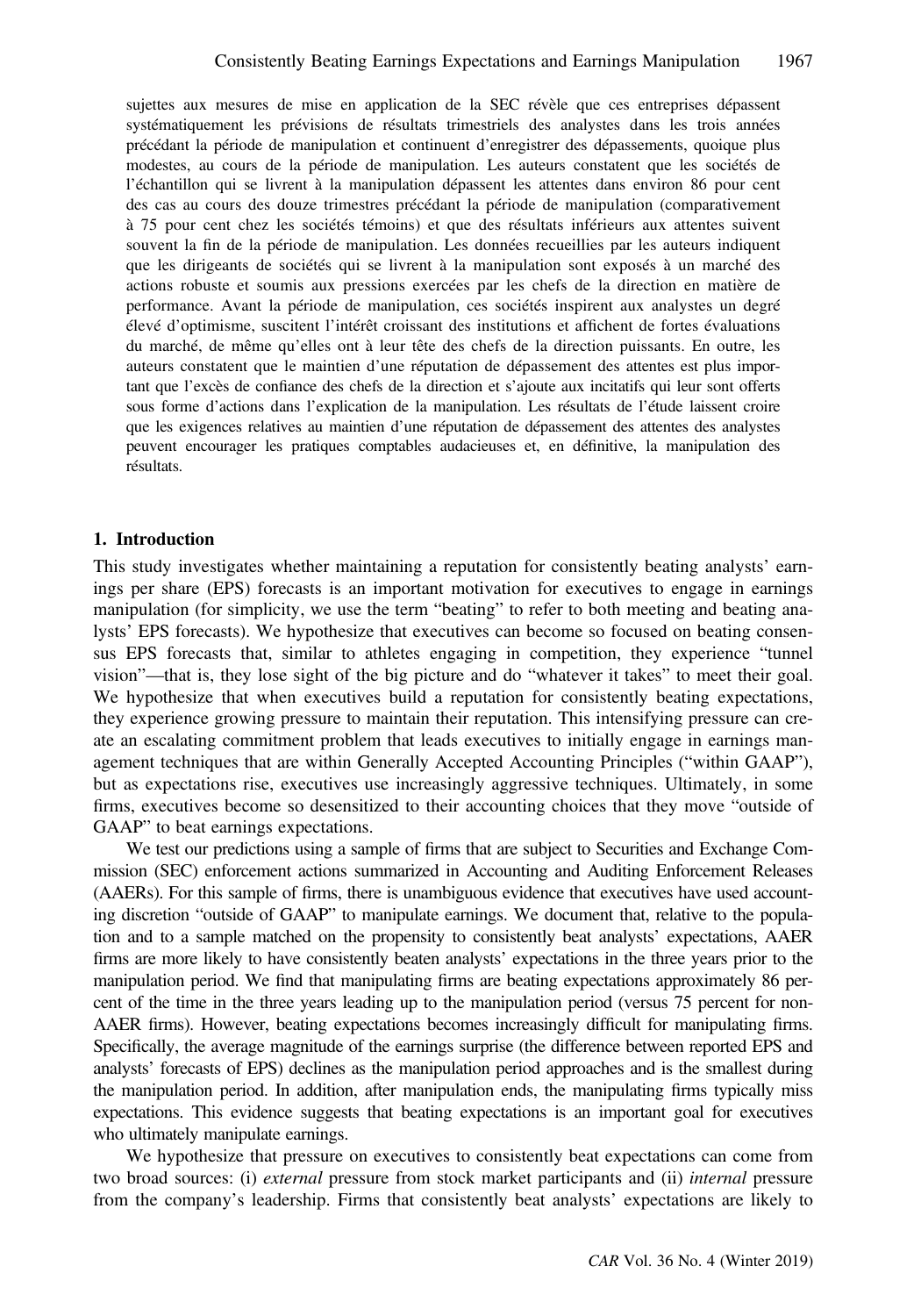initially have strong economic performance. If analysts presume that the strong economic performance will continue, then they are likely to forecast high future earnings growth and issue "strong buy" recommendations. In addition, institutional investors are likely to notice the strong performance and purchase the shares. As a consequence, firms that consistently beat expectations trade at a valuation premium (e.g., Bartov et al. 2002; Kasznik and McNichols 2002). We hypothesize that once the premium is earned, executives face pressure to continue to beat expectations to maintain the high valuation and to avoid disappointing investors. Thus, the valuation premium itself can become a source of pressure to manipulate earnings (Jensen 2005). When managers find that they do not have enough "within GAAP" accounting flexibility to beat expectations, they could turn to "outside of GAAP" accounting techniques to enable them to continue to beat expectations.

The company's internal leadership could also create an environment in which there is strong pressure on executives to meet expectations. A chief executive officer (CEO) with strong equity incentives could exert more pressure on other executives to beat expectations, because their compensation will be particularly sensitive to stock price declines should those expectations not be met (e.g., Cheng and Warfield 2005). Feng et al. (2011) provide evidence that CEOs of manipulating firms have higher equity incentives and appear to pressure the chief financial officer (CFO) to engage in earnings manipulation. We extend this line of research by investigating whether the manipulation is aimed at consistently beating analysts' expectations. In addition to equity incentives, overconfidence could also play a role. Schrand and Zechman (2012) provide evidence that overconfident CEOs, as measured by Malmendier and Tate (2005), are more likely to engage in manipulation.<sup>1</sup> Within our context, an overconfident CEO may consider aggressive accounting as a justifiable tool to beat expectations because of a belief that the firm will perform better in the future. Finally, the CEO must have sufficient power to influence other executives (e.g., Dechow et al. 1996; Feng et al. 2011). We measure power in two ways: whether the CEO has power over the board (CEO/chair duality and the proportion of independent directors), and whether, compared to control firms, the CEO has a larger pay slice (is paid a larger percentage of the compensation pool available to top five executives). Thus, CEOs with stronger equity incentives, and who are overconfident and powerful, could put more pressure on executives to engage in manipulation to continue a trend of beating earnings expectations.

Furthermore, we conjecture that corporate executives are highly competitive and goaloriented people. Therefore, once the management team views beating expectations as a goal, they will exert effort to achieve this goal and will feel a sense of loss should they miss it. In other words, beating expectations could become an innate or intrinsic reference point to executives. For example, consider the following quote from an interview conducted by Soltes (2016, 199):

The Wall Street number was pure. It was somebody else independent of me saying, "Stephen, this is what you need to aim for this quarter." I would judge my success on the ability to make that number. If we achieved that number, it was an endorsement that we were doing the right things. If we missed that number, then it was a reflection that we hadn't performed as well as we should have. My goal was just to get to or over that number—and if I did that, I succeeded. (Stephen Richards, Global Head of Sales at Computer Associates)

If executives have strong reference-dependent preferences and use analysts' expectations as a point of reference, then this could create a dynamic in which a move from "within GAAP" to

<sup>1.</sup> CEO overconfidence is measured as an indicator variable that equals one if the natural log of the sum of in-themoney unexercised exercisable options held by the CEO is greater than the 3-digit SIC industry median, and zero otherwise. Overconfident CEOs are predicted to hold in-the-money options for longer than optimal because they anticipate unrealistic increases in their firms' stock prices (Malmendier and Tate 2005).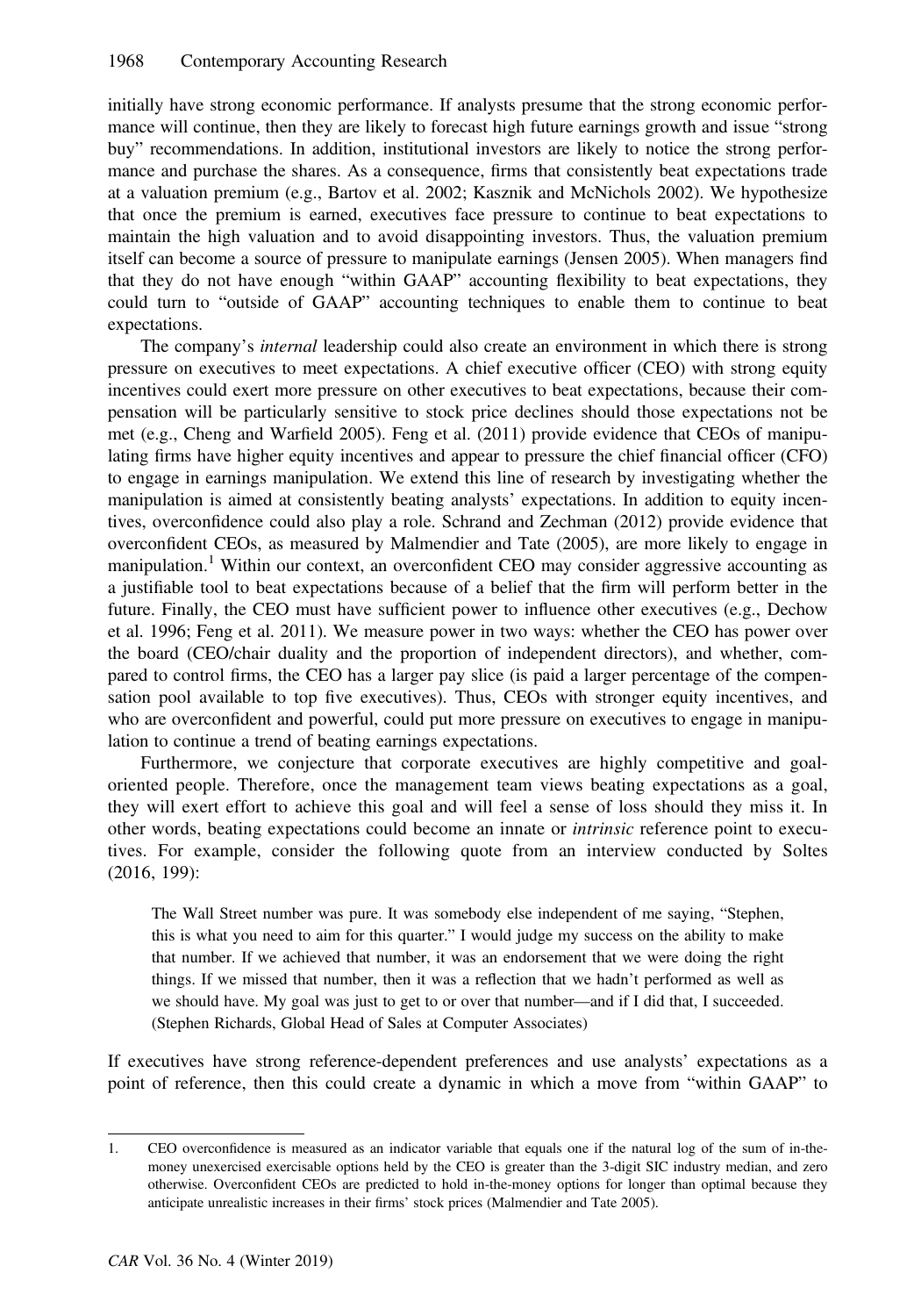"outside of GAAP" accounting becomes part of an escalating commitment to continuously beat expectations.<sup>2</sup>

We compare manipulating firms to the population and to firms that are propensity-matched on the likelihood of consistently beating analysts' expectations. Consistent with manipulating firms facing strong market pressure, we find that, in the three years leading up to the manipulation period, these firms have high price-to-earnings (PE) multiples, experience growing institutional ownership, have analysts making optimistic long-term growth forecasts, and have a high proportion of analysts recommending the stock as "buy" and "strong buy." In addition, consistent with prior research documenting strong CEO pressure, we find that manipulating firms have more powerful CEOs with stronger equity incentives. However, we find that CEO overconfidence is only significant when we compare manipulating firms to the population. After propensity-score matching, we find no evidence that CEO overconfidence explains manipulation, suggesting that our overconfidence proxy contains noise or that overconfidence is not an important determinant of manipulation after controlling for firm characteristics.

Finally, we perform multivariate regression analysis and examine whether a prior reputation for beating analysts' forecasts (the percentage of quarters that firms beat analysts' forecasts in the prior three years) is incrementally significant to market pressure and CEO pressure in explaining manipulation. We document strong evidence that our reputation proxy is a significant determinant of manipulation after considering pressure from the stock market and CEOs. Overall, our results are consistent with the notion that executive teams care about maintaining a reputation for beating expectations beyond pressure induced by the stock market and CEOs. This could be because (i) these executives have high reference-dependent preferences, (ii) these executives believe that maintaining a reputation is important for future compensation or promotion reasons, or (iii) the reputation proxy captures unexplained aspects of market- or leadership-related pressures. Whatever the ultimate reason, our results suggest that a reputation for consistently beating expectations is an important determinant of "outside of GAAP" manipulation.

Our paper builds on and contributes to four areas of research. First, we contribute to research investigating whether firms manage earnings to consistently beat analysts' forecasts. Prior research has weak or ambiguous results when investigating this question primarily because discretionary accrual proxies used to identify manipulating firms are correlated with growth and other firm characteristics. For example, Matsumoto (2002) finds evidence of significant discretionary accruals in univariate tests but not in multivariate tests. Bartov et al. (2002) isolate firms that meet expectations using discretionary accruals and find that they enjoy only slightly smaller premiums than other consistent beaters and exhibit superior future earnings performance relative to other firms. They suggest that managers could be signaling future performance by using earnings and expectations management. However, an alternative explanation is that discretionary accruals are measured with error and the error is correlated with growth. Our research aims to provide insights into the role of manipulation in expectations management and differs in two ways from prior research. First, we avoid interpretation problems with discretionary accruals by using a sample of firm-years identified by the SEC as having unambiguously manipulated earnings. Second, rather than analyzing whether consistent beaters engage in earnings management, we analyze whether identified manipulators consistently beat expectations.<sup>3</sup> This research design enables us to investigate whether manipulating firms are

<sup>2.</sup> Research in behavioral economics suggests that people measure their happiness based on reference points (Tversky and Kahneman 1991) and will exert effort to meet reference points even when there are no monetary benefits (e.g., Allen et al. 2016). We do not attempt to determine whether the greater sense of loss stems from the executive's utility function (as suggested by the quote from Stephen Richards), the corporate culture, or contractual incentives.

<sup>3.</sup> Myers et al. (2007) examine firms that report quarterly EPS increases for five consecutive years and argue that these firms are managing earnings. However, because their sample consists of the population of firms that have achieved this feat, they do not have an obvious control sample for their tests. Our analysis avoids this interpretation difficulty because we can compare the beating behavior of identified manipulators directly to the population of non-AAER firms as well as to a propensity-score-matched non-AAER sample.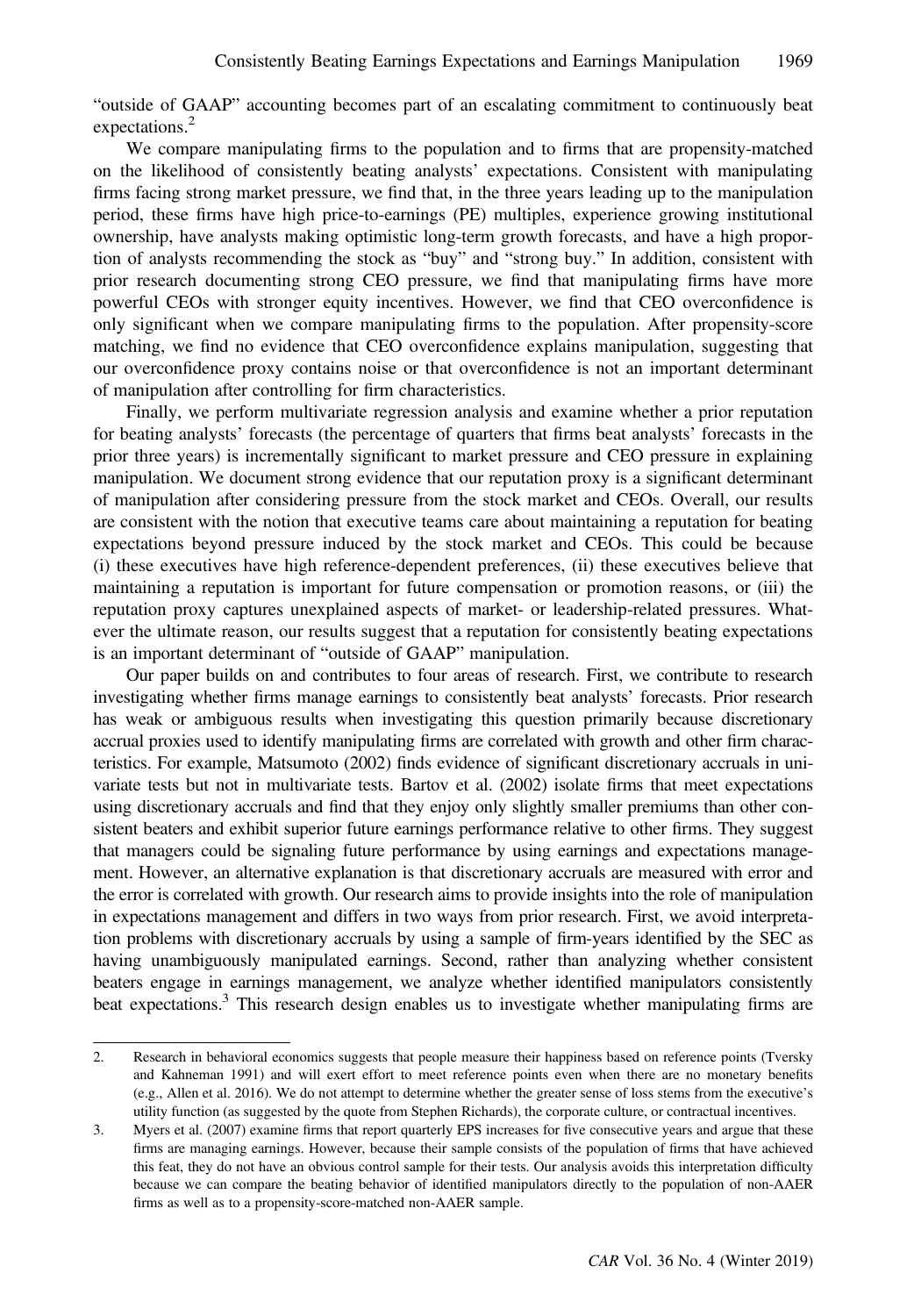consistent beaters, both before and during the manipulation period. Our results suggest that firms with long strings of positive earnings surprises are likely to have "true" earnings growth in early years, consistent with the findings in Bartov et al. (2002) and Kasznik and McNichols (2002). It is only later in the string, when growth slows, that manipulation is likely to take place.<sup>4</sup> Thus, researchers are most likely to detect earnings management toward the end of the string, just before the positive earnings string breaks.

Second, we extend research that finds firms that consistently beat benchmarks, such as prior year's earnings and analysts' forecasts, have higher PE multiples than firms that have similar growth in terms of underlying fundamentals but do not consistently beat benchmarks (e.g., Barth et al. 1999; Bartov et al. 2002; Kasznik and McNichols 2002). This line of research has difficulty explaining the empirically documented premium. Barth et al. (1999) suggest that investors pay a premium for less volatile earnings. However, this preference is difficult to explain when investors hold diversified portfolios. Kasznik and McNichols (2002) similarly suggest that investors could view these firms as less risky and reward them with a lower cost of capital. Bartov et al. (2002) find no evidence of investor overreaction and suggest that the premium is due to anticipated improved future performance. We conjecture that the valuation premium is attributable to improved investor recognition and liquidity of these stocks (e.g., Merton 1987; Lehavy and Sloan 2008). Consistent with this explanation, we document that prior to the manipulation period as AAER firms are building their reputations for consistently beating expectations, analysts are recommending these stocks and have optimistic growth expectations, while institutional investors are increasing their holdings in these firms.

Third, we build on Jensen's (2005) theory concerning the agency costs of overvalued equity. Jensen (2005) suggests that one of the costs of overvalued equity is that managers feel compelled to maintain the high equity valuation. Our evidence suggests that the initial overvaluation (as reflected in a high PE multiple) is a consequence of firms consistently beating earnings expectations, and that managers manipulate earnings to continue to beat expectations in an effort to maintain their reputations and stock prices. Relatedly, we extend Badertscher's (2011) evidence that once firms are overvalued, they engage in real and accrual management over the next five years. Our results suggest that a plausible underlying managerial motivation for the earnings management documented by Badertscher (2011) is to maintain a reputation for consistently beating analysts' forecasts.

Finally, we build on research examining organizational and CEO attributes that influence earnings manipulation. Schrand and Zechman (2012) suggest that CEOs move down the "slippery slope" from accrual management to "outside of GAAP" earnings manipulation because of their overconfidence about future performance. Other researchers suggest that CEOs' power to influence organizational goals and their financial incentives encourage manipulation (e.g., Beasley 1996; Dechow et al. 1996; Efendi et al. 2007; Feng et al. 2011). We add to this research by suggesting that an underlying motivation for the manipulation is the desire to consistently beat analysts' expectations. CEOs who have large equity-based incentives, who are overconfident, and who have the power to influence other executives could also be particularly competitive and goal-oriented. If such a CEO sets beating analysts' expectations as a goal for the firm and the firm builds a reputation for beating expectations, then other executives will also view maintaining the reputation as important to themselves and to the firm. This, in turn, could lead to the acceptance of increasingly aggressive accounting techniques. Our empirical evidence also corroborates motives identified in Soltes (2016). Soltes (2016) interviews executives who have engaged in misconduct and notes that these executives appear to lose perspective and lack awareness of their wrongful actions, often

<sup>4.</sup> Kasznik and McNichols (2002, 757) do not investigate earnings management but note "the extent to which firms meet expectations by manipulating earnings or expectations and the consequences of such manipulation for valuation remain open questions for future research."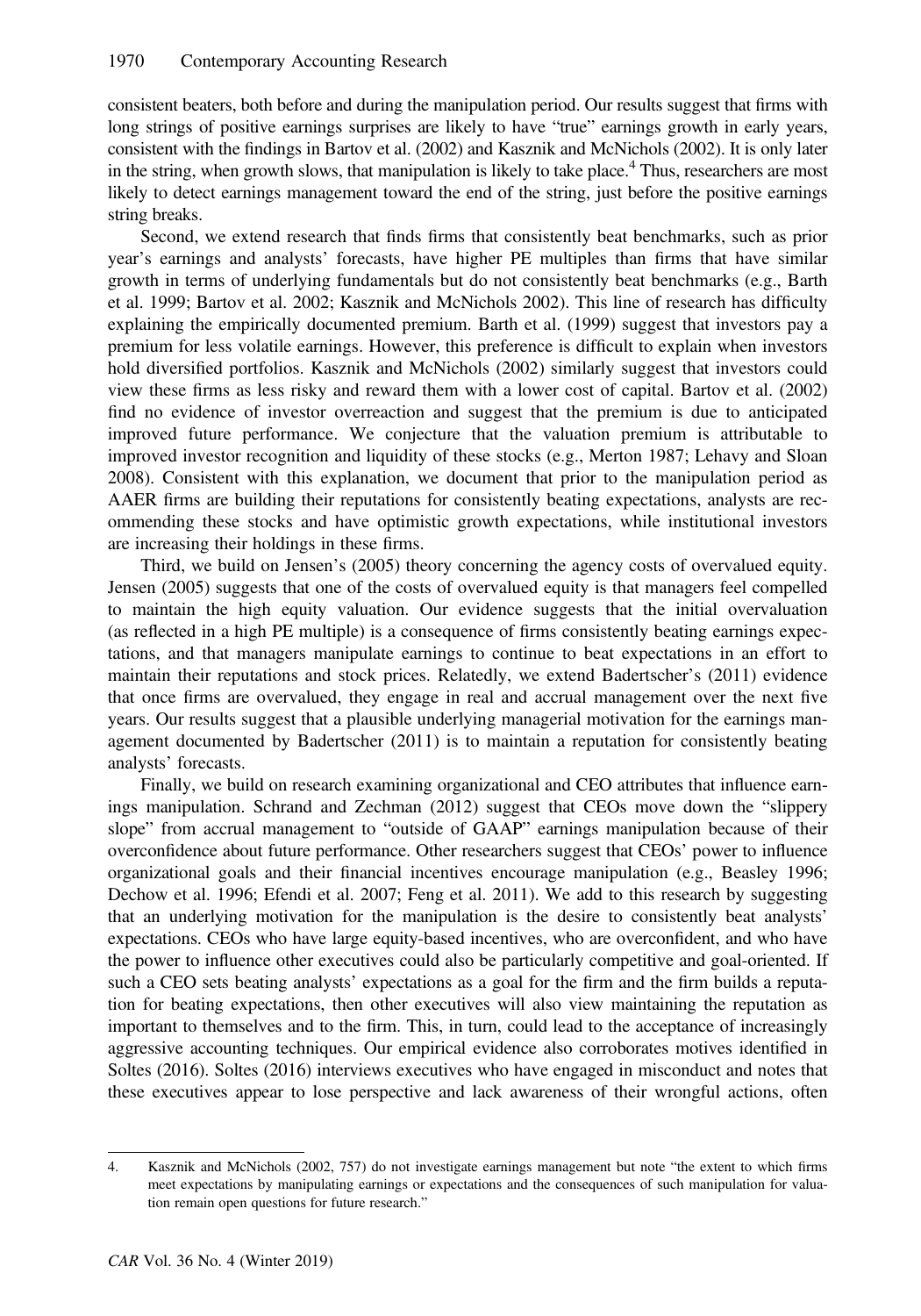## Exhibit 1 Framework of consistently beating analysts' EPS forecasts and earnings manipulation



Panel A: Economic growth and consistently beating analysts' EPS forecasts

**Panel B:** Impact of market pressure and CEO pressure on incentive to manipulate earnings



justifying their actions as in the interest of current shareholders and employees. Our evidence suggests that executives can lose perspective when they set consistently beating analysts' expectations as a goal. Overall, our results suggest that consistently beating expectations does not always indicate strong economic growth. Instead, it can indicate an executive team that is overly focused on expectations management and maintaining the firm's stock valuation premium. These results are informative to investors, analysts, auditors, and regulators.

# 2. Predictions

Exhibit 1 provides the framework for our predictions. Prior research suggests that firms that consistently beat analysts' earnings expectations earn a valuation premium, indicated by a higher PE multiple (e.g., Bartov et al. 2002; Kasznik and McNichols 2002). In addition, firms with similar economic performance that do not consistently beat expectations do not earn the premium. Thus, both strong economic performance and a reputation for consistently beating expectations are required to obtain the valuation premium. In panel A, we highlight how the premium is likely to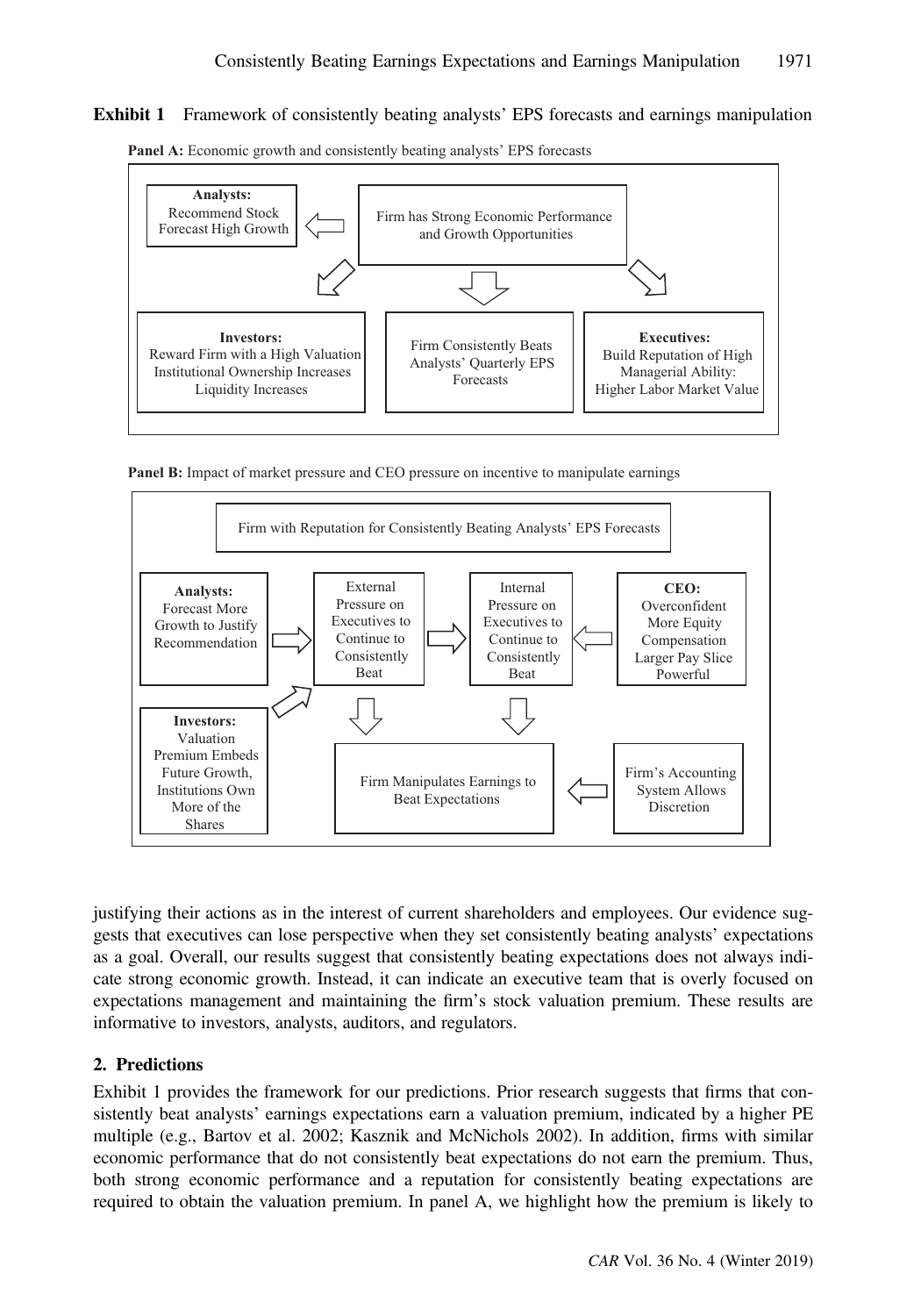be earned. The combination of strong economic performance and the consistent beating of expectations could encourage analysts to follow and promote the stock to clients. In addition, as clients buy the stock, investor recognition increases, thus creating more demand for the stock and encouraging institutional investment. The strong economic performance also helps build the executive team's reputation for being of high quality and ability. This combination is likely to increase the market value of the executives in labor markets.<sup>5</sup>

Panel B of Exhibit 1 focuses on how a reputation for consistently beating expectations can put pressure on executives to continue beating expectations even when true growth is slowing down. The strong prior economic performance can encourage analysts to ratchet up growth expectations for the firm and recommend the stock as a "buy" even when the firm is trading at a high value. Thus, missing expectations could hurt the executive team's reputation with analysts and thereafter induce potential downgrades of stock recommendations. In addition, as institutional investors increase their holdings in the firm, executives could feel pressure to maintain the stock valuation to avoid disappointing these important investors because greater institutional ownership is associated with lower stock price volatility, higher liquidity, and greater ease in issuing new equity and debt (e.g., Bushee and Noe 2000; Bushee and Miller 2012).

When the firm's growth begins to slow down and executives become apprehensive about missing earnings expectations, they could use a number of financial reporting tools to beat expectations. The first tool is to lower guidance (e.g., Matsumoto 2002). However, firms may be unable to consistently beat market expectations using management guidance alone. First, managers may be unable to repeatedly lower guidance to lower analysts' expectations. Expectations management tends to lead to forecast errors when the actual earnings are announced. Thus, a reputation for biased guidance reduces the effectiveness of future management guidance because investors will discount the guidance and adjust their expectations to take into account the bias (e.g., Williams 1996; Rogers and Stocken 2005). Second, lowering guidance also sends a negative signal about future performance to investors. Third, analysts' expectations can become more difficult to beat over time. Prior research finds that analysts' forecasts become more accurate over time as analysts gain firm-specific experiences, suggesting that analysts react to forecast errors by adjusting the level of their future forecasts (e.g., Mikhail et al. 1999). Thus, beating analysts' forecasts through guidance could become increasingly more difficult as an earnings string lengthens.

A second tool that managers could use to beat expectations is "within GAAP" earnings management, either through accrual management or through the structuring of transactions. The use of "within GAAP" earnings management also has limitations because accruals tend to reverse in subsequent periods. If managers manipulate earnings upward in a year using positive accruals, the negative reversals in future years will lead to even larger future earnings gaps (e.g., DeFond and Park 2001; Allen et al. 2013). This property of accruals makes continued upward earnings manipulation more costly and difficult in the subsequent periods. A third tool managers could use is to disclose non-GAAP earnings (Black et al. 2017). However, a growing difference between GAAP and non-GAAP earnings could also raise red flags with investors (e.g., Doyle et al. 2013). Thus, when the firm reaches a point where these "within GAAP" tools are no longer sufficient to beat ever-growing expectations, managers could turn to "outside of GAAP" earnings manipulation to boost earnings.<sup>6</sup> Similar to professional athletes who justify the use of performanceenhancing drugs to avoid disappointing fans and sponsors, executives could justify the use of

<sup>5.</sup> Graham et al. (2005) survey executives and find that executives believe that meeting expectations is an indicator of managerial ability. Likewise, missing expectations is viewed as costly to career mobility.

<sup>6.</sup> Earnings management tools occur along a continuum, initially being within GAAP but becoming increasingly aggressive until eventually the firm moves to intentional manipulation and "outside of GAAP" misstatements (see, for example, Figure 1 in Christensen et al. 2017, or Figure 1 in Dechow and Skinner 2000).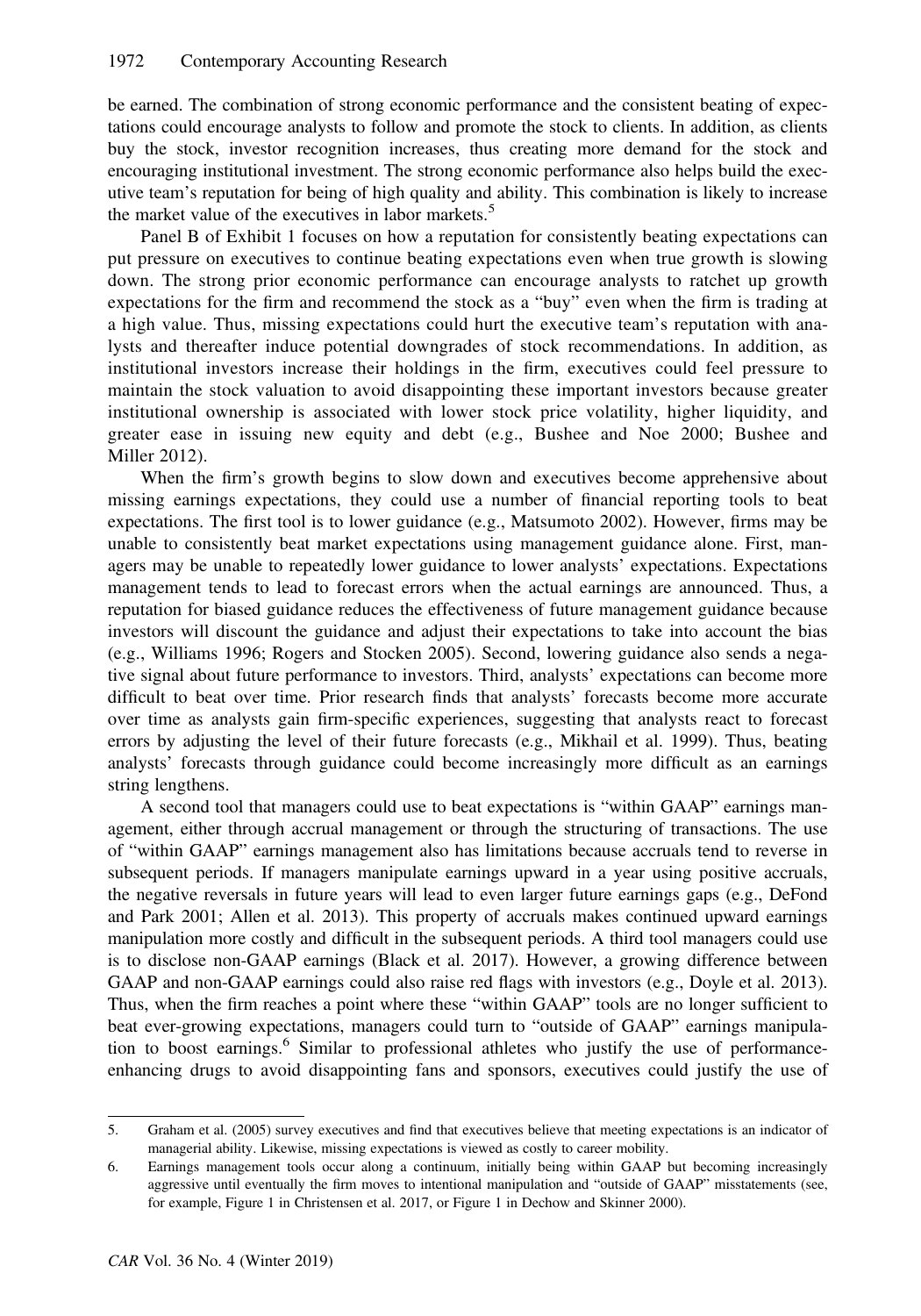"outside of GAAP" earnings manipulation to avoid disappointing analysts, investors, and the firm's leadership.

We have three predictions based on this discussion:

- P1. Executives engage in "outside of GAAP" earnings manipulation to consistently beat analysts' quarterly earnings expectations.
- P2. Executives engage in "outside of GAAP" earnings manipulation because they have built reputations for consistently beating analysts' quarterly earnings expectations prior to the manipulation period.
- P3. Executives engage in "outside of GAAP" earnings manipulation because they face strong market pressure to continue to beat earnings expectations.

Panel B of Exhibit 1 highlights that the executive team could also face pressure generated from within the firm, specifically from the CEO, to continue to beat expectations. If true earnings performance falls short of expectations, overconfident CEOs may view aggressive accounting as appropriate because of their strong belief that the firms' future performance will improve (Schrand and Zechman  $2012$ ).<sup>7</sup> Thus, overconfident CEOs could pressure their executive teams to beat expectations by making accounting choices that fall "outside of GAAP."<sup>8</sup> We measure overconfidence using the proxy identified by Malmendier and Tate (2005) and employed by Schrand and Zechman (2012). Powerful CEOs facing insufficient monitoring from the board are better able to influence other employees within the organization to adjust accounting procedures and thereafter engage in earnings manipulation (e.g., Dechow et al. 1996; Bebchuk et al. 2011). CEOs could also face personal financial incentives from their compensation contracts to beat expectations. Stock-based compensation, in particular, aligns the CEO's personal financial interests closely to the firm's stock performance and therefore could induce financial statement manipulation to maintain or inflate the stock price (e.g., Dechow et al. 1996; Cheng and Warfield 2005; Jiang et al. 2010; Feng et al. 2011).

Note that a pattern of *consistently* beating expectations is likely to reflect both strong economic performance *and* a strategic decision on the part of the executive team to make beating expectations an organizational goal. If employees accept and act on this goal, competitive, goaloriented executives could begin to judge their own self-worth and value to the organization in terms of their ability to beat expectations.<sup>9</sup> Liu (2016) also suggests that senior managers' corruptive cultural biases affect their individual behavior, which in turn increases the likelihood of accounting fraud. Thus, after controlling for market pressure as well as CEO overconfidence, power, and compensation incentives, a reputation for consistently beating expectations could also be a determinant of earnings manipulation.

<sup>7.</sup> Overconfidence is described by Moore and Healy (2008) in three distinct ways: (i) overestimation of one's actual performance, (ii) believing one will perform better than others, and (iii) excessive precision in one's beliefs. Applying this description to our setting, an overconfident CEO could believe that their firm should (i) always be able to beat analysts' expectations, (ii) be able to beat expectations more than other firms, and (iii) be able to produce earnings to meet an exact earnings forecast.

<sup>8.</sup> For example, an overconfident CEO could believe the firm's products will have no returns and all customers will pay (no bad debt allowances) even though a neutral party (the SEC or auditor) would not believe this based on past and current information.

<sup>9.</sup> The interviews performed by Soltes (2016) suggest that some of the manipulating executives evaluated themselves based on the achievement of goals. For example, on page 189, Jones of Symbol states, "We never grew up with someone saying you can't do it and therefore you are not going to hit a number. We always tried to come up with a solution whether it was for hitting a number or whether it was a solution for making a computer work right. We always came up with solutions. . . . Whatever it took, you did it and got success from it."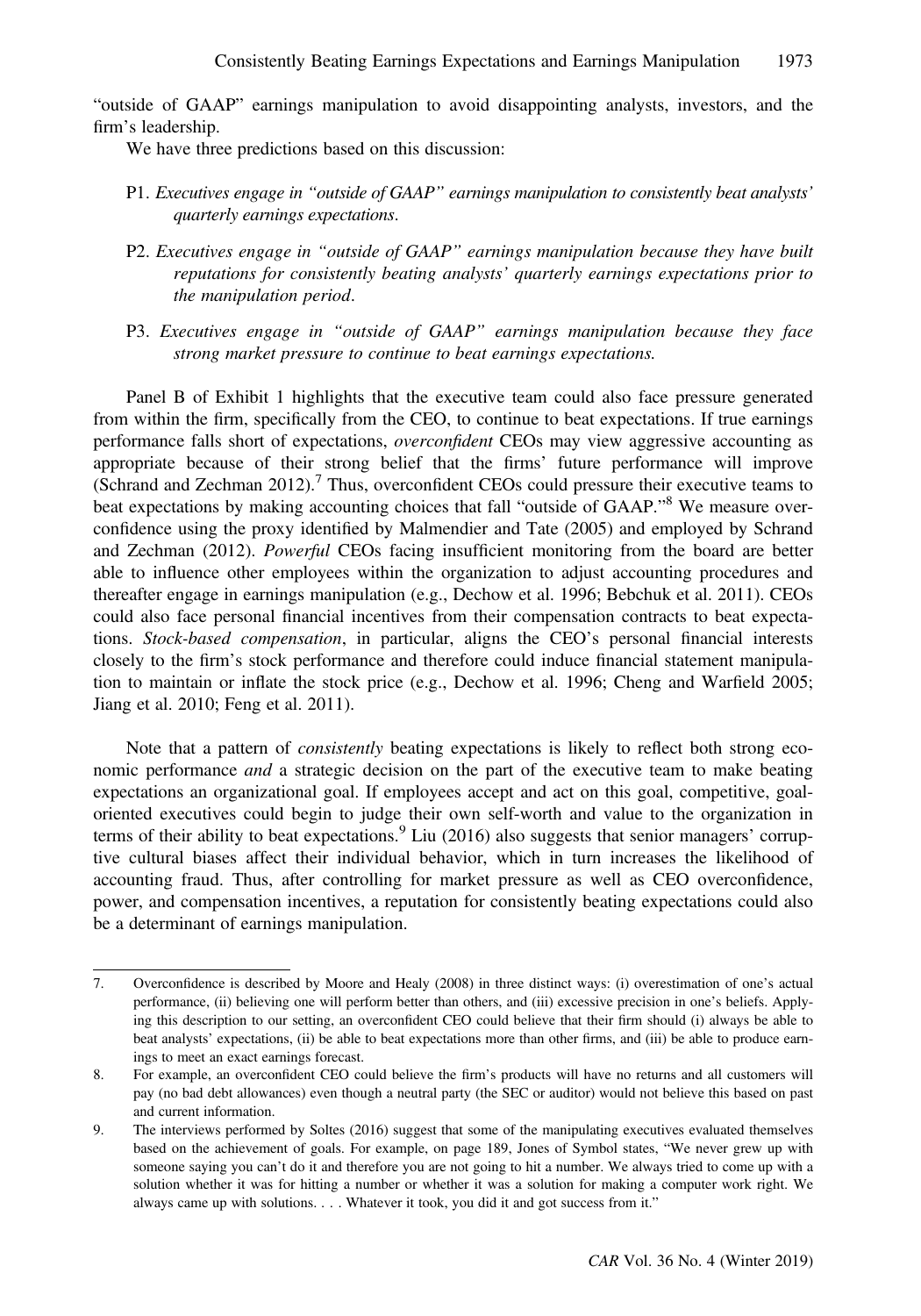# 3. Sample selection

Panel A of Table 1 summarizes the process for selecting the AAER sample. We use firms identified by the SEC as having manipulated annual earnings (i.e., firms subject to AAER). We define the "manipulation period" as fiscal years in which the SEC identifies misstated annual earnings. Thus, if a firm manipulates one quarter's earnings but annual earnings are correctly stated, then it is not included in our sample. We begin with a total of 3,323 observations of AAERs issued between May 1982 and September 2013. We exclude repeating AAERs related to the same firm and incident, AAERs unrelated to financial statement fraud that would not affect reported earnings, and AAERs for which we cannot find COMPUSTAT or I/B/E/S identifiers. We require quarterly earnings data and annual financial data for each manipulation year identified by the SEC. This procedure results in a final sample of 392 AAER firm-year observations for 136 unique AAER firms from 1985 to 2010.

Table 1, panel B, summarizes the sample selection process for the non-AAER population. We use the population of all non-AAER firms (the "population") for comparison of results with the AAER firms. Our population consists of U.S. firms on I/B/E/S from 1985 to 2010, excluding all AAER firms identified by the SEC from May 1982 to September 2013. We begin with 52,724 firm-year observations with I/B/E/S coverage. After the exclusion of AAER firms and the requirement of financial data, our final non-AAER sample consists of 43,939 non-AAER firm-year observations.

We also compare AAER firms to a sample of propensity-score-matched non-AAER firms. We match each AAER firm-year observation to one observation from the population based on their propensity to beat analysts' forecasts in all four quarters of a given fiscal year (we term this an *all-one string*, described in more detail below). The matching process enables us to control for possible correlated omitted variables (i.e., strong economic performance rather than earnings manipulation) that may explain firms' positive earnings strings. Therefore, in the first stage of propensity-score estimation, we model a firm's likelihood of achieving an all-one string using variables that capture economic fundamentals. We find that firms of larger size (SIZE), higher growth in profitability  $(\Delta ROA)$ , lower book-to-market  $(BTM)$ , and lower leverage  $(LEV)$  are more likely to achieve all-one strings. In the second stage, to control for the economic fundamentals, we match AAER firms with population firms that have the closest propensity score for achieving a string of positive earnings estimated using the four variables identified in the first stage. Table 1, panel C, evaluates the effectiveness of the matching procedure. The AAER sample is not significantly different from the one-to-one propensity-score-matched non-AAER sample with respect to innate firm characteristics.<sup>10</sup>

Exhibit 2 illustrates the construction of earnings strings for AAER firms in panel A and for non-AAER firms in panel B. We construct earnings strings based on quarterly earnings surprises. We measure earnings surprise as the difference between the actual EPS and the most recent median analyst consensus EPS forecast prior to earnings announcements from the I/B/E/S unadjusted summary file. A firm-quarter observation receives a "1" for beating the consensus forecast and a "0" for missing. A four-quarter string observation consists of a series of ones and zeros based on whether the firm beats consensus forecasts from fiscal Q1 to Q4 during the fiscal year. Panel A illustrates string formation using Coca-Cola Company Ltd. as an example. Coca-Cola manipulated earnings from fiscal year 1997 to 1999 (see Appendix 1 for a discussion of AAER No. 2232). Throughout this three-year

<sup>10.</sup> In the model to estimate firms' propensity to consistently beat analysts' forecasts, we consider important firm characteristics, including firm size, book-to-market ratio, leverage, and change in profitability. The model has an area under ROC curve of 62.02 percent. Note that we do not match AAER firms and non-AAER firms exactly on years. Instead, we require that the sample period of the propensity-score-matched non-AAER sample covers the same period from 1985 to 2010 as the AAER sample. The estimation method allows us to have a closer score-matching of firm characteristics. In an untabulated analysis, we also match by year, industry (Fama and French's 12-industry classification), and closest firm size, and our inferences do not change.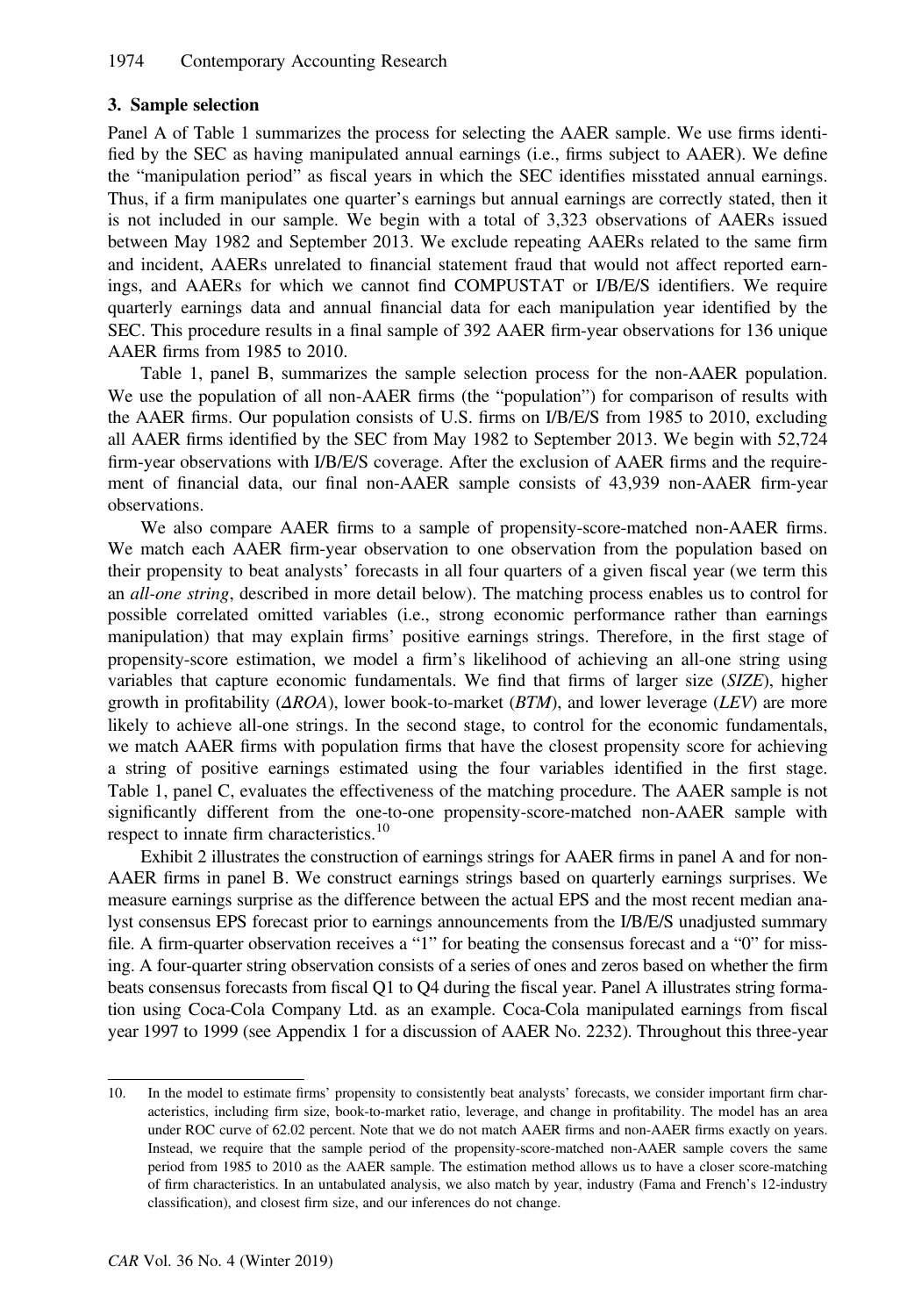## TABLE 1 Sample selection

#### Panel A: AAER sample

|                                                                          | Number of AAERs     |
|--------------------------------------------------------------------------|---------------------|
| AAERs issued from May 1982 to September 2013 involving specific firms    | 3,323               |
| Less:                                                                    |                     |
| Redundant AAERs related to the same firm and incident                    | (1,985)             |
| AAERs unrelated to financial statement fraud, such                       |                     |
| as audit failure, bribes, and disclosure issues                          | (401)               |
| AAERs with no COMPUSTAT identifier, gykey                                | (193)               |
| AAERs with no I/B/E/S coverage during the manipulation period            | (423)               |
| Unique AAER firms                                                        | 321                 |
|                                                                          | Number of firm-year |
|                                                                          | observations        |
| AAER firm-year observations with I/B/E/S coverage                        | 954                 |
| Less:                                                                    |                     |
| Observations without a complete four-quarter fiscal year of misstatement | (334)               |
| Observations with missing financial data                                 | (228)               |
| Final sample of AAER firm-year observations from 1985 to 2010            | 392                 |
| Final sample of unique AAER firms                                        | 136                 |
| <b>Panel B: Population</b>                                               |                     |
|                                                                          | Number of firm-year |
|                                                                          | observations        |
| Firm-year observations with I/B/E/S coverage from 1985 to 2010           | 52,724              |
| Less:                                                                    |                     |
| Firms receiving SEC AAERs                                                | (3,034)             |
| Observations with missing financial data                                 | (5,751)             |
| Final population from 1985 to 2010                                       | 43,939              |

Panel C: Comparison between AAER sample and the propensity-score-matched non-AAER sample

|                        | AAER sample<br>$(N=392)$ |        | One-to-one propensity-score-matched<br>non-AAER<br>$(N=392)$ |        | $AAER - Matched$<br>non-AAER |             |
|------------------------|--------------------------|--------|--------------------------------------------------------------|--------|------------------------------|-------------|
|                        | Mean                     | Median | Mean                                                         | Median | Mean difference              | t-statistic |
| $SIZE_{it-1}$          | 7.04                     | 6.65   | 6.91                                                         | 6.81   | 0.13                         | 0.92        |
| $BTM_{it-1}$           | 0.45                     | 0.35   | 0.45                                                         | 0.36   | 0.00                         | $-0.12$     |
| $LEV_{it-1}$           | 0.50                     | 0.50   | 0.47                                                         | 0.45   | 0.03                         | 1.65        |
| $\triangle ROA_{it-1}$ | 0.00                     | 0.00   | 0.00                                                         | 0.00   | $-0.01$                      | $-0.71$     |

Notes: This table presents the sample selection process for the AAER sample in panel A and the population in panel B. We require the population to have the same sample period as the final AAER sample. Panel C compares the mean and median values of firm characteristics between the AAER sample and the propensity-score-matched non-AAER sample. We generate the propensity-score-matched sample by first estimating the logistic model of all-one strings (all-one string<sub>t</sub>) on size, book-to-market ratio, leverage, and change in return-on-assets (SIZE<sub>it-1</sub>,  $BTM_{it-1}$ , LEV<sub>it−1</sub>, and  $\triangle AOA_{it-1}$ ) using the AAER sample and the population. We then match each AAER string observation to one string observation in the population, based on the estimated propensity score from the first stage regression. The matching is without replacement and uses a caliper level of 3 percent. The final AAER sample includes 392 AAER firm-year observations for 136 unique AAER firms. The matched sample includes 392 propensity-score-matched non-AAER observations. The final population includes 43,939 non-AAER firm-year observations. The sample period is from 1985 to 2010.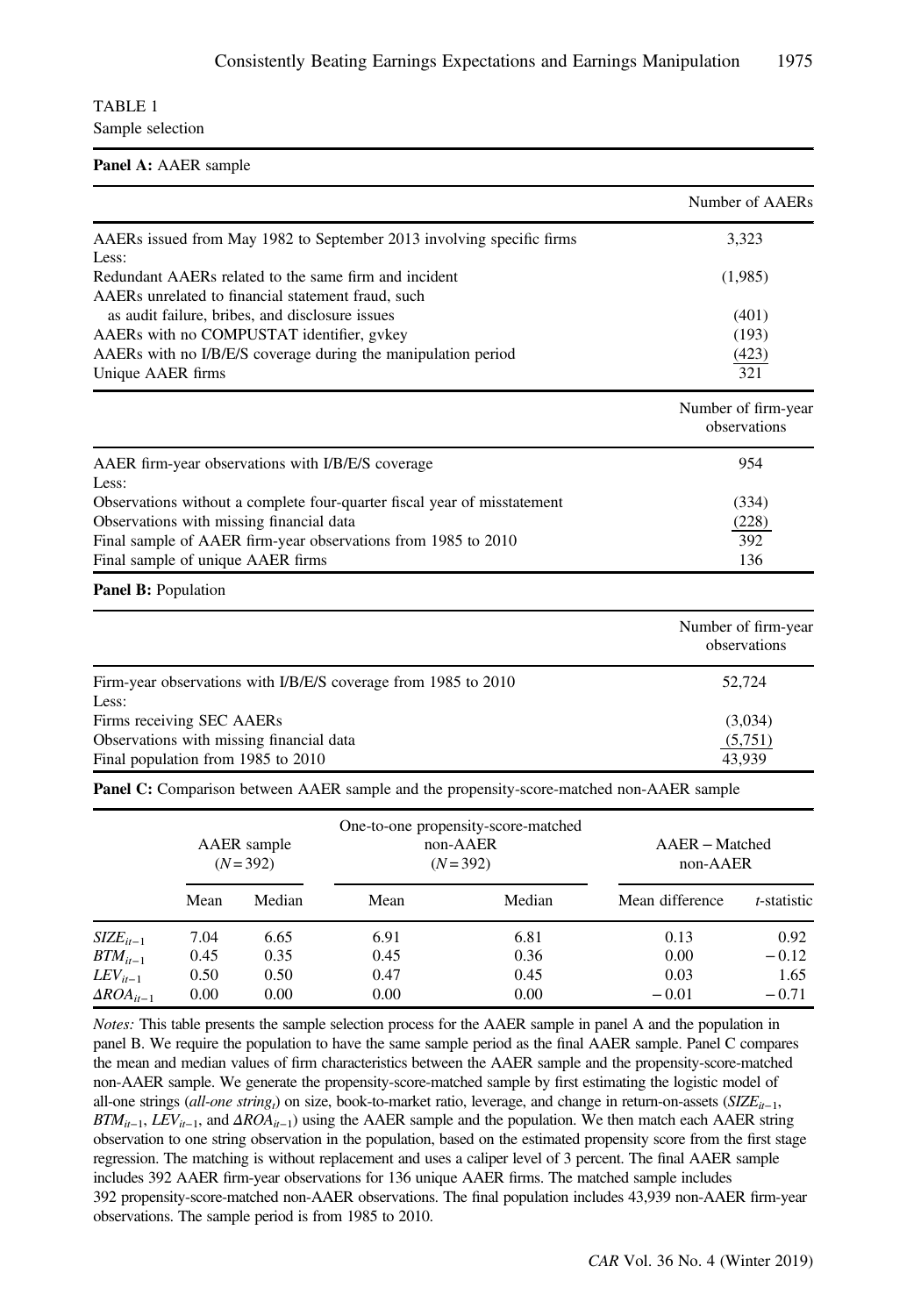### Exhibit 2 String construction

**Panel A:** String example of AAER firm Coca-Cola Company Ltd.



**Panel B:** String example of propensity-score-matched non-AAER firm Heinz



**Panel C:** Construction of string observations without overlapping quarters

|                     | Time periods and string permutations |                 |                 |  |  |  |
|---------------------|--------------------------------------|-----------------|-----------------|--|--|--|
| String observations | 1997 O1-1997 O4                      | 1998 O1-1998 O4 | 1999 O1-1999 O4 |  |  |  |
|                     | (1, 1, 1, 0)                         | (1, 1, 1, 1)    | (0, 1, 1, 1)    |  |  |  |

*Notes*: Panel A presents Coca-Cola's earnings strings during the manipulation period from 1997 to 1999. A fiscal quarter receives a "1" for meeting or beating the median analyst consensus forecast and a "0" for missing the median analyst consensus forecast. The forecast error is calculated as the difference between actual EPS and the most recent median analyst consensus EPS forecast before earnings announcements from I/B/E/S. Coca-Cola's alleged manipulation period from 1997 to 1999 contributes three string observations to our AAER sample. Panel B presents the earnings string for the matched non-AAER firm Heinz from 1997 to 1999. Panel C illustrates our construction of string observations for Heinz.

period, Coca-Cola managed to consistently beat the analyst consensus forecast for each quarter. Each four-quarter string begins in Q1 and ends in Q4 to facilitate the comparison with the population. Over its manipulation period, Coca-Cola contributes three string observations to the AAER sample, and all three of them are all-one strings. Panels B and C of Exhibit 2 illustrate the string pattern and the construction of strings for non-AAER firms using Coca-Cola's matched counterpart, Heinz. Each fiscal year with analyst data for all four quarters is classified as one-string observation. Each string begins in Q1 and ends in Q4. Note that we avoid overlapping quarters in string construction but use fiscal year instead, so that it is easier to determine the size of the population and the proportion of firm-year observations with all-one strings. Avoiding overlapping quarters also facilitates the measurement and the inclusion of CEO-characteristic variables, as well as some F-score-generating variables that are only reported on an annual basis. In untabulated robustness analysis, we allow overlapping strings (so the strings do not have to start in Q1) and results are qualitatively similar.

In our empirical analyses, we utilize two key variables that measure consistent beating behavior. The first is all-one string, which, as described previously, equals one when a firm beats the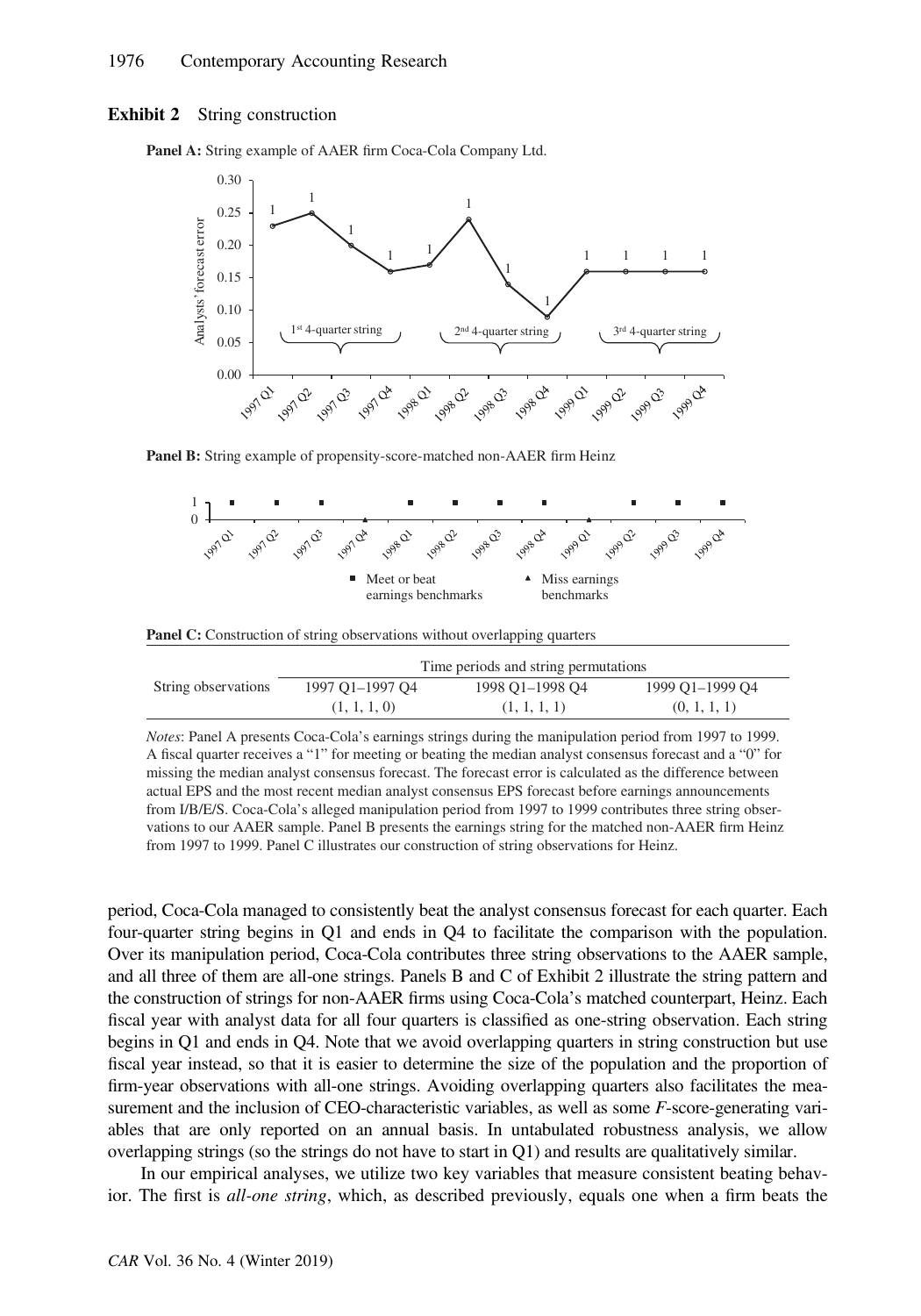|                                                         | All AAERs $(N=136)$ |      | All-one string<br>AAER firms $(N=85)$ |      |
|---------------------------------------------------------|---------------------|------|---------------------------------------|------|
| Trigger                                                 | $\boldsymbol{N}$    | $\%$ | N                                     | $\%$ |
| Financial restatements                                  | 79                  | 58   | 46                                    | 54   |
| SEC initiated investigations triggered                  |                     |      |                                       |      |
| by third-party transactions and asset write-offs, etc.  | 22                  | 16   | 17                                    | 20   |
| Shareholder class action/M&A lawsuits                   | 18                  | 13   | 10                                    | 12   |
| Other government agencies                               |                     |      |                                       |      |
| (e.g., FBI and Justice Department)                      |                     | 5    |                                       | h    |
| Press initiated                                         |                     | 3    |                                       |      |
| Whistleblower                                           |                     |      | 2                                     |      |
| Short seller initiated                                  |                     |      |                                       |      |
| Analyst initiated                                       |                     |      |                                       |      |
| Other/unclear                                           |                     |      |                                       |      |
| SEC initiated after observing positive earnings strings |                     |      |                                       |      |

# TABLE 2 Triggers for SEC investigation

Notes: This table presents the reasons triggering the SEC investigation for our full sample of 136 unique AAERs and for the subsample of 85 AAERs with at least one all-one string during the manipulation period. We obtain this information by searching for news and press releases on Factiva and Google. We confirm that there are no cases where a string of consecutive earnings beats was stated by the SEC as a motivation for investigation.

median analyst consensus EPS forecast in all four quarters of a year, and zero otherwise. We use the term AAER all-one string to describe AAER firm-year observations that beat analysts' forecasts in all four quarters of a manipulation year. The second is BEATPCT, which measures the proportion of quarters that a firm beats the median analyst consensus EPS forecast for a specific period of time. For example, BEATPCT equals 75 percent if the firm is able to beat expectations in any three quarters of a fiscal year.

One concern with using firms identified by the SEC for manipulating earnings is that the SEC could use a string of consecutive earnings beats as a screen for identifying potential fraud firms. We therefore perform a news search of all AAER firms in our sample to determine the event that triggered the SEC investigation. Table 2 reports the number and the proportion of AAER firms for 10 different triggers for the SEC investigation identified in news articles. We find that the SEC appears to be more reactive than proactive. Specifically, 58 percent of AAERs (54 percent for all-one string AAER firms) are triggered by financial restatements, and for another 13 percent of the AAER samples, the SEC investigations are triggered by shareholder lawsuits. None of the SEC investigations are triggered by the firm reporting consecutive positive earnings surprises before or during the manipulation period. In addition, the SEC's Division of Economic Risk Analysis was established in 2009. Our conversations with SEC staffers suggest that there was little use of systematic screening techniques to identify potential fraud firms during our sample period. Therefore, the SEC's screening firms with a string of positive earnings surprises does not appear to be a major concern for selection bias in our study.

# 4. Empirical results

# Analysis of beating quarterly expectations during manipulation years

Table 3 tests our prediction P1. The table reports results on a firm-year basis and details how many quarters AAER firms are able to beat expectations during any given manipulation year. For a fourquarter string, there are 16 possible permutations, and Table 3 compares the distribution of these 16 string permutations across the AAER sample, the population, and the propensity-score-matched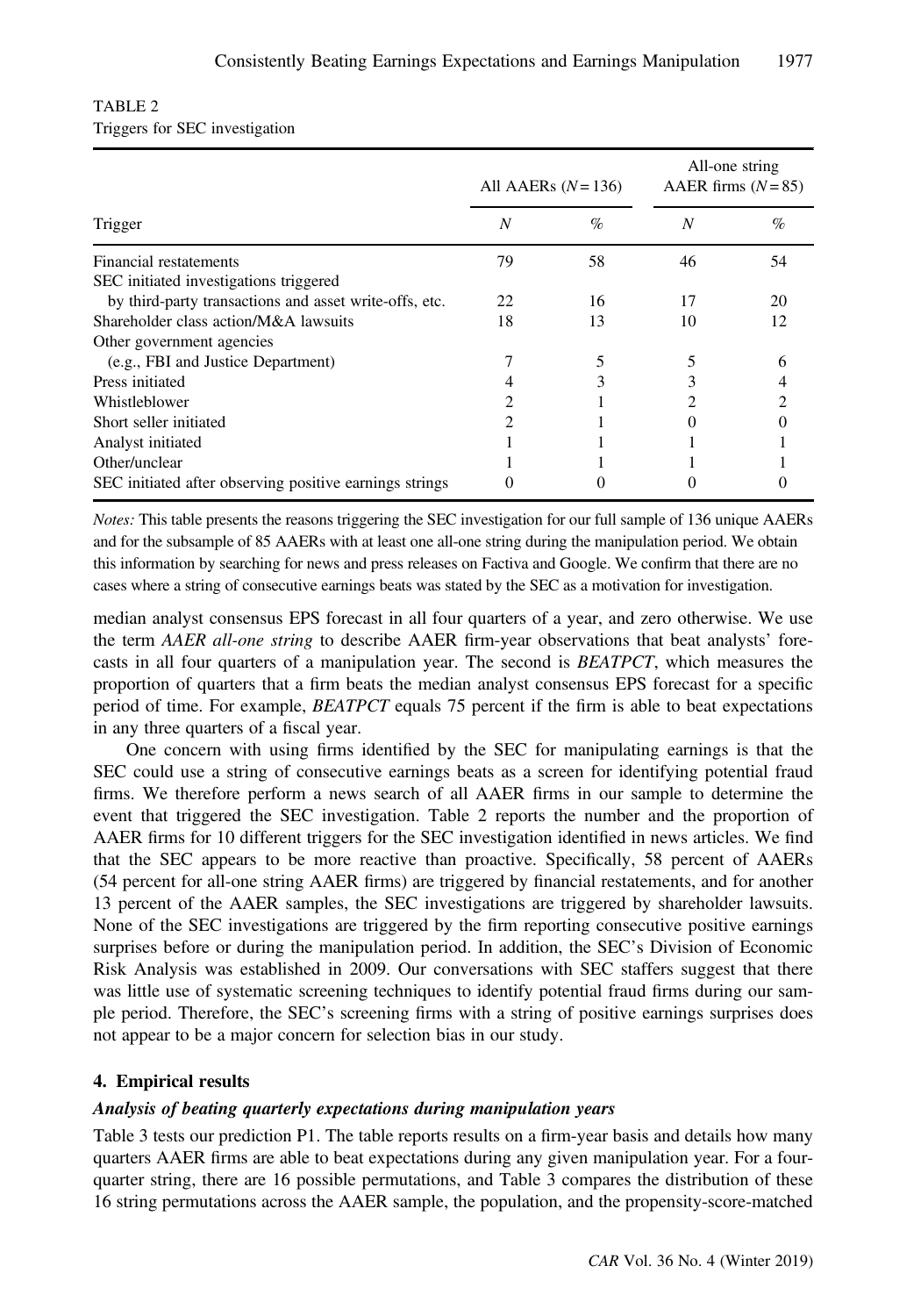# TABLE 3

Comparison of permutations of a four-quarter string during manipulation years across the AAER sample, the population, and the matched non-AAER sample

|                                                                                                                             |                  | AAER sample      |                  | Population<br>Matched sample  |                          |       |
|-----------------------------------------------------------------------------------------------------------------------------|------------------|------------------|------------------|-------------------------------|--------------------------|-------|
| String permutations                                                                                                         | $\boldsymbol{N}$ | $\%$             | $\boldsymbol{N}$ | $\%$                          | $\boldsymbol{N}$         | $\%$  |
| Miss all quarters $(0, 0, 0, 0)$                                                                                            | 10               | 2.55             | 2,391            | 5.44                          | 20                       | 5.10  |
| (1, 0, 0, 0)                                                                                                                | $\overline{7}$   | 1.79             | 1,500            | 3.41                          | 14                       | 3.57  |
| (0, 1, 0, 0)                                                                                                                | 12               | 3.06             | 1,204            | 2.74                          | 11                       | 2.81  |
| (0, 0, 1, 0)                                                                                                                | 4                | 1.02             | 1,012            | 2.30                          | 5                        | 1.28  |
| (0, 0, 0, 1)                                                                                                                | 8                | 2.04             | 1,393            | 3.17                          | 13                       | 3.32  |
| Beat one quarter                                                                                                            | 31               | 7.91             | 5,109            | 11.63                         | 43                       | 10.97 |
| (1, 1, 0, 0)                                                                                                                | 14               | 3.57             | 1,900            | 4.32                          | 12                       | 3.06  |
| (1, 0, 1, 0)                                                                                                                | 5                | 1.28             | 994              | 2.26                          | 11                       | 2.81  |
| (1, 0, 0, 1)                                                                                                                | 7                | 1.79             | 1,241            | 2.82                          | 10                       | 2.55  |
| (0, 1, 1, 0)                                                                                                                | 7                | 1.79             | 1,133            | 2.58                          | 12                       | 3.06  |
| (0, 1, 0, 1)                                                                                                                | 5                | 1.28             | 1,057            | 2.41                          | 8                        | 2.04  |
| (0, 0, 1, 1)                                                                                                                | 8                | 2.04             | 1,353            | 3.08                          | 10                       | 2.55  |
| Beat two quarters                                                                                                           | 46               | 11.73            | 7,678            | 17.47                         | 63                       | 16.07 |
| (0, 1, 1, 1)                                                                                                                | 17               | 4.34             | 2,453            | 5.58                          | 17                       | 4.34  |
| (1, 0, 1, 1)                                                                                                                | 18               | 4.59             | 1,841            | 4.19                          | 18                       | 4.59  |
| (1, 1, 0, 1)                                                                                                                | 25               | 6.38             | 2,329            | 5.30                          | 17                       | 4.34  |
| (1, 1, 1, 0)                                                                                                                | 30               | 7.65             | 3,248            | 7.39                          | 30                       | 7.65  |
| Beat three quarters                                                                                                         | 90               | 22.96            | 9,871            | 22.47                         | 82                       | 20.92 |
| All-one string $(1, 1, 1, 1)$                                                                                               | 215              | 54.85            | 18,890           | 42.99                         | 184                      | 46.94 |
| Total                                                                                                                       | 392              | 100              | 43,939           | 100                           | 392                      | 100   |
| Chi-square test                                                                                                             |                  | All permutations |                  | Permutation of $(1, 1, 1, 1)$ |                          |       |
| (1) AAER versus population<br>Chi-square statistic $(p$ -value)<br>(2) AAER versus propensity-score-matched non-AAER sample |                  | $36.38***(0.00)$ |                  |                               | $22.27***$ (0.00)        |       |
| Chi-square statistic $(p$ -value)                                                                                           |                  | 16.11(0.37)      |                  |                               | $4.90^{\ast\ast}$ (0.03) |       |

Notes: This table presents the distribution of four-quarter string permutations across the AAER sample, the population, and the propensity-score-matched non-AAER sample. The AAER sample includes 392 AAER firmyear observations for 136 unique AAER firms. The matched sample includes 392 propensity-score-matched non-AAER firm-year observations. The population includes 43,939 non-AAER firm-year observations. The sample period is from 1985 to 2010. \*\*\* and \*\* represent statistical significance at the 1 and 5 percent levels, respectively, based on two-tailed tests. See Exhibit 2 for string construction.

non-AAER sample.<sup>11</sup> We categorize strings on the basis of whether the firm beats expectations in only one quarter, two quarters, three quarters, or all four quarters of a fiscal year. The results indicate that the *all-one string*  $(1, 1, 1, 1)$  is the most dominant pattern of the 16 possible permutations. Indeed, 54.85 percent of AAER firms achieve all-one strings during manipulation years, compared to 42.99 percent for the population and 46.94 percent for the matched sample. Table 3 also indicates that both the distribution of all-one strings and the overall distribution of the AAER sample

<sup>11.</sup> We focus on four-quarter strings as the number of possible permutations increases exponentially for strings longer than four quarters. For example, there are 256 different permutations for a string of eight quarters, compared to 16 permutations for a string of four quarters.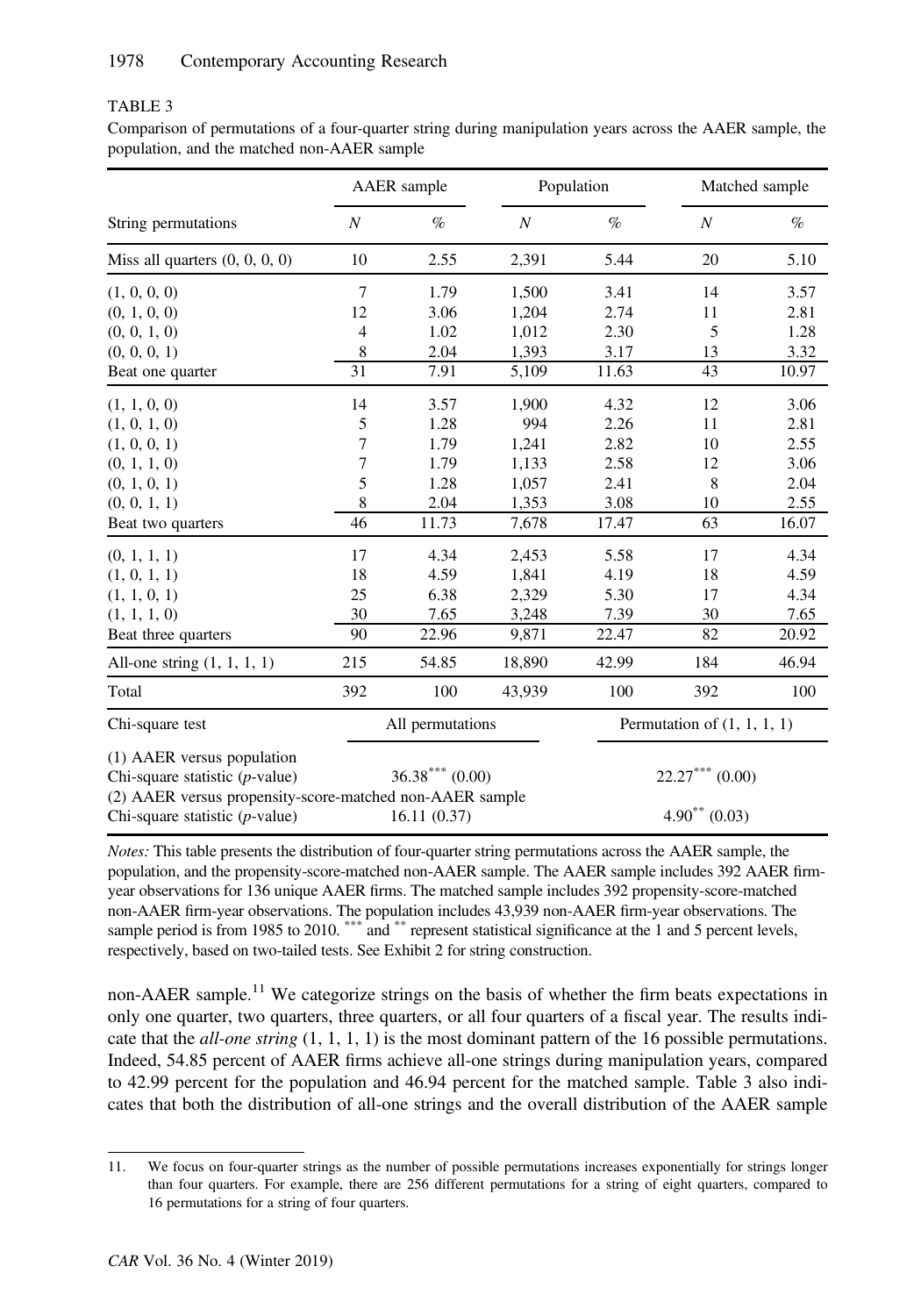are significantly different from that of the population and the matched sample. Note that if we relax the definition of an earnings string to "the firm must beat expectations in at least three quarters," then approximately 77.81 percent (22.96 + 54.85 percent) of AAER firm-years meet this requirement versus 65.46 percent for the population and 67.86 percent for the matched sample. Untabulated results indicate that these differences are also statistically significant. In summary, Table 3 indicates that AAER firms are more likely than non-AAER firms to consistently beat expectations during their manipulation years, which supports prediction P1 that AAER firms appear to manipulate earnings to beat expectations.

We next provide evidence for prediction P2 and analyze whether AAER firms have built reputations for beating expectations prior to the manipulation period. Panel A of Figure 1 provides a graphical representation of beating frequency for the AAER sample and the population. The observations are organized by event time, where the event is the first quarter of the *first* manipulation year (M1). We then report the proportion of AAER firms that beat expectations in each of the 12 quarters before the first manipulation year (year *Pre3 to Pre1*) and in each of the 12 quarters after the last manipulation year (year *Post1* to *Post3*). Note that if a firm manipulates for more than one year, the remaining manipulation years are not reflected in the graph. However, the plot is similar when we take average values across all manipulation years. Panel A of Figure 1 indicates that the majority of AAER firms, around 80 to 90 percent, beat analysts' forecasts in the three years leading up to the first manipulation year. The proportion of beats remains high in the first manipulation year  $(M<sub>1</sub>)$ , but we see a large decline in beats in the year immediately after manipulation stops (*Post1*). This is consistent with the end of manipulation coinciding with a greater likelihood of missing expectations. The plot is consistent with prediction P2 and indicates that AAER firms have stronger reputations for beating analysts' expectations than the population before resorting to "outside of GAAP" manipulation.

Panel B of Figure 1 compares AAER firms that achieve an all-one string during the manipulation period (termed as *all-one string AAER firms*) to the population of firms that have also achieved an all-one string during the fiscal year matched to the AAER firms' year M1. If an AAER firm has more than one all-one string, then we use the first year that the AAER firm achieves an all-one string as year M1 in the figure. We provide this comparison because we expect AAER firms that have beaten expectations in all four quarters of a manipulation year to be particularly likely to be manipulating for the purpose of beating expectations. The plot in panel B indicates that these AAER firms have consistently beaten expectations in the prior three years. However, in the three years following the manipulation period, these AAER firms are far less likely to beat expectations than matched non-AAER firms that have an all-one string. Thus, the end of the manipulation period coincides with a significant and long break in beating expectations, and this break is not experienced by non-AAER firms achieving all-one strings. In summary, both panels A and B of Figure 1 suggest that AAER firms have strong reputations for consistently beating expectations, and that the end of the manipulation period coincides with AAER firms losing such reputations.

Table 4 provides a similar analysis to Figure 1, but instead of focusing on the percentage of firms that beat expectations in each quarter, we analyze the data on a firm basis and test the proportion of beats for a given firm over the three years prior to manipulation as well as during and after the manipulation period. Panel A indicates that the average AAER firm beats expectations 86.37 percent of the time in the three years leading up to the manipulation period, compared to 75.15 percent for the population and 78.02 percent for the matched non-AAER sample. These differences are statistically significant (t-statistic of 5.24 and 3.24, respectively), consistent with AAER firms having strong reputations for beating expectations.<sup>12</sup> Panel A also reports the median magnitude of the

<sup>12.</sup> Note that we do not have three years of quarterly forecasts before the manipulation period for all the 136 AAER firms. There are 24 firms for which analysts provide only annual EPS forecasts, and we find that for these firms, there are only two cases where the firm missed expectations. In addition, there are 38 firms for which manipulation coincided closely with the initiation of analyst coverage. Consistent with beating expectations being a motivation for the manipulation, we find that this subset of firms beat expectations over 85 percent of the time.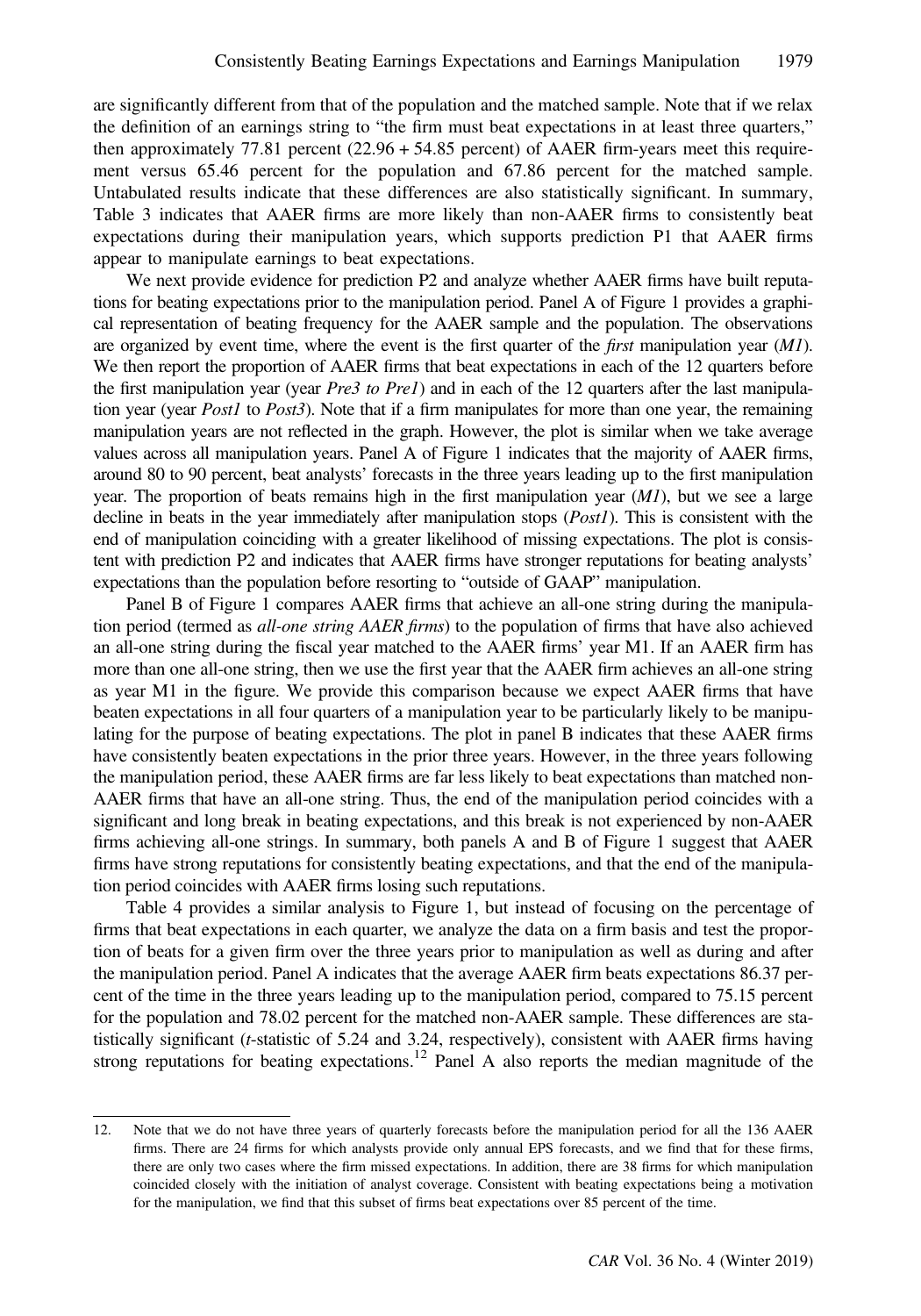



Panel A: Proportion of beats for the AAER sample and the population

Panel B: Proportion of beats for all-one string AAER firms and the population all-one strings



Notes: Panel A presents the time-series proportions of firm-quarter observations meeting or beating analysts' forecasts for 136 AAER firms and the population. Panel B focuses on the subsample of 85 all-one string AAER firms (i.e., AAER firms with at least one all-one string during the manipulation period) and the population all-one strings. When a firm beats the median analyst consensus forecast in all four quarters of a fiscal year, we term it an all-one string. Year  $MI$  is the first fiscal year of manipulation for panel A. Year  $MI$  is the first fiscal year that the AAER firm achieves an all-one string during the manipulation period for panel B. We drop the remaining manipulation years for ease of exposition as AAER firms have different manipulation lengths. Years Pre1, Pre2, and Pre3 are the three years immediately prior to the manipulation period. Years Post1, Post2, and Post3 are the three years immediately following the manipulation period. We determine the timeline of variable measurement for the population as follows. Assuming that an AAER firm's first manipulation year is 2000, we use all non-AAER firms as of year 2000 as the AAER firm's year-matched population. We then move backward from 2000 to determine year Pre1, year Pre2, and year Pre3, and move forward from 2000 to determine year Post1, year Post2, and year *Post3* for the population.

earnings surprise for AAER firms and control samples. We calculate the quarterly earnings surprise in two ways. SURPRISE EPS is calculated as the difference between the firm's reported EPS and the median analyst consensus EPS forecast.  $SURPRISE$  % is the difference between the firm's reported EPS and the median analyst consensus EPS forecast scaled by the absolute value of reported EPS. We take the average quarterly earnings surprise for each firm over the three-year period, and panel A reports the median earnings surprise across AAER firms (and across control firms). We report median values because average values tend to be impacted by a small number of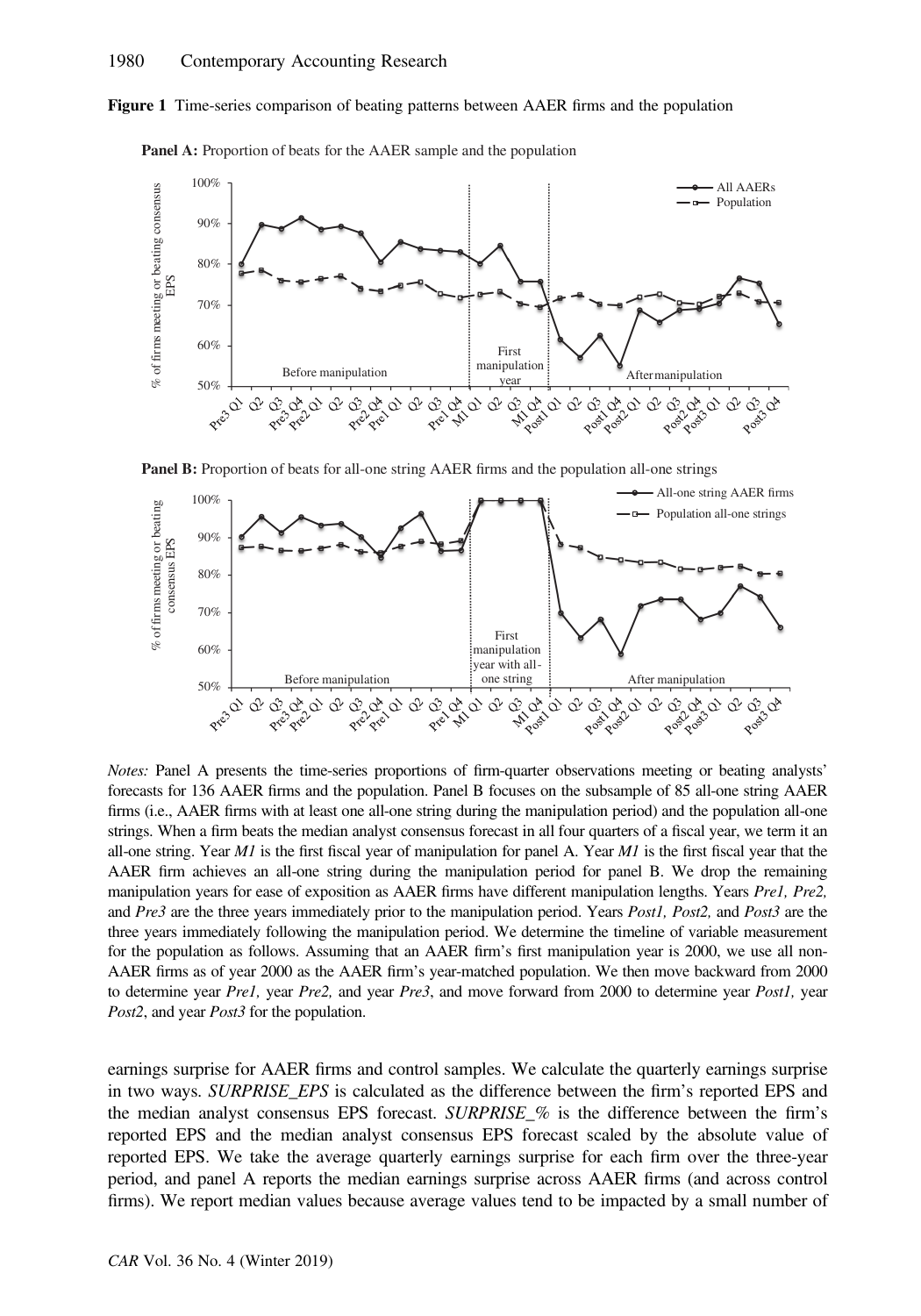large misses (negative outliers). Panel A indicates that AAER firms have larger earnings surprises than the two control samples in the three years prior to the manipulation period. SURPRISE\_EPS is 0.11 for AAER firms, compared to 0.02 for the population and 0.02 for the matched sample, with these differences being significant at the 1 percent level. Similar results are documented for SUR-PRISE\_%.

Panel B of Table 4 reports the percentage of beats and the magnitude of the earnings surprise in each of the three years prior to manipulation. SURPRISE\_EPS is largest in the first year of the threeyear period prior to the manipulation period  $(0.21 \text{ in } Pre3)$  and declines to 0.07 in the year immediately prior to the manipulation period (Pre1). This decline is significant and suggests that AAER firms are finding it increasingly difficult to beat expectations as the manipulation period approaches. Panel C provides the proportion of beats and the magnitude of the earnings surprise in the first manipulation year as well as over the entire manipulation period. *SURPRISE EPS* declines to 0.02 in the first manipulation year and is 0.01 for the entire manipulation period. Thus, during the manipulation period, AAER firms are beating expectations by a smaller magnitude than prior to the manipulation period and appear best able to beat expectations in the first manipulation year. In addition, the small size of the "beat" suggests that AAER firms manipulate earnings just enough to achieve the goal of meeting expectations. A similar pattern is documented for *SURPRISE\_%*. These findings suggest that AAER firms resort to manipulation to continue the trend of meeting expectations. Finally, panel D reports the percentage of beats in the year immediately after manipulation stops. The average AAER firm is only able to beat expectations in half of the quarters  $(BEATPCT = 57.17)$  percent), and the median size of the beat is 0.00 for *SURPRISE\_EPS* and a miss of  $-0.02$  for *SURPRISE\_%*. Thus, the end of the manipulation period coincides with the firm losing its reputation for consistently beating expectations.

We next provide corroborating evidence that AAER firms first use their "within GAAP" accounting flexibility to boost earnings before turning to "outside of GAAP" techniques. Figure 2 provides the average working capital accruals (panel A) and average total accruals (panel B) for nonfinancial AAER firms relative to the manipulation period. Figure 2 indicates that AAER firms have both higher working capital accruals and total accruals than population firms in the three years prior to the first manipulation year and that these measures peak during the manipulation period. Figure 2 also shows a sharp decline in accruals after the manipulation period ends. We also provide plots for the subset of AAER firms that report all-one strings (that we conjecture are more likely to be manipulating earnings to beat analysts' forecasts). We find that these firms have higher levels of working capital accruals and total accruals than control firms and there are larger reversals after the manipulation ends.<sup>13</sup> These accrual patterns are consistent with AAER firms being growth firms prior to the manipulation period. They also suggest that AAER firms could have used aggressive assumptions when calculating accruals before the manipulation period and resorted to "outside of GAAP" manipulation when they no longer had the accrual flexibility to meet expectations.

In summary, the results in Figures 1 and 2 and Table 4 indicate that prior to the manipulation period AAER firms consistently beat expectations and continue to do so by smaller "beats" during the manipulation period. We document that as the manipulation period approaches the magnitude of the earnings surprise declines and the magnitude of accruals increases. This suggests that firms face more difficulty beating expectations and resort to earnings manipulation to achieve this goal. These results support predictions P1 and P2.

<sup>13.</sup> Dechow et al. (2007) document that AAER firms have high accruals before the manipulation period and show that F-scores increase and peak during the manipulation period (see their figure 3). These results are consistent with AAER firms using "within GAAP" accounting flexibility before resorting to "outside of GAAP" techniques. Our sample differs from Dechow et al.'s (2007) as we require analyst coverage. Analysts cover larger and more successful companies, and prior research argues that firms that consistently beat expectations appear to do so via guidance rather than earnings management (e.g., Matsumoto 2002). Therefore, it is not necessarily the case that AAER firms with analysts' forecasts will have unusual accruals prior to the manipulation period. Thus, our results suggest that firms are likely to be using all available "tools" to meet expectations prior to manipulating earnings.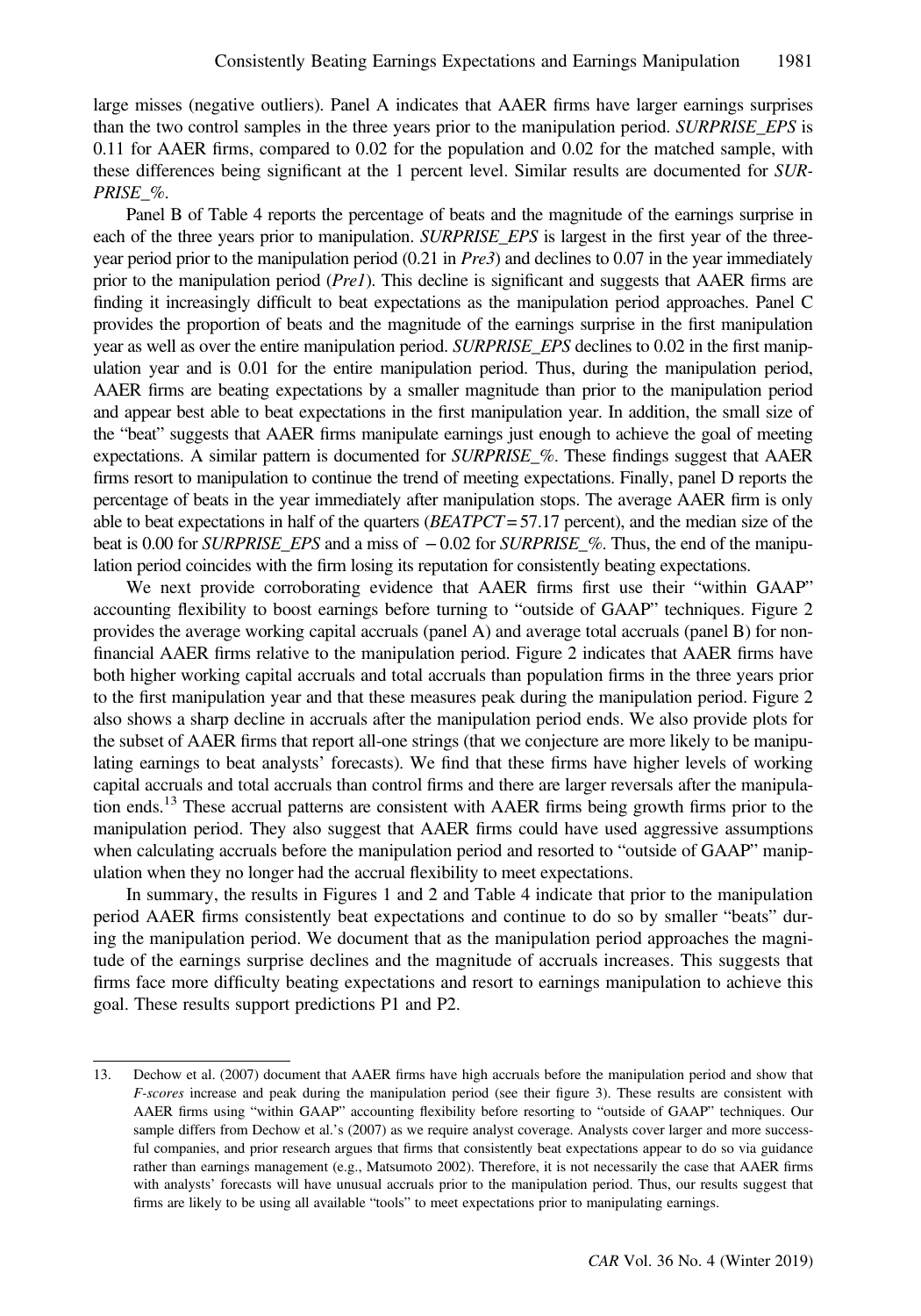## 1982 Contemporary Accounting Research

## TABLE 4

Analysis of the ability of AAER firms to beat analysts' forecasts and the magnitude of the beat (earnings surprise) in the three years prior to and during the manipulation period

|                                                              | Average<br>$BEATPCT (\%)$ | Median<br><b>SURPRISE_EPS</b> | Median<br><b>SURPRISE</b> % |
|--------------------------------------------------------------|---------------------------|-------------------------------|-----------------------------|
| <b>Panel A:</b> Comparisons for cumulative three-year period |                           |                               |                             |
| AAER firms for the three years                               |                           |                               |                             |
| before manipulation period                                   | 86.37 <sup>a</sup>        | 0.11                          | 0.50                        |
| Population                                                   | 75.15                     | 0.02                          | 0.08                        |
| Matched sample                                               | 78.02                     | 0.02                          | 0.08                        |
| <b>Panel B:</b> AAER firms prior to the manipulation period  |                           |                               |                             |
| Three years prior to manipulation $(Pre3)$                   | 86.26                     | 0.21                          | 0.62                        |
| Two years prior to manipulation $(Pre2)$                     | 86.64                     | 0.11                          | 0.50                        |
| One year prior to manipulation $(PreI)$                      | 85.14                     | 0.07                          | 0.38                        |
| <b>Panel C:</b> AAER firms during the manipulation period    |                           |                               |                             |
| First manipulation year                                      | 79.04 <sup>b</sup>        | 0.02                          | 0.07                        |
| The entire manipulation period                               | 74.63                     | 0.01                          | 0.05                        |
| <b>Panel D:</b> AAER firms after the manipulation period     |                           |                               |                             |
| First year after manipulation ends ( <i>Post1</i> )          | $57.17^{\circ}$           | 0.00                          | $-0.02$                     |

Notes: Panel A reports the average percentage of quarters that AAER firms beat analysts' forecasts (BEATPCT) and the median magnitude of earnings surprise in the three years prior to manipulation. The population and propensity-score-matched sample are matched to each AAER firm in the first year of manipulation. We determine the timeline of variable measurement for the population as follows. Assuming that an AAER firm's first manipulation year is 2000, we use all non-AAER firms as of year 2000 as the AAER firm's year-matched population. We then move backward from 2000 to determine the prior three years for the population. The timeline of variable measurement for the matched sample is determined in the same way as for the population. SURPRISE\_EPS and SURPRISE\_% are calculated on a firm-quarter basis, and then for each firm we calculate the average surprise across quarters. The table reports the median of the firm averages. See Appendix 2 for variable definitions. <sup>a</sup> Significantly different from both control groups at the 1 percent level. <sup>b</sup> Significantly different from AAER firms for the three years before manipulation period at the 5 percent level. <sup>c</sup> Significantly different from AAER firms in the first manipulation year at the 1 percent level.

## Market pressure from analysts and investors

Figure 3 provides the time-series patterns of variables that we hypothesize reflect market pressure from analysts. We predict that executives face more pressure to beat expectations when analysts are optimistic about the firm. We measure analyst optimism along three dimensions: long-term growth forecasts, the proportion of analysts who follow the firm and have recommended the stock as "buy" and "strong buy," and the median consensus recommendation score ranging from one (strong sell) to five (strong buy). We plot the average time-series of these variables for which the measurement is at the beginning of each year. The graphs are set up in a similar way to those in Figure 2.

Panel A of Figure 3 reports the average long-term growth expectations. The results indicate that for up to three years prior to and during the manipulation period, analysts have higher longterm growth forecasts for AAER firms than for both comparison groups. After the manipulation ends, long-term growth forecasts for AAER firms are similar to those for the population. Panel B presents the proportion of analysts with "buy" and "strong buy" recommendations. The plot indicates that for all-one string AAER firms, the proportion of analysts recommending "buy" peaks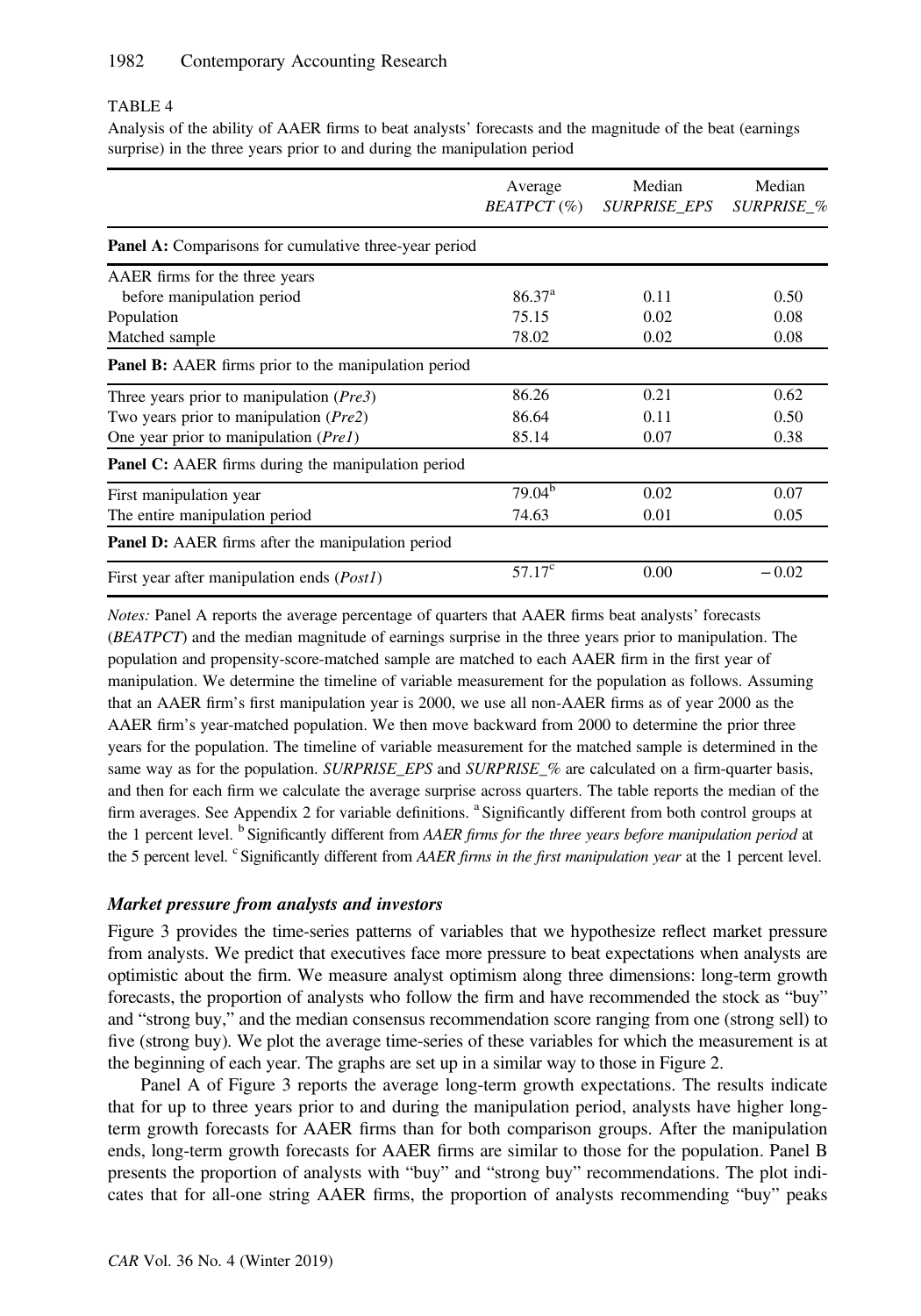



**Panel A:** Working capital accruals

Notes: This figure presents the time-series comparison of accruals as a proxy for accounting flexibility between 119 nonfinancial AAER firms and the population, and between the subsample of 80 nonfinancial all-one string AAER firms (i.e., AAER firms with at least one all-one string during the manipulation period) and the population all-one strings. Panel A plots the average working capital accruals (WCACC). Panel B plots the average total accruals (TACC). Year M1 is the first fiscal year of manipulation for the left plot for each panel. Year  $MI$  is the first fiscal year that an AAER firm achieves an all-one string during the manipulation period for the right plot for each panel. We drop the remaining manipulation years for ease of exposition as AAER firms have different manipulation lengths. Years Pre1, Pre2, and Pre3 are the three years immediately prior to the manipulation period. Years *Post1*, *Post2*, and *Post3* are the three years immediately following the manipulation period. We determine the timeline of variable measurement for the population as follows. Assuming that an AAER firm's first manipulation year is 2000, we use all non-AAER firms as of year 2000 as the AAER firm's year-matched population. We then move backward from 2000 to determine year Pre1, year Pre2, and year Pre3, and move forward from 2000 to determine year Post1, year Post2, and year Post3 for the population. See Appendix 2 for variable definitions.

in the year prior to manipulation and remains high in the first manipulation year (at around 70 percent). This proportion is higher than the population's (around 60 percent). Finally, panel C reports the average recommendation score. The average recommendation score is over "4" for AAER firms and declines after manipulation stops. Taken together, the plots suggest that prior to the manipulation period, analysts are placing considerable pressure on the firms to show growth and to maintain or increase the stock price. This evidence supports our prediction P3.

We next investigate proxies that are indicative of market pressure from investors to deliver performance. Panel A of Figure 4 reports the average forward PE ratio. The plots indicate that for up to three years prior to and during the manipulation period, AAER firms have higher forward PE ratios. However, after the manipulation period ends, these firms have similar PE ratios to the population. The second proxy is the proportion of shares held by institutional investors. Panel B shows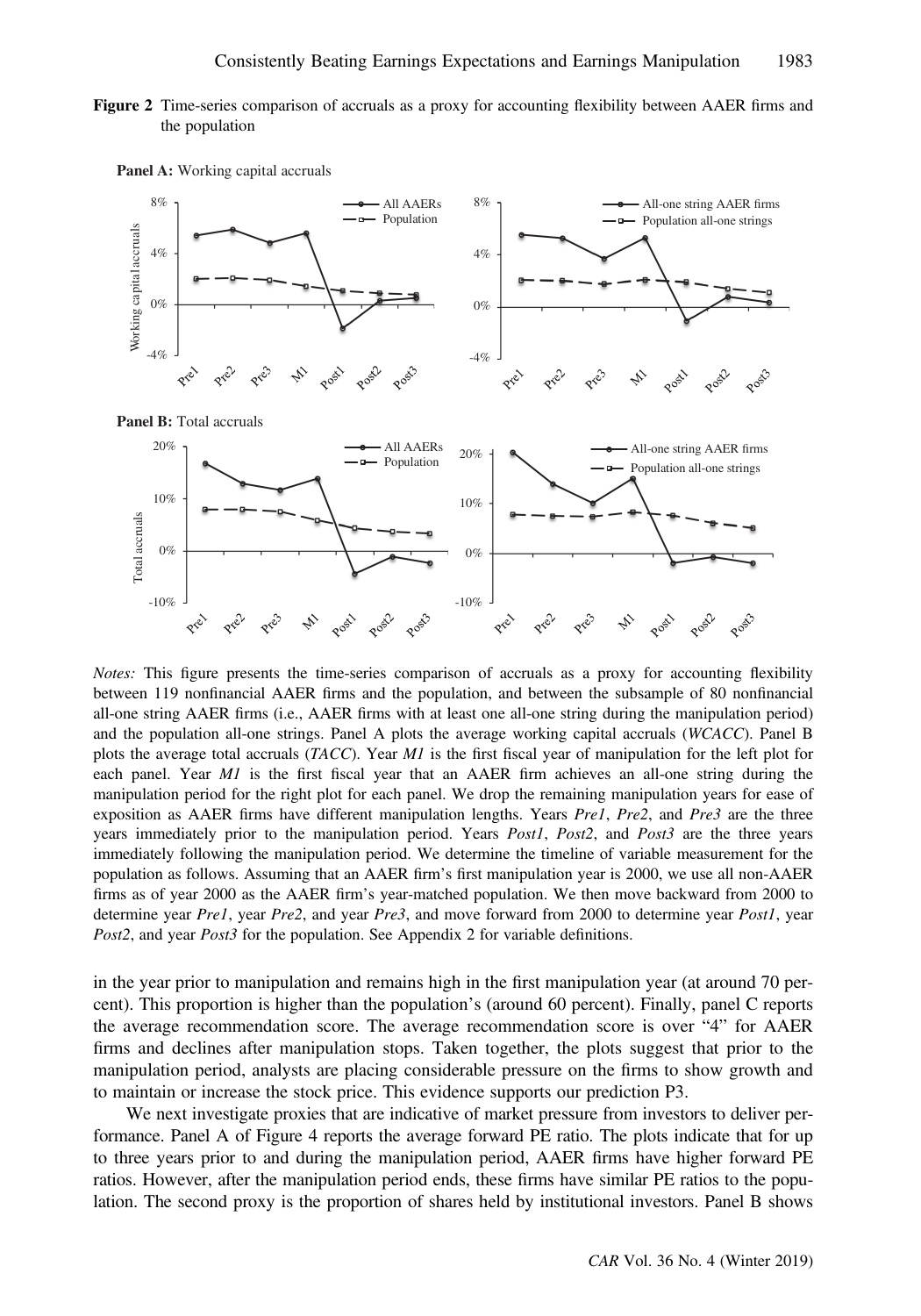





Notes: This figure presents the time-series comparison of market pressure from analysts between 136 AAER firms and the population and between the subsample of 85 all-one string AAER firms (i.e., AAER firms with at least one all-one string during the manipulation period) and the population all-one strings. Panel A plots the average analysts' long-term growth forecasts (LTG). Panel B plots the average percentage of analysts giving buy and strong buy recommendations (BUYPCT). Panel C plots the average consensus stock recommendation (RECMD). Year M1 is the first fiscal year of manipulation for the left plot for each panel. Year *M1* is the first fiscal year that an AAER firm achieves an all-one string during the manipulation period for the right plot for each panel. We drop the remaining manipulation years for ease of exposition as AAER firms have different manipulation lengths. Years Pre1, Pre2, and Pre3 are the three years immediately prior to the manipulation period. Years Post1, Post2, and Post3 are the three years immediately following the manipulation period. We determine the timeline of variable measurement for the population as follows. Assuming that an AAER firm's first manipulation year is 2000, we use all non-AAER firms as of year 2000 as the AAER firm's year-matched population. We then move backward from 2000 to determine year Pre1, year Pre2, and year Pre3, and move forward from 2000 to determine year Post1, year Post2, and year Post3 for the population. See Appendix 2 for variable definitions.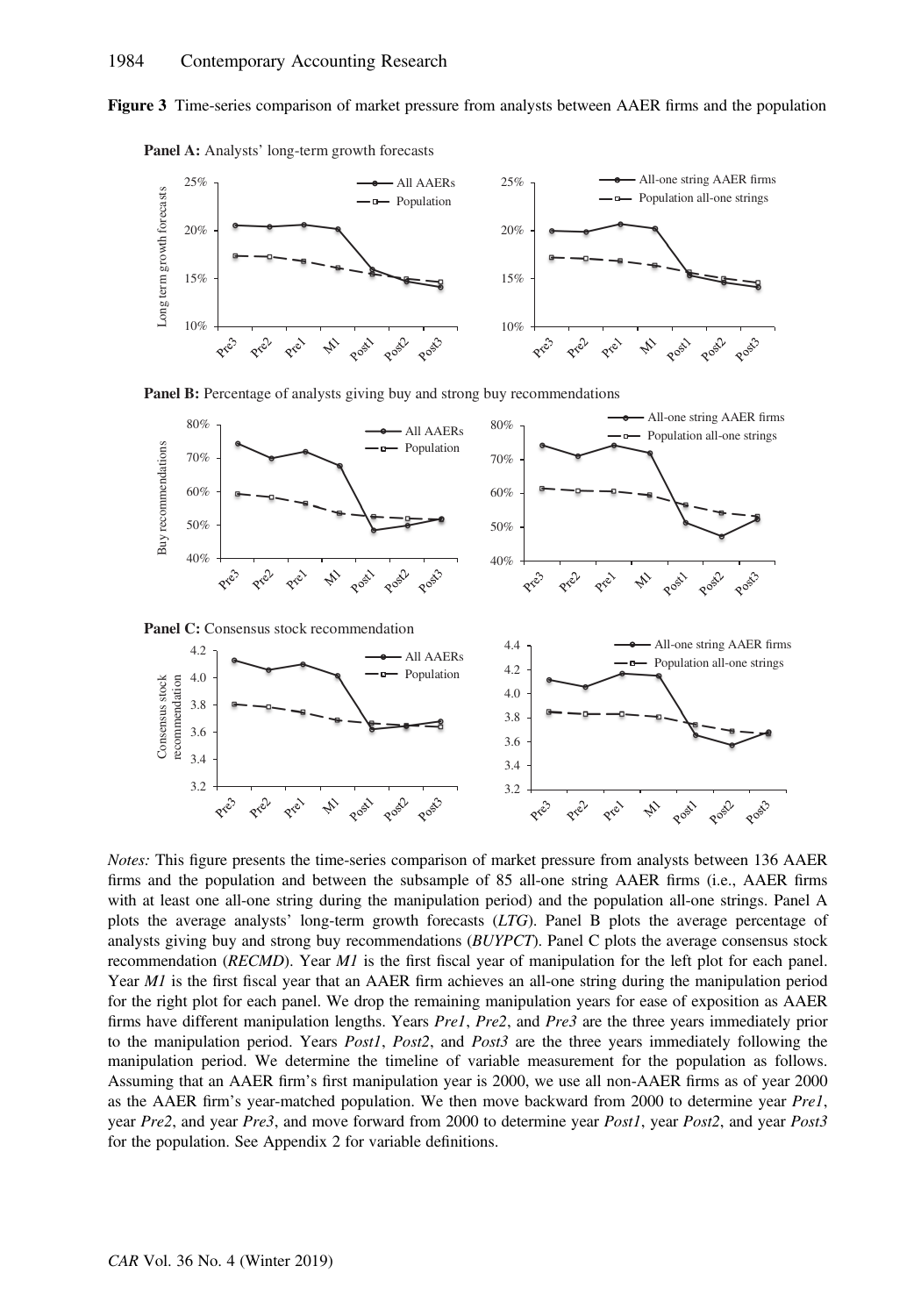that in the three years prior to the manipulation period, institutional holdings for AAER firms are lower than for the population. AAER firms' institutional ownership, however, is increasing over these three years, and there is a fairly large increase at the start of the manipulation period. As manipulation ends, the upward trend in institutional holdings stops. The patterns in these plots suggest that manipulating executives are under pressure to deliver earnings to maintain a high valuation as reflected in the PE ratio and to retain institutional investors' interest in their firm.

Table 5 reports more formal statistical comparisons. Note that unlike focusing on the first manipulation year in Figures 3 and 4, we include all manipulation years in Table 5. In addition, we calculate the market pressure variables in Figures 3 and 4 on a firm basis, whereas in Table 5 we measure the same variables on a firm-year basis and at the beginning of each manipulation year. Thus, results in Table 5 are not directly comparable to the plots reported in Figures 3 and 4. We provide three comparisons: panel A compares AAER firms to the population, panel B compares AAER all-one strings to population all-one strings, and panel C compares AAER firms to the propensity-score-matched non-AAER firms. Because results are similar across all panels, we only provide a detailed discussion of panel A here. Panel A of Table 5 provides univariate comparisons of analyst and investor pressure proxies between AAER and population firm-year observations at the beginning of each year during the manipulation period. The average long-term growth forecast of 19.59 percent for the AAER sample is significantly higher than the 16.84 percent for the population (t-statistic of 6.06). The average percentage of buy and strong buy recommendations for the AAER sample is 67.37 percent, which is significantly higher than the 56.64 percent for the population (t-statistic of 7.44). The average recommendation score for the AAER sample is also significantly higher than that of the population. For the investor pressure variables, we find that the forward PE ratio for AAER firms at the beginning of each manipulation year is significantly higher than that of the population (40.05 versus 30.78, t-statistic of 2.70). In addition, the AAER sample has a significantly higher average percentage of institutional ownership than the population (59.22) versus 49.36 percent, t-statistic of 7.08). Results are similar for panels B and C.

Figure 5 provides corollary evidence related to investor pressure. Skinner and Sloan (2002) document that relative to positive earnings surprises, negative earnings surprises have larger negative stock price reactions for growth firms. Thus, AAER firms that have high PE multiples could suffer more negative stock price consequences for a miss in expectations. Panel A of Figure 5 plots the three-day stock price reaction to the announcement of the manipulated quarterly earnings of AAER all-one strings. For comparison purposes, we provide the stock returns for the population of firms that also beat in all four quarters during a fiscal year. The results indicate that AAER all-one strings, like population firms, earn positive returns at each quarterly earnings announcement of between 0.6 percent and around 2 percent. Panel B of Figure 5 then reports the stock price reaction when the AAER all-one string firms first miss expectations. For comparative purposes, we also plot the cumulative returns earned during the four beating quarters for each group. Panel B indicates that the average 12-day (the three-day returns over four quarters) cumulative return is 5.32 percent for AAER firms versus 5.22 percent for the population, and the difference is not statistically significant. In contrast, we find that when the string of positive surprises breaks, AAER firms have an average three-day announcement return of  $-7.13$  percent, which is significantly more negative than the return of  $-3.67$  percent for the population (*t*-statistic of 1.97). These results suggest that the manipulation delays a negative stock price shock, which is consistent with our hypothesis that managers feel pressure to manipulate earnings to keep beating expectations so as not to disappoint investors.

#### Internal pressure from the CEO

We next investigate whether executives of AAER firms are under strong internal pressure from the CEO to beat expectations. Similar to Table 5, all variables in Table 6 are measured at the beginning of the fiscal year. The first internal pressure variable is CEO overconfidence (OVERCONFIDENT), an indicator variable that equals one if the CEO is overconfident, and zero otherwise. Following Schrand and Zechman (2012), managerial overconfidence is present when the natural log of the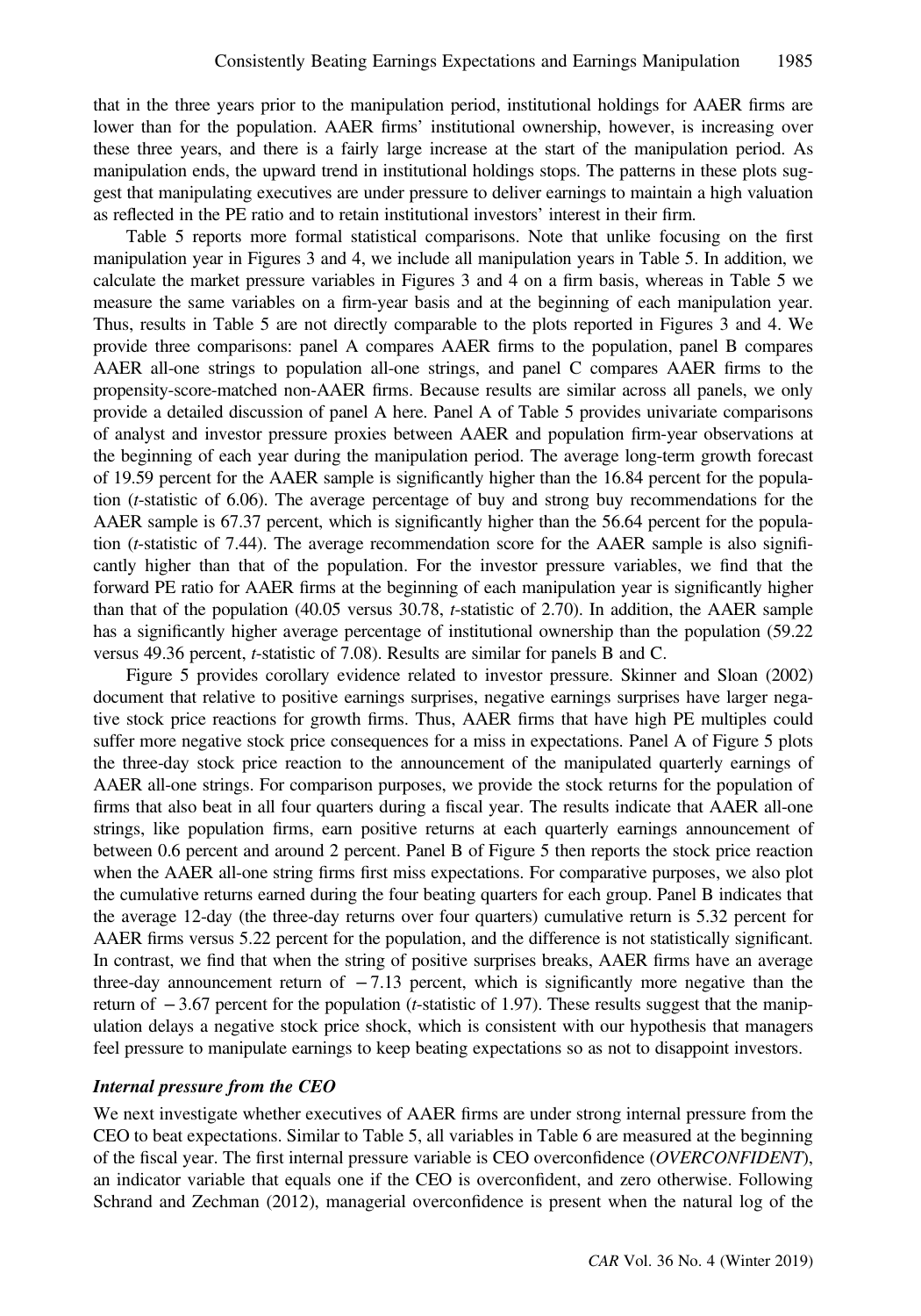

Figure 4 Time-series comparison of market pressure from investors between AAER firms and the population

Notes: This figure presents the time-series comparison of market pressure from investors between 136 AAER firms and the population and between the subsample of 85 all-one string AAER firms (i.e., AAER firms with at least one all-one string during the manipulation period) and the population all-one strings. Panel A plots the average forward PE ratio. Panel B plots the average percentage of institutional holdings (IHELD). Year M1 is the first fiscal year of manipulation for the left plot for each panel. Year  $MI$  is the first fiscal year that an AAER firm achieves an all-one string during the manipulation period for the right plot for each panel. We drop the remaining manipulation years for ease of exposition as AAER firms have different manipulation lengths. Years Pre1, Pre2, and Pre3 are the three years immediately prior to the manipulation period. Years Post1, Post2, and Post3 are the three years immediately following the manipulation period. We determine the timeline of variable measurement for the population as follows. Assuming that an AAER firm's first manipulation year is 2000, we use all non-AAER firms as of year 2000 as the AAER firm's year-matched population. We then move backward from 2000 to determine year Pre1, year Pre2, and year Pre3, and move forward from 2000 to determine year *Post1*, year *Post2*, and year *Post3* for the population. See Appendix 2 for variable definitions.

sum of in-the-money unexercised but exercisable options held by the CEO (opt unex exer est val  $+ 0.01$ ) is greater than the 3-digit SIC industry median. Our results suggest that 58.90 percent of CEOs of AAER firms are overconfident as they appear to delay the exercise of stock options relative to their industry counterparts, while this number is 47.54 percent for the population. The difference is statistically significant with a t-statistic of 2.92 and is consistent with Schrand and Zechman  $(2012)$ .<sup>14</sup> We next examine the CEO's personal financial incentives. Following Feng et al. (2011), we measure CEO pay-for-performance sensitivity (*SENSITIVITY*) based on the CEO's stock-based compensation. A CEO with equity compensation more sensitive to stock price changes is more likely to be concerned with stock price declines. Consistent with Feng et al. (2011), we find that CEOs of AAER firms have significantly greater pay-for-performance sensitivity than the average CEO in the population (39.10 versus 29.84 percent, t-statistic of 5.34).

<sup>14.</sup> Our sample of AAER firms includes a few companies that were identified by the SEC as having backdated stock options, which are likely to lead mechanically to higher values of OVERCONFIDENT. When we exclude backdating firms from our analysis of overconfidence, untabulated results are weaker but remain statistically significant.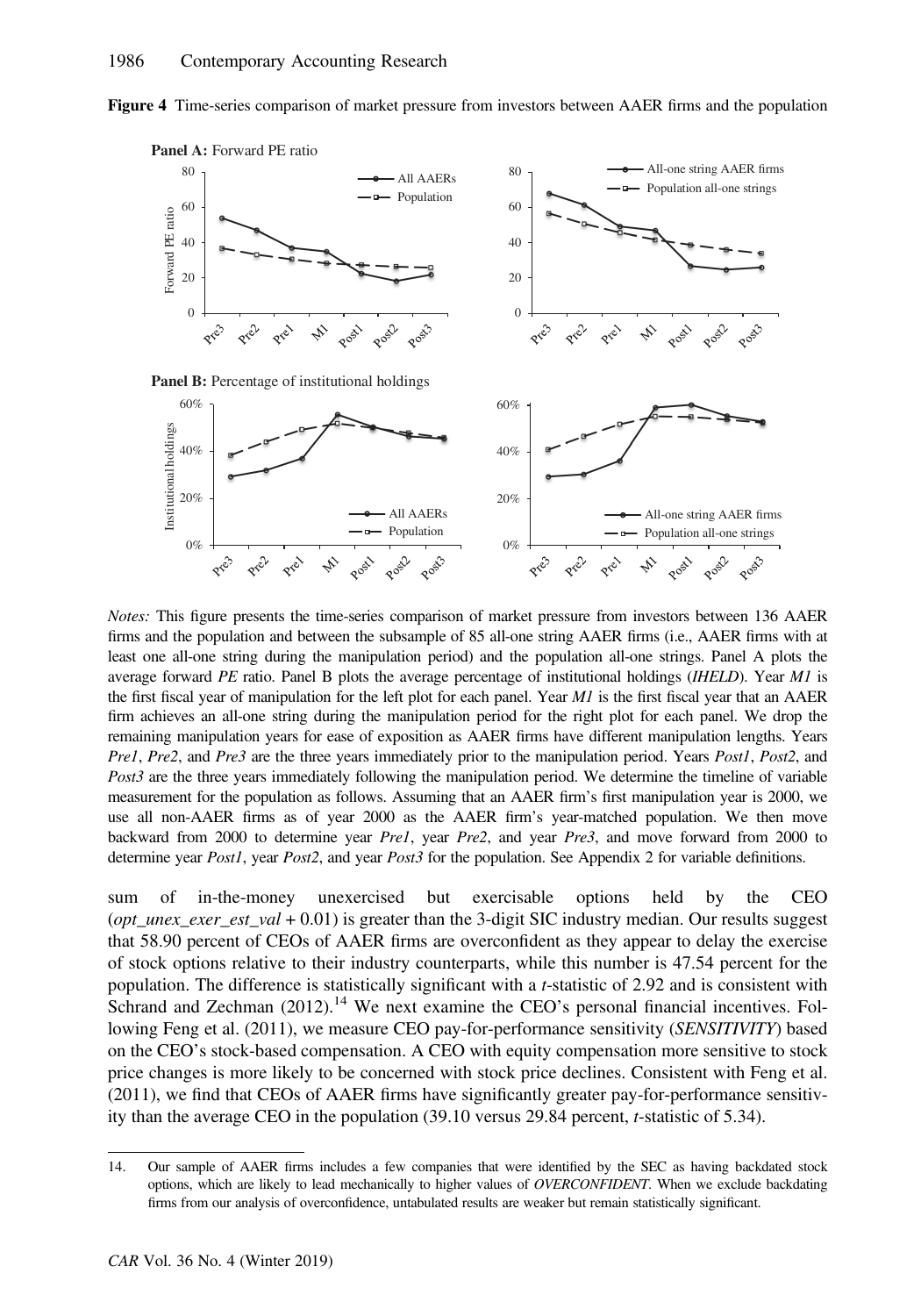### TABLE 5

Market pressure proxies for AAER firms and non-AAER firms during the manipulation period

|                 |                                      |                         | <i>t</i> -test: AAER minus population |                     |
|-----------------|--------------------------------------|-------------------------|---------------------------------------|---------------------|
| Variable        | AAER sample $(N=392)$                | Population $(N=43,939)$ | Mean difference                       | <i>t</i> -statistic |
|                 | <b>Market pressure from analysts</b> |                         |                                       |                     |
| $LTG_{it-1}$    | 19.59%                               | 16.84%                  | $2.75\%$ ***                          | 6.06                |
| $BUYPCT_{it-1}$ | 67.37%                               | 56.64%                  | $10.73\%$ ***                         | 7.44                |
| $RECMD_{it-1}$  | 4.01                                 | 3.75                    | $0.26***$                             | 7.35                |
|                 | Market pressure from investors       |                         |                                       |                     |
| $PE_{it-1}$     | 40.05                                | 30.78                   | $9.27***$                             | 2.70                |
| $HELD_{it-1}$   | 59.22%                               | 49.36%                  | $9.86\%$ ***                          | 7.08                |

#### Panel A: Comparison between the full sample of AAER firm-years and the population

Panel B: Comparison for all-one strings between AAER firm-years and the population

|                 |                                       |                                            | <i>t</i> -test: AAER minus population |                     |
|-----------------|---------------------------------------|--------------------------------------------|---------------------------------------|---------------------|
| Variable        | AAER all-one strings<br>$(N=215)$     | Population all-one strings<br>$(N=18,890)$ | Mean difference                       | <i>t</i> -statistic |
|                 | Market pressure from analysts         |                                            |                                       |                     |
| $LTG_{it-1}$    | 20.22\%                               | 16.93%                                     | $3.29\%$ ***                          | 5.30                |
| $BUYPCT_{it-1}$ | 69.66%                                | 60.79%                                     | $8.87\%$ ***                          | 4.66                |
| $RECMD_{it-1}$  | 4.05                                  | 3.83                                       | $0.22***$                             | 4.56                |
|                 | <b>Market pressure from investors</b> |                                            |                                       |                     |
| $PE_{it-1}$     | 54.41                                 | 44.95                                      | $9.46*$                               | 1.86                |
| $HELD_{it-1}$   | 58.43%                                | 51.90%                                     | $6.53\%$ ***                          | 3.57                |

Panel C: Comparison between the full sample of AAER firm-years and the matched non-AAER firms

|                 |                                       |                            | $t$ -test: AAER minus non-AAER |                     |
|-----------------|---------------------------------------|----------------------------|--------------------------------|---------------------|
| Variable        | AAER sample $(N=392)$                 | Matched non-AAER $(N=392)$ | Mean difference                | <i>t</i> -statistic |
|                 | <b>Market pressure from analysts</b>  |                            |                                |                     |
| $LTG_{it-1}$    | 19.59%                                | 16.80%                     | $2.79\%$ ***                   | 4.10                |
| $BUYPCT_{it-1}$ | 67.37%                                | 59.78%                     | $7.59\%$ ***                   | 3.52                |
| $RECMD_{it-1}$  | 4.01                                  | 3.79                       | $0.22***$                      | 4.52                |
|                 | <b>Market pressure from investors</b> |                            |                                |                     |
| $PE_{it-1}$     | 40.05                                 | 32.54                      | 7.51                           | 1.58                |
| $HELD_{it-1}$   | 59.22%                                | 50.42%                     | $8.80\%$ ***                   | 4.45                |

Notes: This table compares market pressure proxies across AAER firms, the population, and the propensity-scorematched non-AAER firms. Panel A compares the full sample of AAER firms and the population. Panel B compares AAER all-one strings and population all-one strings. Panel C compares the full sample of AAER firms and the propensity-score-matched non-AAER firms. We report the number of observations for each sample based on the variable that has the most observations. All-one string is a requirement that the firm beats the median analyst consensus forecast in all four quarters of the year. \*\*\* and \* represent statistical significance at the 1 and 10 percent level, respectively, based on two-tailed tests. See Exhibit 2 for string construction and Appendix 2 for variable definitions.

CEOs also need sufficient power to influence other executives. We examine three proxies for CEO power. The first proxy is CEO pay slice (PAYSLICE), defined as the ratio of the CEO's total compensation to the total compensation of the top five executives (e.g., Bebchuk et al. 2011; Feng et al. 2011). A greater pay slice could indicate a more powerful and greedier CEO, who is able to extract more rents from the company, in terms of compensation, than other executives. It could also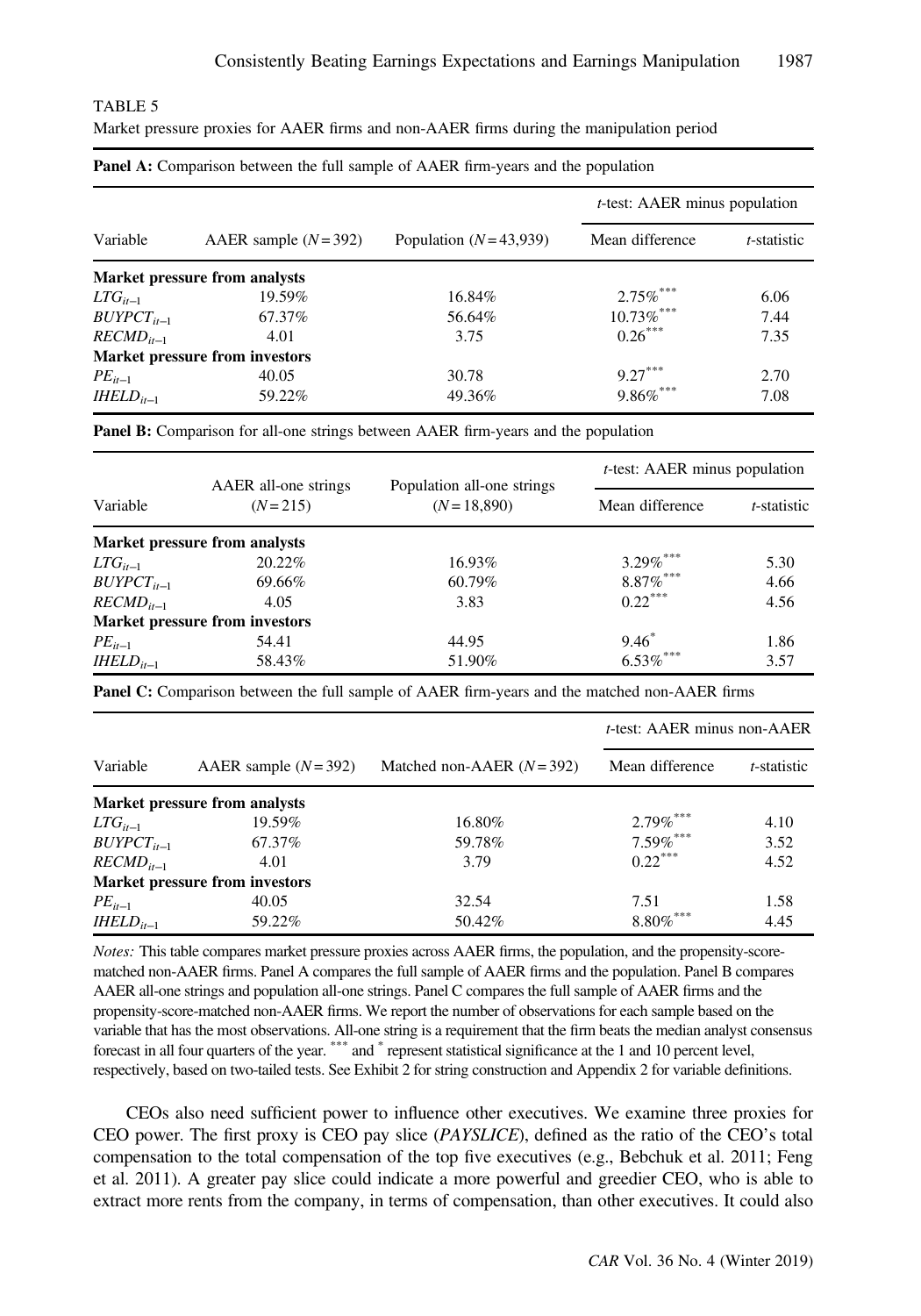Figure 5 Stock market response to earnings string and its break around earnings announcements

Panel A: Stock market response to quarterly earnings beats



Panel B: Cumulative stock market response to earnings string and its break



Notes: This figure presents the positive stock market response to achieving all-one strings and the negative stock market response to breaking all-one strings. Panel A reports the three-day market adjusted return measured as the raw return less the CRSP value-weighted index around the earnings announcements for each quarter during the four-quarter string period. We measure the string-achievement response in panel B by cumulating the four three-day returns over the string period (12-day cumulative return). We measure stringbreak response as the three-day market adjusted earnings announcement return of the first quarter when the allone string breaks. Panel B compares the string-achievement response to the string-break response. The t-tests suggest that (i) the string-achievement and the string-break responses are both significantly different from zero and (ii) the string-break response of AAER firms is significantly lower than that of the population.

indicate a CEO who is competitive and concerned with meeting expectations. The results suggest that AAER firms' CEOs have a significantly higher pay slice than the population (46.51 versus 40.85 percent, t-statistic of 4.75). The second proxy of CEO power is the percentage of independent directors *(INDBOARD)*. A lower percentage of independent directors is indicative of a more powerful CEO. Our results suggest that AAER firms have a significantly lower proportion of independent directors than the population (75.75 versus 80.32 percent, t-statistic of −4.76). Our third proxy for CEO power is an indicator variable that equals one when the CEO is also the chair of the board, and zero otherwise (CEOCHAIR). Our results suggest that AAER firms have a significantly higher incidence of CEO duality than the population (76.69 versus 60.93 percent, *t*-statistic of 4.71).<sup>15</sup>

<sup>15.</sup> In untabulated tests, we investigate the extent to which the CEO is involved in the manipulation and whether the manipulation takes place only at the divisional level by manually checking the original AAER reports. We find that in most cases, CEOs are directly involved in the manipulation. Out of 136 unique AAERs in our sample, only 4 AAER firms have earnings manipulation confined at the subsidiary level. Because the proportion of subsidiary-confined AAERs is small, we do not distinguish these cases. In addition, even though the CEO is generally not directly involved in subsidiary level manipulation, they may still play a part by putting pressure on subsidiaries to perform.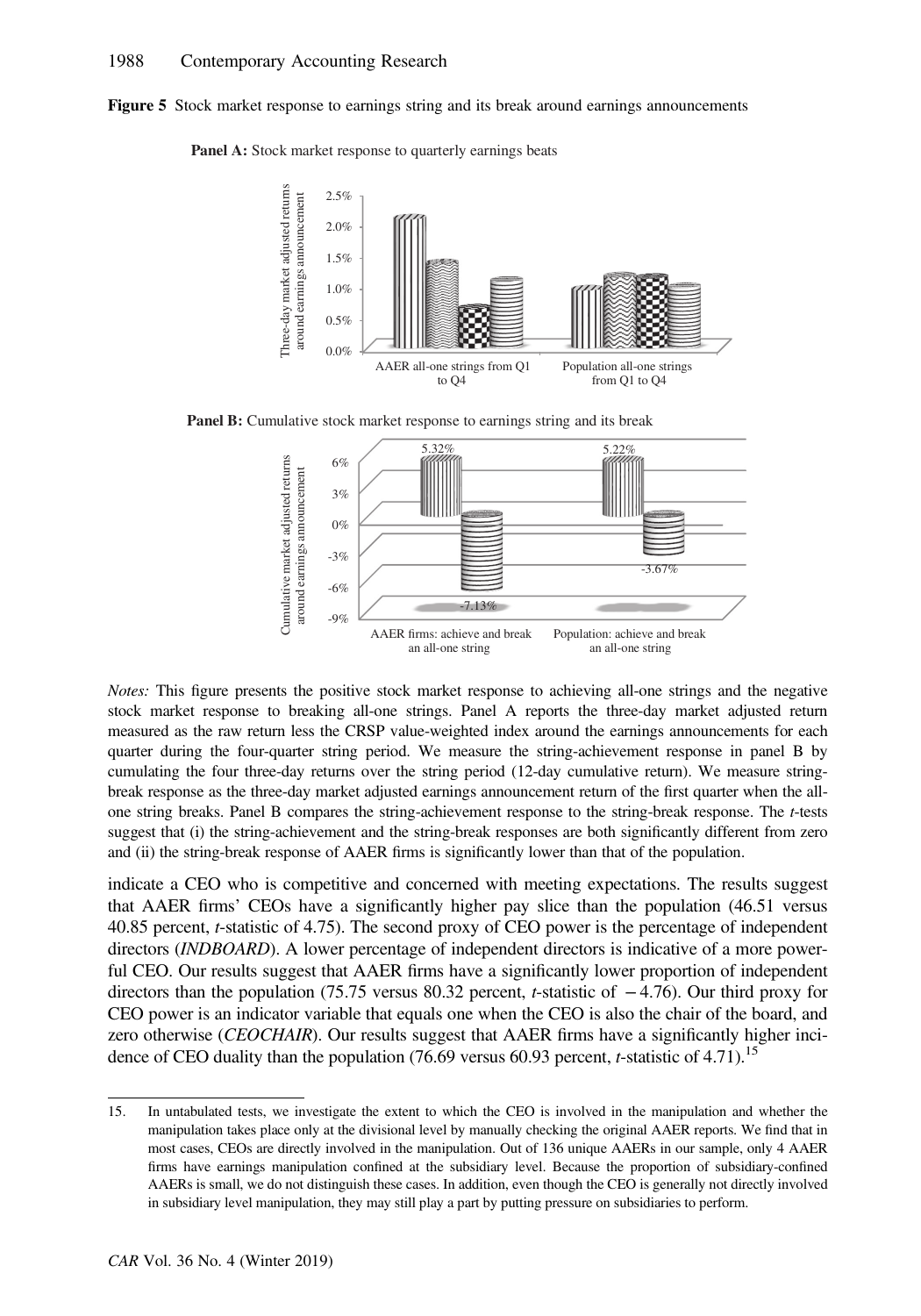|                           |                                 |                                   | <i>t</i> -test: AAER minus population |                |  |
|---------------------------|---------------------------------|-----------------------------------|---------------------------------------|----------------|--|
| Variable                  | AAER sample<br>$(N=212)$ $(\%)$ | Population<br>$(N=17,373)$ $(\%)$ | Mean difference $(\% )$               | $t$ -statistic |  |
| <b>CEO</b> overconfidence |                                 |                                   |                                       |                |  |
| $OVERCONFIDENT_{i-1}$     | 58.90                           | 47.54                             | $11.36***$                            | 2.92           |  |
| <b>CEO</b> compensation   |                                 |                                   |                                       |                |  |
| $SENSITIVITY_{it-1}$      | 39.10                           | 29.84                             | $9.26***$                             | 5.34           |  |
| CEO power                 |                                 |                                   |                                       |                |  |
| $PAYSLICE_{it-1}$         | 46.51                           | 40.85                             | $5.66***$                             | 4.75           |  |
| $INDBOARD_{it-1}$         | 75.75                           | 80.32                             | $-4.57***$                            | $-4.76$        |  |
| $CEOCHAIR_{it-1}$         | 76.69                           | 60.93                             | $15.76***$                            | 4.71           |  |

| CEO pressure proxies for AAER firms and non-AAER firms during the manipulation period |  |  |  |  |  |
|---------------------------------------------------------------------------------------|--|--|--|--|--|
|                                                                                       |  |  |  |  |  |

TABLE 6

Panel B: Comparison for all-one strings between AAER firms and the population

|                           |                                          |                                               | $t$ -test: AAER minus<br>population |             |  |
|---------------------------|------------------------------------------|-----------------------------------------------|-------------------------------------|-------------|--|
| Variable                  | AAER all-one strings<br>$(N=124)$ $(\%)$ | Population all-one strings<br>$(N=8,608)$ (%) | Mean<br>difference $(\% )$          | t-statistic |  |
| <b>CEO</b> overconfidence |                                          |                                               |                                     |             |  |
| $OVERCONFIDENT_{it-1}$    | 63.54                                    | 52.91                                         | $10.63***$                          | 2.14        |  |
| <b>CEO</b> compensation   |                                          |                                               |                                     |             |  |
| $SENSITIVITY_{it-1}$      | 39.10                                    | 29.84                                         | $9.26***$                           | 4.47        |  |
| <b>CEO</b> power          |                                          |                                               |                                     |             |  |
| $PAYSLICE_{it-1}$         | 46.51                                    | 40.85                                         | $5.66***$                           | 4.41        |  |
| $INDBOARD_{it-1}$         | 74.31                                    | 79.86                                         | $-5.55$ <sup>***</sup>              | $-3.90$     |  |
| $CEOCHAIR_{it-1}$         | 73.96                                    | 63.23                                         | $10.73***$                          | 2.36        |  |

Panel C: Comparison between the full sample of AAER firms and the matched non-AAER firms

|                           |                                 |                                      | $t$ -test: AAER minus<br>non-AAER |             |
|---------------------------|---------------------------------|--------------------------------------|-----------------------------------|-------------|
| Variable                  | AAER sample<br>$(N=188)$ $(\%)$ | Matched non-AAER<br>$(N=188)$ $(\%)$ | Mean<br>difference $(\% )$        | t-statistic |
| <b>CEO</b> overconfidence |                                 |                                      |                                   |             |
| $OVERCONFIDENT_{it-1}$    | 57.39                           | 54.42                                | 2.97                              | 0.79        |
| <b>CEO</b> compensation   |                                 |                                      |                                   |             |
| $SENSITIVITY_{it-1}$      | 36.78                           | 32.16                                | $4.62*$                           | 1.92        |
| <b>CEO</b> power          |                                 |                                      |                                   |             |
| $PAYSLICE_{it-1}$         | 45.67                           | 41.25                                | $4.42^{\circ}$                    | 3.16        |
| $INDBOARD_{it-1}$         | 78.17                           | 80.77                                | $-2.60$ ***                       | $-4.02$     |
| $CEOCHAIR_{it-1}$         | 79.13                           | 60.54                                | $18.59***$                        | 3.08        |

Notes: This table compares CEO characteristics across AAER firms, the population, and the propensity-scorematched non-AAER firms. Panel A compares the full sample of AAER firms and the population. Panel B compares AAER all-one strings and population all-one strings. Panel C compares the full sample of AAER firms and the propensity-score-matched non-AAER firms. We report the number of observations for each sample based on the variable that has the most observations. Due to limited coverage of our data sources, ExecuComp and RiskMetrics, CEO-related data are only available for 50 percent of both the AAER sample and the population. As a result, our sample size decreases. All-one string is a requirement that the firm beats the median analyst consensus forecast in all four quarters of the year. \*\*\*, \*\*, and \* represent statistical significance at the 1, 5, and 10 percent level, respectively, based on two-tailed tests. See Exhibit 2 for string construction and Appendix 2 for variable definitions.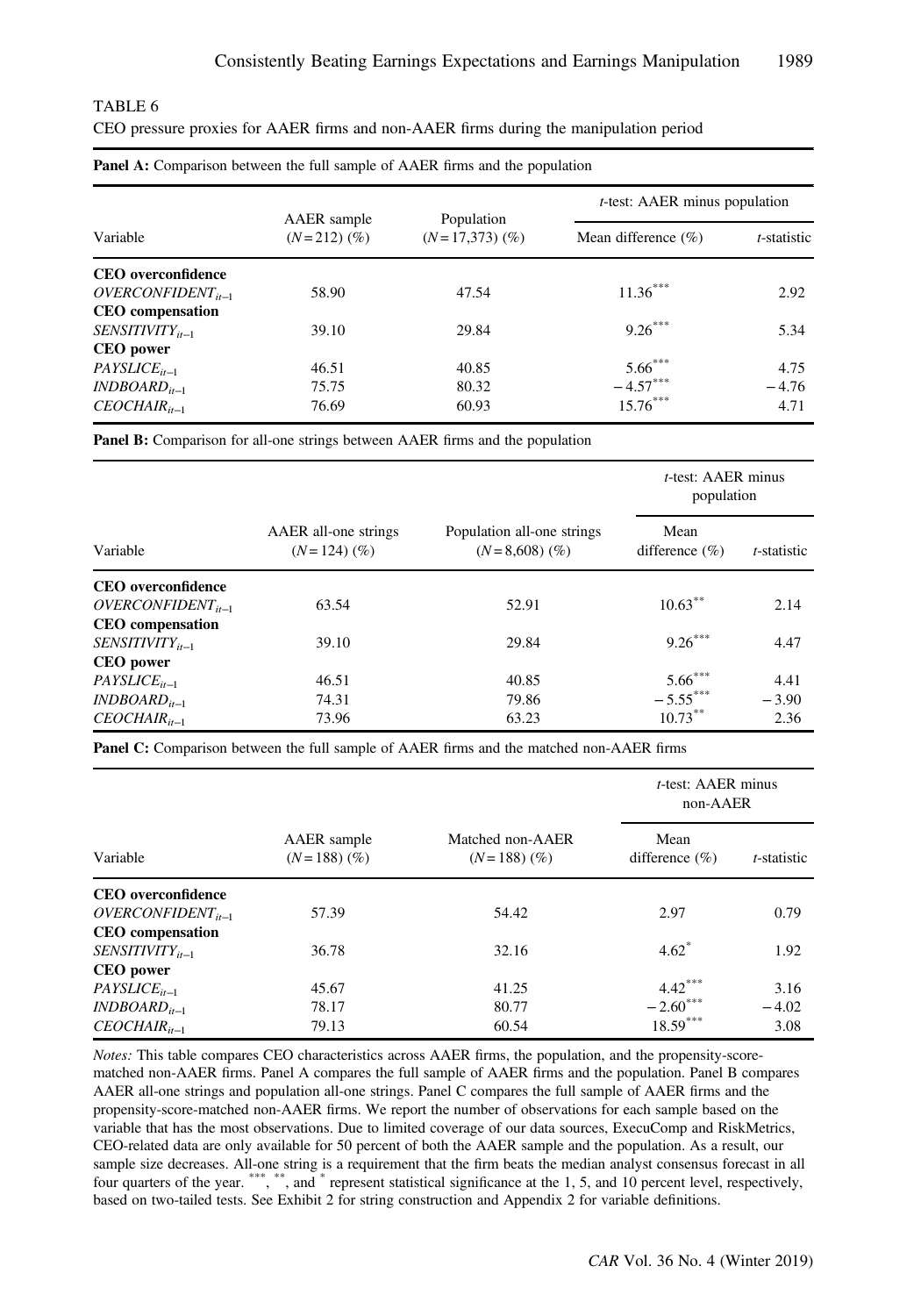Panel B of Table 6 compares the internal pressure proxies for AAER all-one strings and population all-one strings. Results are similar to those reported in panel A. In panel C, we compare AAER firms to the propensity-score-matched non-AAER firms. We find that the difference in CEO overconfidence is no longer significant and that the difference in CEO pay-for-performance sensitivity becomes weakly significant. This evidence suggests that CEO equity compensation for AAER firms is only weakly different from matched firms and is in line with the mixed results in prior research in which matching reduces significance levels (Armstrong et al. 2010). In summary, the evidence in panel C suggests that CEO overconfidence does not explain earnings manipulation, and that equity incentives appear to be less important once we match on firm characteristics.

Overall, the results reported in Table 6 suggest that pay slice and governance characteristics are important for explaining earnings manipulation, but that equity incentives and stock option exercising behavior have weaker associations with the likelihood of reporting manipulated earnings.

#### Multivariate analysis

In our multivariate analysis, we seek to better understand whether market pressure from analysts and investors is incrementally significant over the internal pressure CEOs exert on executives in explaining earnings manipulation. In addition, we investigate whether a reputation for beating expectations is subsumed by external market pressure and internal CEO pressure or whether it appears to be an independent determinant of manipulation.

Table 7 reports the results of logistic regressions examining the different sets of motivating factors of "outside of GAAP" earnings manipulation. The dependent variable in these regressions is AAER, which equals one in manipulation years, and zero otherwise. Panel A compares AAER firms to the population, and panel B compares AAER firms to the propensity-score-matched non-AAER firms. We do not tabulate results focusing on AAER all-one strings and their counterparts, but these results give similar inferences. In panel A, Regression (1) focuses on the external market pressure variables. Consistent with results in Table 5, our regression results suggest that higher pressure from analysts in the form of high long-term growth forecasts and stock recommendations in the prior year increases the odds of manipulation in the following year. In addition, having a higher valuation premium (as reflected in a forward PE ratio in the highest annual quintile), along with greater institutional holdings, increases the odds of manipulation. The pressure variables are incrementally significant over the firms' use of flexibility within the accounting system (as measured by the annual decile rank of F-score, RANKFSCORE) and other firm characteristics, including size, leverage, and profitability improvement (SIZE, LEV, and  $\Delta ROA$ ). Regression (2) of panel A reports the results related to CEO overconfidence, compensation, and power. We find that the CEO variables are all statistically significant in the predicted direction, with the exception that the coefficient on CEO overconfidence is significantly negative. In untabulated results, we find that *OVERCONFIDENT* has a 30 percent correlation with *SENSITIVITY* and that OVERCONFIDENT loads with the correct sign only when SENSITIVITY is excluded from the regression. This evidence suggests that the sensitivity of a CEO's equity compensation to stock price is more important than overconfidence in explaining manipulation.

Regression (3) of panel A examines whether a reputation for consistently beating expectations ( $BEATPCT<sub>Prior3Y</sub>$ ) is incrementally significant over control variables in explaining "outside of GAAP" earnings manipulation. We find that after controlling for the use of accounting flexibility and firm characteristics, the coefficient for  $BEATPCT_{Prior3Y}$  is significantly positive at 2.992 (z-statistic of 5.61). Regression (4) includes the market pressure and internal pressure variables along with the reputation for beating expectations. The results indicate that CEO power and compensation-related incentives remain important in explaining earnings manipulation. The coefficient for the CEO overconfidence proxy continues to have the incorrect sign. More importantly, we document that  $BEATPCT_{Prior3Y}$  is incrementally significant (coefficient of 3.133, z-statistic of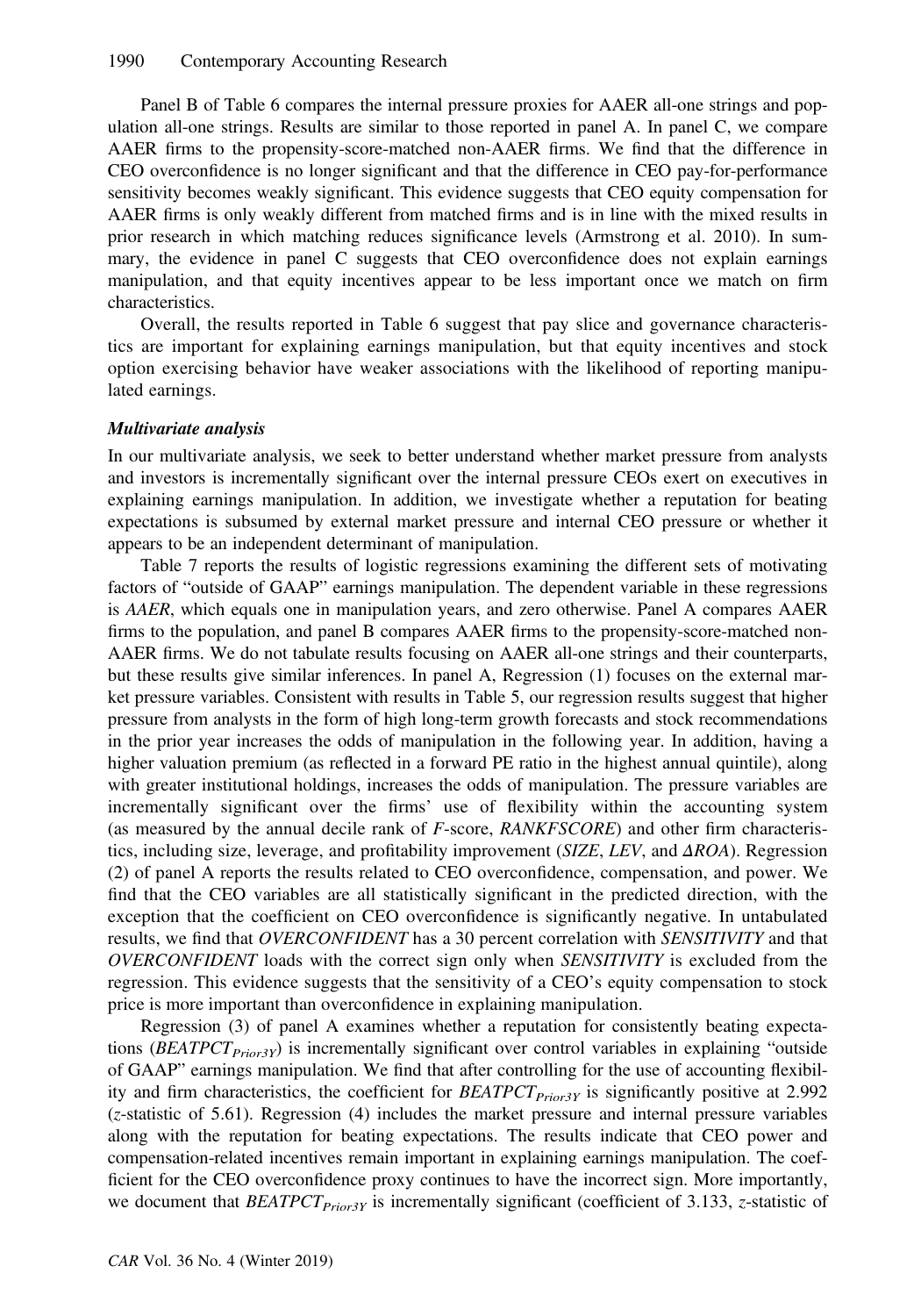### TABLE 7

Logistic regressions analyzing whether market pressure and CEO characteristics impact the likelihood that a firm manipulates earnings

|                                                       |                   |             |                          | Dependent variable = $AAER_{it}$ |                      |
|-------------------------------------------------------|-------------------|-------------|--------------------------|----------------------------------|----------------------|
| Variables                                             | Predicted<br>sign | (1)         | (2)                      | (3)                              | (4)                  |
| <b>INTERCEPT</b>                                      |                   | $-8.784***$ | $-10.666$ <sup>***</sup> | $-10.840$ ***                    | $-14.763***$         |
|                                                       |                   | $(-16.52)$  | $(-10.58)$               | $(-18.97)$                       | $(-17.82)$           |
| <b>Market pressure from analysts</b>                  |                   |             |                          |                                  |                      |
| $HIGHLTG_{it-1}$                                      | $(+)$             | $0.582***$  |                          |                                  | $0.502**$            |
|                                                       |                   | (4.04)      |                          |                                  | (2.27)               |
| $HIGHBUYPCT_{it-1}$                                   | $(+)$             | $-0.181$    |                          |                                  | $0.421$ <sup>*</sup> |
|                                                       |                   | $(-0.90)$   |                          |                                  | (1.68)               |
| $STRONGBUY_{it-1}$                                    | $(+)$             | $0.564$ *   |                          |                                  | $1.019***$           |
|                                                       |                   | (3.03)      |                          |                                  | (3.60)               |
| Market pressure from investors                        |                   |             |                          |                                  |                      |
| $HIGHPE_{it-1}$                                       | $(+)$             | $0.308***$  |                          |                                  | 0.281                |
|                                                       |                   | (2.35)      |                          |                                  | (1.36)               |
| RANKIHELD <sub>it-1</sub>                             | $(+)$             | $0.199***$  |                          |                                  | $0.330***$           |
|                                                       |                   | (4.29)      |                          |                                  | (3.84)               |
| CEO overconfidence, compensation, and power           |                   |             |                          |                                  |                      |
| $OVERCONFIDENT_{it-1}$                                | $(+)$             |             | $-0.339$ <sup>**</sup>   |                                  | $-0.543***$          |
|                                                       |                   |             | $(-2.38)$                |                                  | $(-2.99)$            |
| SENSITIVITY <sub>it-1</sub>                           | $(+)$             |             | 0.373                    |                                  | 0.278                |
|                                                       |                   |             | (5.17)                   |                                  | (5.49)               |
| $PAYSLICE_{it-1}$                                     | $(+)$             |             | $0.318***$               |                                  | $0.249***$           |
|                                                       |                   |             | (5.05)                   |                                  | (3.97)               |
| RANKINDBOARD <sub>it-1</sub>                          | $(-)$             |             | $-0.260$ <sup>**</sup>   |                                  | $-0.178$ **          |
|                                                       |                   |             | $(-6.74)$                |                                  | $(-3.84)$            |
| $CEOCHAIR_{it-1}$                                     | $(+)$             |             | $0.467***$               |                                  | $0.529***$           |
|                                                       |                   |             | (2.28)                   |                                  | (2.05)               |
| <b>Reputation for beating expectations</b>            |                   |             |                          |                                  |                      |
| <b>BEATPCT</b> <sub>Prior3Y</sub>                     | $(+)$             |             |                          | $2.992***$                       | $3.133***$           |
|                                                       |                   |             |                          | (5.61)                           | (4.02)               |
| Accounting flexibility and other firm characteristics |                   |             |                          |                                  |                      |
| <b>RANKFSCORE</b> <sub>it</sub>                       | $(+)$             | $0.211***$  | $0.143***$               | $0.196***$                       | $0.071***$           |
|                                                       |                   | (8.78)      | (4.21)                   | (7.49)                           | (2.05)               |
| $SIZE_{it-1}$                                         | (?)               | $0.265***$  | 0.345                    | 0.281                            | 0.418                |
|                                                       |                   | (5.45)      | (4.72)                   | (5.86)                           | (9.56)               |
| $LEV_{it-1}$                                          | (?)               | $-0.858***$ | $-0.708^*$               | $-0.393**$                       | 0.552                |
|                                                       |                   | $(-4.21)$   | $(-1.84)$                | $(-2.19)$                        | (0.95)               |
| $\triangle ROA_{it-1}$                                | (?)               | $-1.102$    | 1.795                    | $-1.915***$                      | $-1.078$             |
|                                                       |                   | $(-1.32)$   | (0.75)                   | $(-2.13)$                        | $(-0.79)$            |
| Year and industry fixed effects                       |                   | Yes         | Yes                      | Yes                              | Yes                  |
| Number of AAER firm-years                             |                   | 371         | 118                      | 219                              | 93                   |
| Number of non-AAER firm-years                         |                   | 39,634      | 9,175                    | 32,997                           | 8,455                |
| Pseudo $R^2$                                          |                   | 9.81%       | 15.67%                   | 10.12%                           | 19.88%               |

(The table is continued on the next page.)

 $4.02$ ) in the presence of both external and internal pressure variables.<sup>16</sup> This evidence is consistent with the executive team caring about their reputation for beating expectations beyond pressure placed on them by the CEO or the stock market.

<sup>16.</sup> In untabulated tests, we replace BEATPCT<sub>Prior3Y</sub> with BEATPCT<sub>Rolling3Y</sub>, which measures the percentage of beats over the past three years, including manipulation years if applicable. Results are very similar to those reported in Table 7.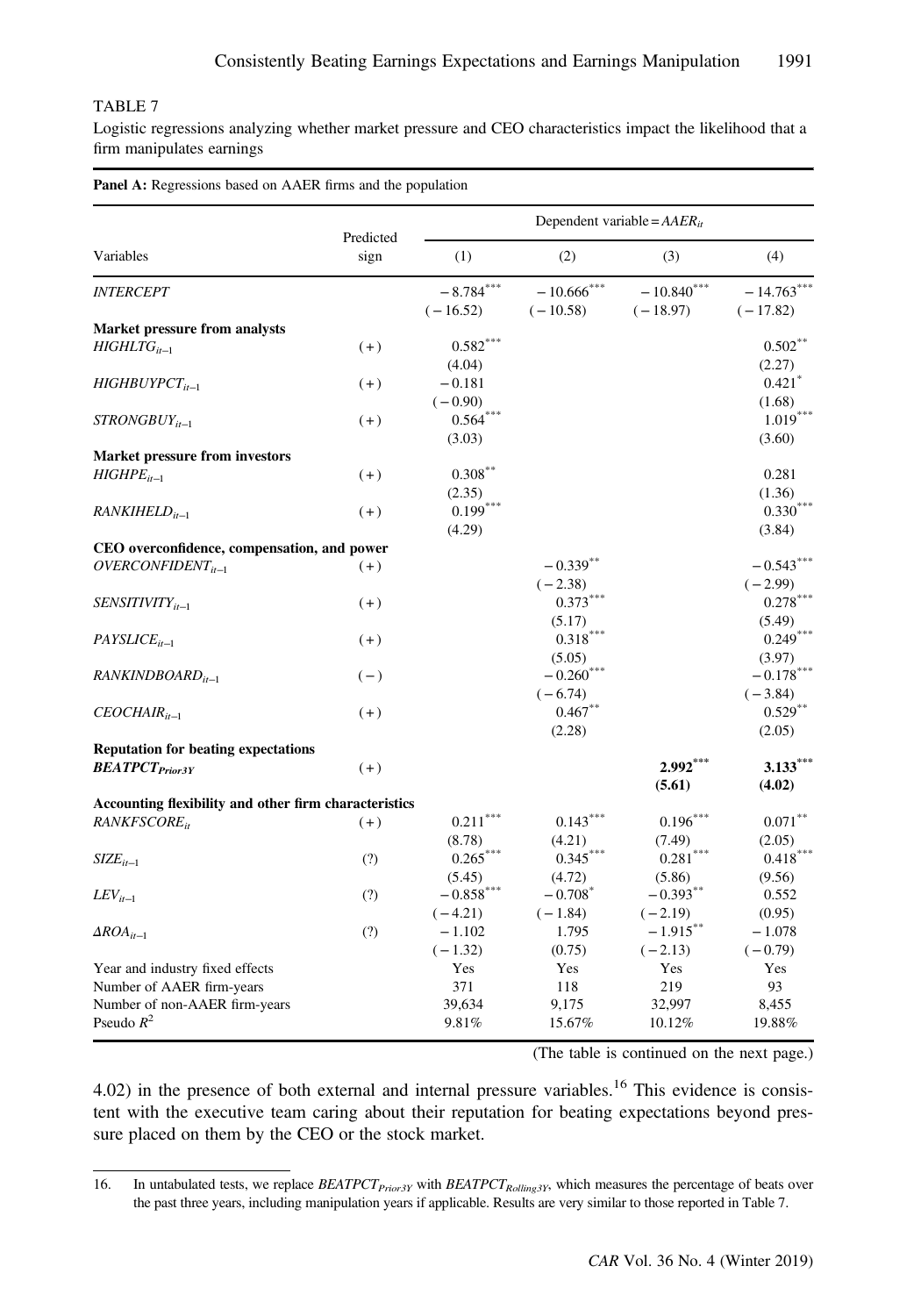#### TABLE 7 (continued)

Panel B: Regressions based on AAER firms and the matched non-AAER firms

|                                                       |                | Dependent variable = $AAER_{it}$ |                 |             |                      |
|-------------------------------------------------------|----------------|----------------------------------|-----------------|-------------|----------------------|
| Variables                                             | Predicted sign | (1)                              | (2)             | (3)         | (4)                  |
| <b>INTERCEPT</b>                                      |                | $-3.005***$                      | $-5.622***$     | $-5.241***$ | $-18.951***$         |
|                                                       |                | $(-3.67)$                        | $(-4.12)$       | $(-5.47)$   | $(-5.50)$            |
| Market pressure from analysts                         |                |                                  |                 |             |                      |
| $HIGHTG_{it-1}$                                       | $(+)$          | $0.535***$                       |                 |             | $2.161***$           |
|                                                       |                | (2.02)                           |                 |             | (4.20)               |
| $HIGHBUYPCT_{i-1}$                                    | $(+)$          | $-0.531$ **                      |                 |             | $1.844***$           |
|                                                       |                | $(-2.05)$                        |                 |             | (3.68)               |
| $STRONGBUY_{it-1}$                                    | $(+)$          | $0.759***$                       |                 |             | $4.324***$           |
|                                                       |                | (2.93)                           |                 |             | (3.48)               |
| Market pressure from investors                        |                |                                  |                 |             |                      |
| $HIGHPE_{it-1}$                                       | $(+)$          | $0.404***$                       |                 |             | $-0.002$             |
|                                                       |                | (2.05)                           |                 |             | $(-0.00)$            |
| $RANKIHELD_{it-1}$                                    | $(+)$          | $0.258***$                       |                 |             | $0.772$ <sup>*</sup> |
|                                                       |                | (3.78)                           |                 |             | (3.09)               |
| CEO overconfidence, compensation, and power           |                |                                  |                 |             |                      |
| $OVERCONFIDENT_{it-1}$                                | $(+)$          |                                  | 0.329           |             | $1.091*$             |
|                                                       |                |                                  | (0.80)          |             | (1.86)               |
| $SENSITIVITY_{it-1}$                                  | $(+)$          |                                  | 2.536           |             | $3.890***$           |
|                                                       |                |                                  | (2.69)          |             | (2.87)               |
| $PAYSLICE_{it-1}$                                     | $(+)$          |                                  | 6.217           |             | 4.304                |
|                                                       |                |                                  | (3.22)          |             | (1.50)               |
| $RANKINDBOARD_{it-1}$                                 | $(-)$          |                                  | $-0.353***$     |             | $-0.290^*$           |
|                                                       |                |                                  | $(-3.41)$       |             | $(-1.69)$            |
| $CEOCHAIR_{it-1}$                                     | $(+)$          |                                  | $1.380***$      |             | $1.635***$           |
|                                                       |                |                                  | (2.59)          |             | (2.67)               |
| <b>Reputation for beating expectations</b>            |                |                                  |                 |             |                      |
| <b>BEATPCT</b> Prior3Y                                | $(+)$          |                                  |                 | $3.327***$  | $9.167***$           |
|                                                       |                |                                  |                 | (5.34)      | (3.74)               |
| Accounting flexibility and other firm characteristics |                |                                  |                 |             |                      |
| RANKFSCORE <sub>it</sub>                              | $(+)$          | $0.234***$                       | $0.166^{\circ}$ | $0.207***$  | $0.476**$            |
|                                                       |                | (7.38)                           | (2.62)          | (4.36)      | (3.26)               |
| $SIZE_{it-1}$                                         | (?)            | $-0.061$                         | $-0.152$        | $-0.078$    | 0.045                |
|                                                       |                | $(-0.88)$                        | $(-1.06)$       | $(-0.98)$   | (0.19)               |
| $LEV_{it-1}$                                          | (?)            | $0.955***$                       | $1.356***$      | $1.515***$  | $2.857***$           |
|                                                       |                | (2.38)                           | (2.06)          | (2.74)      | (2.34)               |
| $\triangle ROA_{it-1}$                                | (?)            | $-0.574$                         | $5.685***$      | $-0.976$    | 2.704                |
|                                                       |                | $(-0.68)$                        | (3.05)          | $(-1.00)$   | (0.74)               |
|                                                       |                |                                  | Yes             |             |                      |
| Year and industry fixed effects                       |                | Yes<br>371                       |                 | Yes         | Yes<br>93            |
| Number of AAER firm-years                             |                |                                  | 118             | 219         |                      |
| Number of matched non-AAER firm-years                 |                | 371                              | 118             | 219         | 93                   |
| Pseudo $R^2$                                          |                | 17.71%                           | 29.68%          | 18.55%      | 44.84%               |

*Notes:* This table reports the results from logistic regressions of financial misstatement  $(AAER_{it}$  equals one for a manipulation year, and zero otherwise) on motivating factors (e.g., market pressure and CEO characteristics), along with a wide array of control variables. Panel A is based on AAER firms and the population, and panel B is based on AAER firms and the propensity-score-matched non-AAER firms. Industry fixed effects are based on Fama and French's (1997) 12-industry classification. Standard errors are clustered by year. \*\*\*, \*\*, and \* represent statistical significance at the 1, 5, and 10 percent level, respectively, based on two-tailed tests. The z-statistics are reported in parentheses. See Appendix 2 for variable definitions. Bold text indicates variables of interest.

Panel B of Table 7 reports the regression results based on AAER firms and the propensityscore-matched non-AAER firms. The results for Regressions (1) and (2) are similar to those reported in panel A, with the exception that the coefficient on the CEO overconfidence proxy is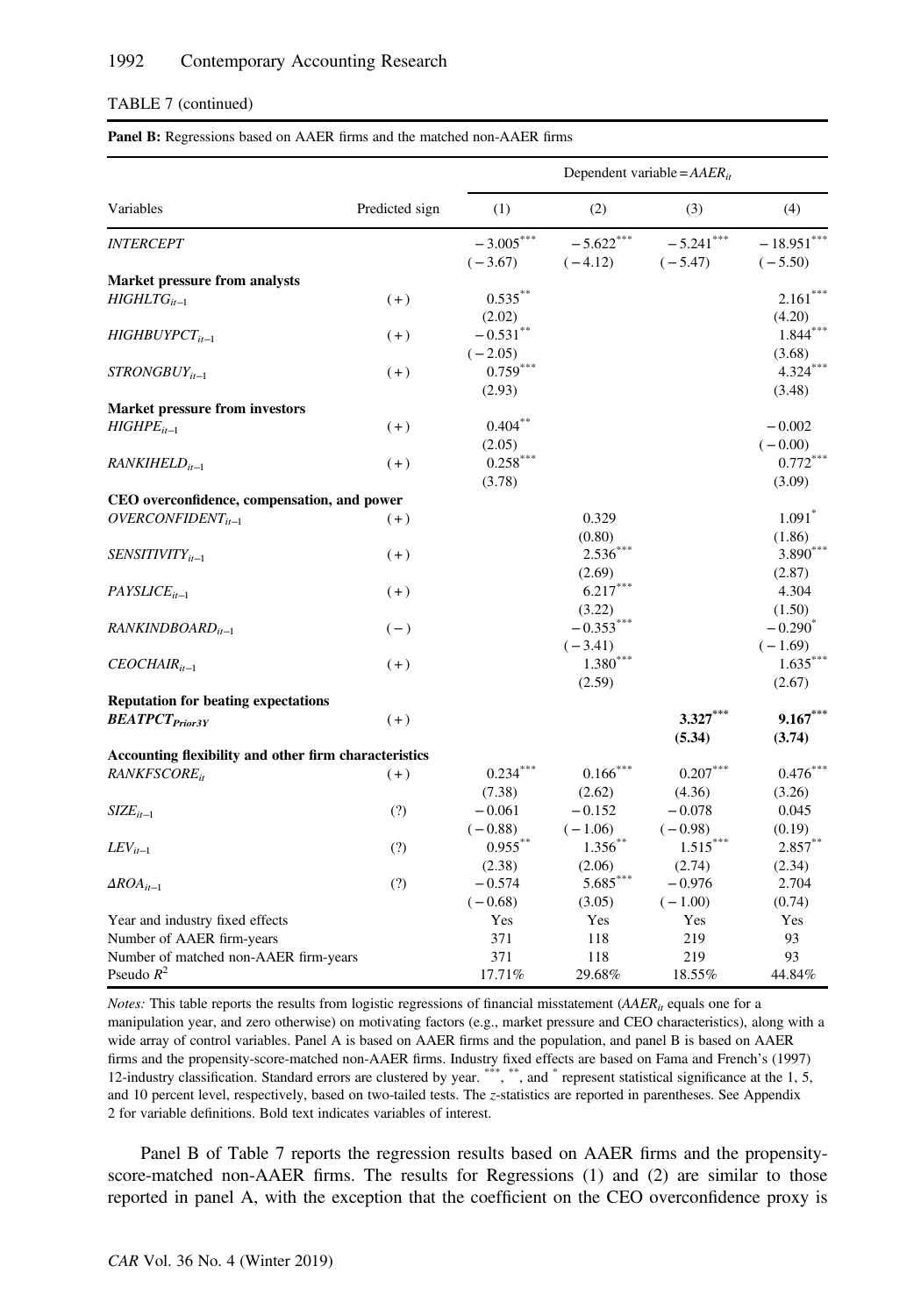now of the predicted sign but insignificant. Thus, after better matching and including other CEO characteristics, overconfidence does not appear to explain manipulation.<sup>17</sup> The results for Regressions (3) and (4) are also similar to those reported in panel A, and, again, they are consistent with the conclusion that a reputation for consistently beating expectations is incrementally significant over market and CEO pressure proxies.

#### 5. Conclusion

This study examines whether maintaining a reputation for consistently beating analysts' expectations motivates executives to move from "within GAAP" earnings management to "outside of GAAP" earnings manipulation. We use a sample of firms that are subject to SEC enforcement actions to identify "outside of GAAP" earnings manipulation. The benefit of this sample is that we are confident that manipulation did indeed take place, but a limitation of the sample is that the sample size is small, and these firms were "caught" by the SEC and therefore may differ from other firms that engage in manipulation.

We document that manipulating firms are more likely to have consistently beaten analysts' forecasts in the three years prior to the manipulation period. We investigate factors that could motivate executives to manipulate earnings to consistently beat analysts' forecasts. We predict and find that manipulating firms face strong *external* market pressure to continue the trend of consistently beating expectations. In particular, manipulating firms have relatively high priceearnings ratios for up to three years prior to the manipulation period. Meanwhile, institutional investors are increasing their holdings in these firms, and analysts are making optimistic longterm growth forecasts and predominantly promoting these firms as "buys" and "strong buys." We hypothesize that manipulating firms also face *internal* pressure from CEOs to deliver performance. Specifically, we investigate proxies for CEO overconfidence, compensation incentives, and power. Our empirical results provide weak and conflicting evidence for the role of CEO overconfidence in explaining earnings manipulation. This result could be attributable to the noise in our proxy, which is based on CEOs not exercising options in an optimal manner or the close correlation between our CEO overconfidence proxy and CEO equity-based compensation measures. We also find that manipulating CEOs have more equity-based compensation, consistent with CEOs being especially concerned with their firm's stock valuation. Consistent with prior research, we find that AAER firms have less independent board representation, and their CEOs are more likely to be the chair of the board and receive a larger slice of the compensation pool, suggesting that manipulating CEOs have more power over their boards to set the strategic direction of the company and potentially lead the firms to be overly focused on beating analysts' expectations.

Our study raises opportunities for future research. We document that manipulating firms consistently beat analysts' expectations prior to manipulation. One avenue for future research is to examine how companies deal with missing analysts' forecasts. For instance, do firms with better governance miss analysts' forecasts more frequently and avoid playing the "expectations" game altogether? Are managers penalized less for missing earnings expectations in better governed firms, or does consistently beating earnings expectations reap strong personal benefits for top executives? A second avenue for future research is to better understand the role of guidance and how it interacts with manipulation. How does guidance change before and after the manipulation period? Are certain managers particularly concerned with losing credibility by guiding down and so view manipulation as a less costly alternative? We hope that future research will endeavor to answer some of these questions.

<sup>17.</sup> One possible reason for the weak overconfidence result in our study is that the use of stock options declined in popularity in favor of restricted stock grants after the mandatory expensing of stock options in 2006. In untabulated analysis, we restrict the analysis in Tables 6 and 7 to the sample period prior to 2006 and find similar results, suggesting that the results are not driven by the sample period of our study.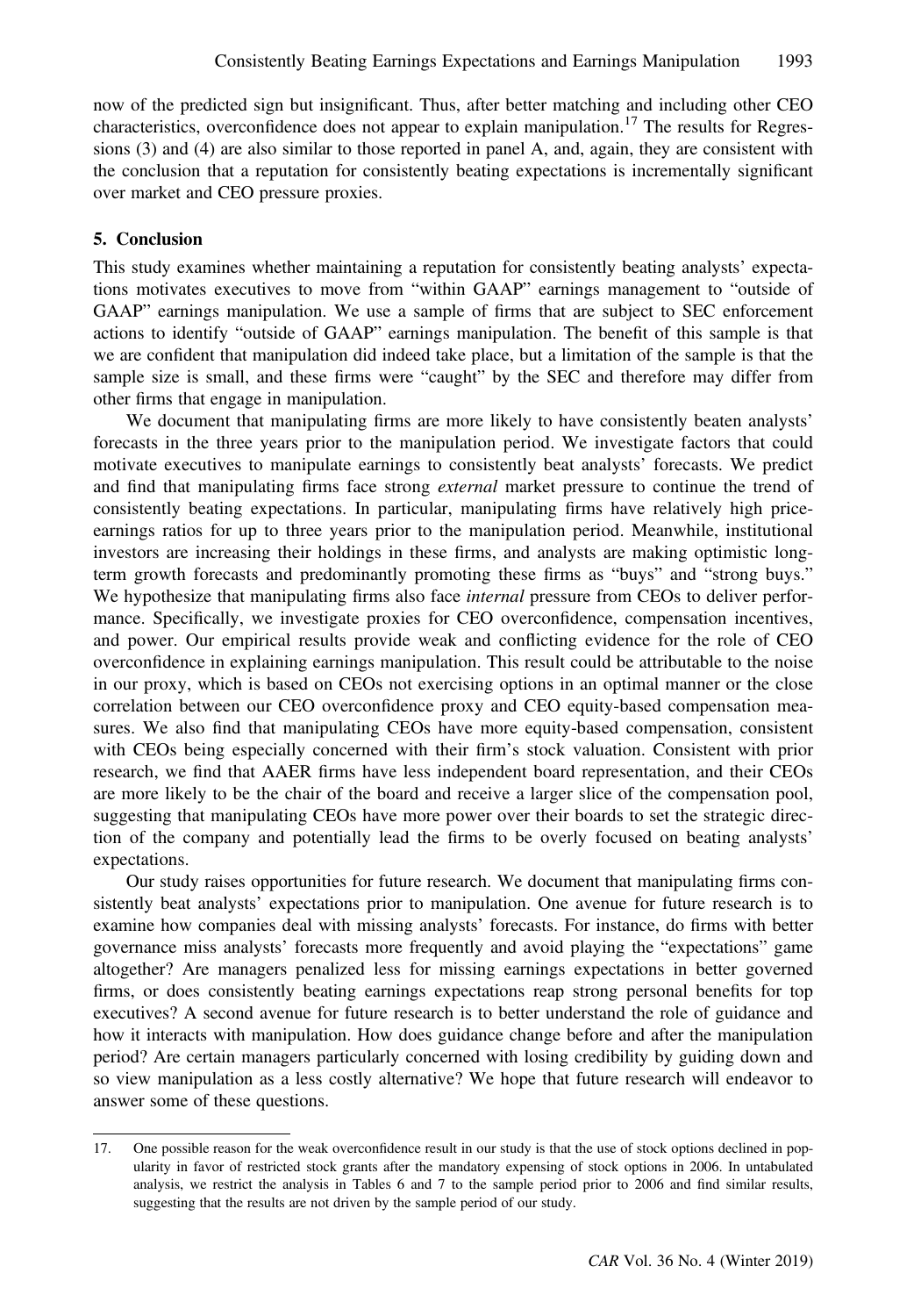# Appendix 1

# Coca-Cola and its incentive to report positive earnings surprises

The discussion below is extracted from the SEC's AAERs (No. 2232) for Coca-Cola (SEC 2005).

From 1990 through 1996, Coca-Cola consistently met or exceeded earnings expectations while achieving a compound annual earnings per share growth rate of 18.3 percent—more than twice the average growth rate of the S&P 500. Coca-Cola's superior earnings performance resulted in its common stock trading at a price to earnings multiple ("P/E Ratio") of 38.1 by the end of 1996, as compared to the S&P 500's P/E Ratio of 20.8.

In the mid-1990s, Coca-Cola began experiencing increased competition and more difficult economic environments. Nevertheless, Coca-Cola publicly maintained between 1996 and 1999 that it expected its earnings per share to continue to grow between 15 percent and 20 percent annually. At or near the end of each reporting period between 1997 and 1999, Coca-Cola, through its officers and employees implemented a "channel stuffing" practice in Japan known as "gallon pushing." In connection with this practice, CCJC asked bottlers in Japan to make additional purchases of concentrate for the purpose of generating revenue to meet both annual business plan and earnings targets. The income generated by gallon pushing in Japan was the difference between Coca-Cola meeting or missing analysts' consensus or modified consensus earnings estimates for 8 out of 12 quarters from 1997 through 1999.

The Coca-Cola channel stuffing example nicely illustrates the incentives and possible implementation of financial misstatement in the service of consistently beating earnings benchmarks.

| Variables                                                  | Definitions                                                                                                                                                                                                     |
|------------------------------------------------------------|-----------------------------------------------------------------------------------------------------------------------------------------------------------------------------------------------------------------|
| $AAER_{it}$                                                | Indicator variable that equals one if the string observation is<br>an AAER firm, and zero otherwise                                                                                                             |
| Reputation for consistently beating analysts' expectations |                                                                                                                                                                                                                 |
| BEATPCT <sub>Prior3Y</sub>                                 | Percentage of quarters that a firm beats (meets or beats) the<br>median analyst consensus EPS forecast in the three years<br>prior to the manipulation period                                                   |
| <b>BEATPCT</b> During                                      | Percentage of quarters that a firm beats (meets or beats) the<br>median analyst consensus EPS forecast during the<br>manipulation period                                                                        |
| all-one string                                             | Indicator variable that equals one if the firm beats (meets or<br>beats) the median analyst consensus EPS forecast in all<br>four quarters of a fiscal year, and zero otherwise                                 |
| <b>Market pressure from analysts</b>                       |                                                                                                                                                                                                                 |
| $LTG_{it-1}$                                               | The median analyst consensus long-term growth forecast.<br>We take the most recent consensus forecast made after the<br>end of fiscal year $t-1$ and before the first earnings<br>announcement of fiscal year t |
| $HIGHTG_{it-1}$                                            | Indicator variable that equals one if the median analyst<br>consensus long-term growth forecast is in the highest<br>annual quintile, and zero otherwise                                                        |
| $BUYPCT_{it-1}$                                            | Percentage of analysts giving buy and strong buy<br>recommendations, measured as of the most recent I/B/E/S                                                                                                     |

# Appendix 2 Variable definitions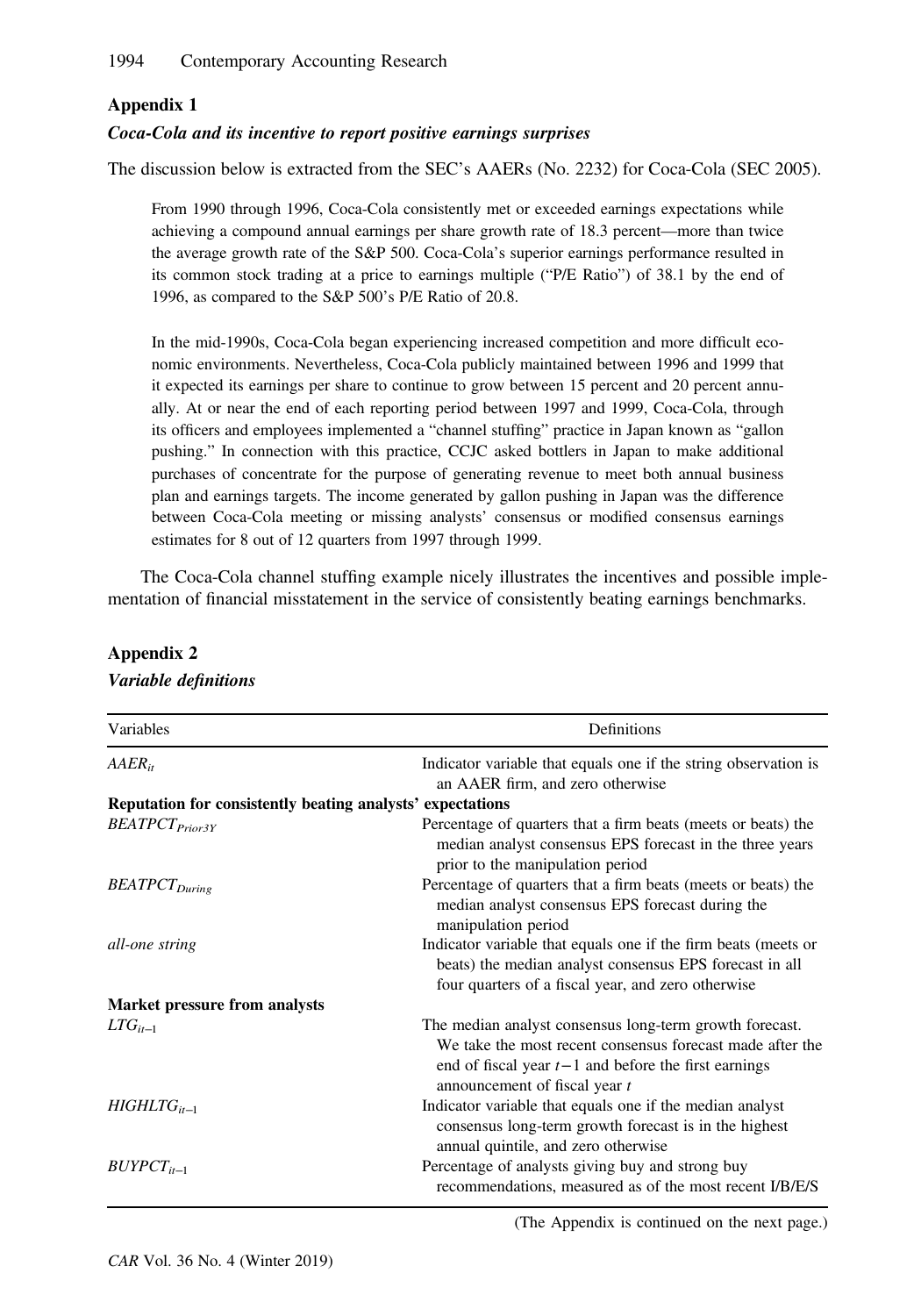# Appendix 2 (continued)

| Variables                             | Definitions                                                                                                                                                                                                                                                                                                                                                                 |
|---------------------------------------|-----------------------------------------------------------------------------------------------------------------------------------------------------------------------------------------------------------------------------------------------------------------------------------------------------------------------------------------------------------------------------|
|                                       | summary date after the end of fiscal year $t-1$ and before<br>the first earnings announcement of fiscal year $t$                                                                                                                                                                                                                                                            |
| $HIGHBUYPCT_{it-1}$                   | Indicator variable that equals one if the percentage of<br>analysts giving buy and strong buy recommendations is in<br>the highest annual quintile, and zero otherwise                                                                                                                                                                                                      |
| $RECMD_{it-1}$                        | The median analyst consensus stock recommendation, which<br>ranges from one to five. A rank of one represents a strong<br>sell recommendation and a rank of five represents a strong<br>buy recommendation. We take the most recent consensus<br>recommendation made after the end of fiscal year<br>$t-1$ and before the first earnings announcement of<br>fiscal year $t$ |
| $STRONGBUY_{it-1}$                    | Indicator variable that equals one if analysts give consensus<br>strong buy stock recommendation, and zero otherwise                                                                                                                                                                                                                                                        |
| <i>SURPRISE_EPS</i>                   | The difference between actual quarterly EPS and the median<br>analyst consensus quarterly EPS forecast. We take the<br>most recent consensus forecast made before each quarterly<br>earnings announcement                                                                                                                                                                   |
| SURPRISE_%                            | The difference between actual quarterly EPS and the median<br>analyst consensus quarterly EPS forecast, scaled by the<br>absolute value of actual quarterly EPS. We take the most<br>recent consensus forecast made before each quarterly<br>earnings announcement                                                                                                          |
| <b>Market pressure from investors</b> |                                                                                                                                                                                                                                                                                                                                                                             |
| $PE_{it-1}$                           | Forward price-to-earnings ratio measured as the stock price<br>at the end of fiscal year $t-1$ divided by the first median<br>analyst consensus annual EPS forecast for fiscal year<br>$t$ made following the annual earnings announcement                                                                                                                                  |
| $HIGHPE_{it-1}$                       | Indicator variable that equals one if the $PE$ ratio is in the<br>highest annual quintile, and zero otherwise                                                                                                                                                                                                                                                               |
| $IHELD_{it-1}$                        | Percentage of institutional holdings measured as the number<br>of shares held by 13-F institutional investors as a<br>percentage of the total shares outstanding as of the latest<br>report date before the end of fiscal year $t-1$                                                                                                                                        |
| $RANKIHELD_{it-1}$                    | Annual quintile rank based on $IHELD_{it-1}$                                                                                                                                                                                                                                                                                                                                |
| <b>CEO</b> overconfidence             |                                                                                                                                                                                                                                                                                                                                                                             |
| $OVERCONFIDENT_{it-1}$                | Indicator variable that equals one if the CEO is overconfident,<br>and zero otherwise. Managerial overconfidence is present if<br>the natural log of the sum of in-the-money unexercised<br>exercisable options held by the CEO<br>(opt_unex_exer_est_val + 0.01, from ExecuComp) is                                                                                        |
| <b>CEO</b> compensation               | greater than the 3-digit SIC industry median                                                                                                                                                                                                                                                                                                                                |
| $SENSITIVITY_{it-1}$                  | CEO's pay-for-performance sensitivity, following Feng et al.<br>(2011)                                                                                                                                                                                                                                                                                                      |
| <b>CEO</b> power                      |                                                                                                                                                                                                                                                                                                                                                                             |
| $PAYSLICE_{it-1}$                     | CEO pay slice measured as the ratio of the CEO's total<br>compensation to the total compensation of the top five<br>executives                                                                                                                                                                                                                                              |

(The Appendix is continued on the next page.)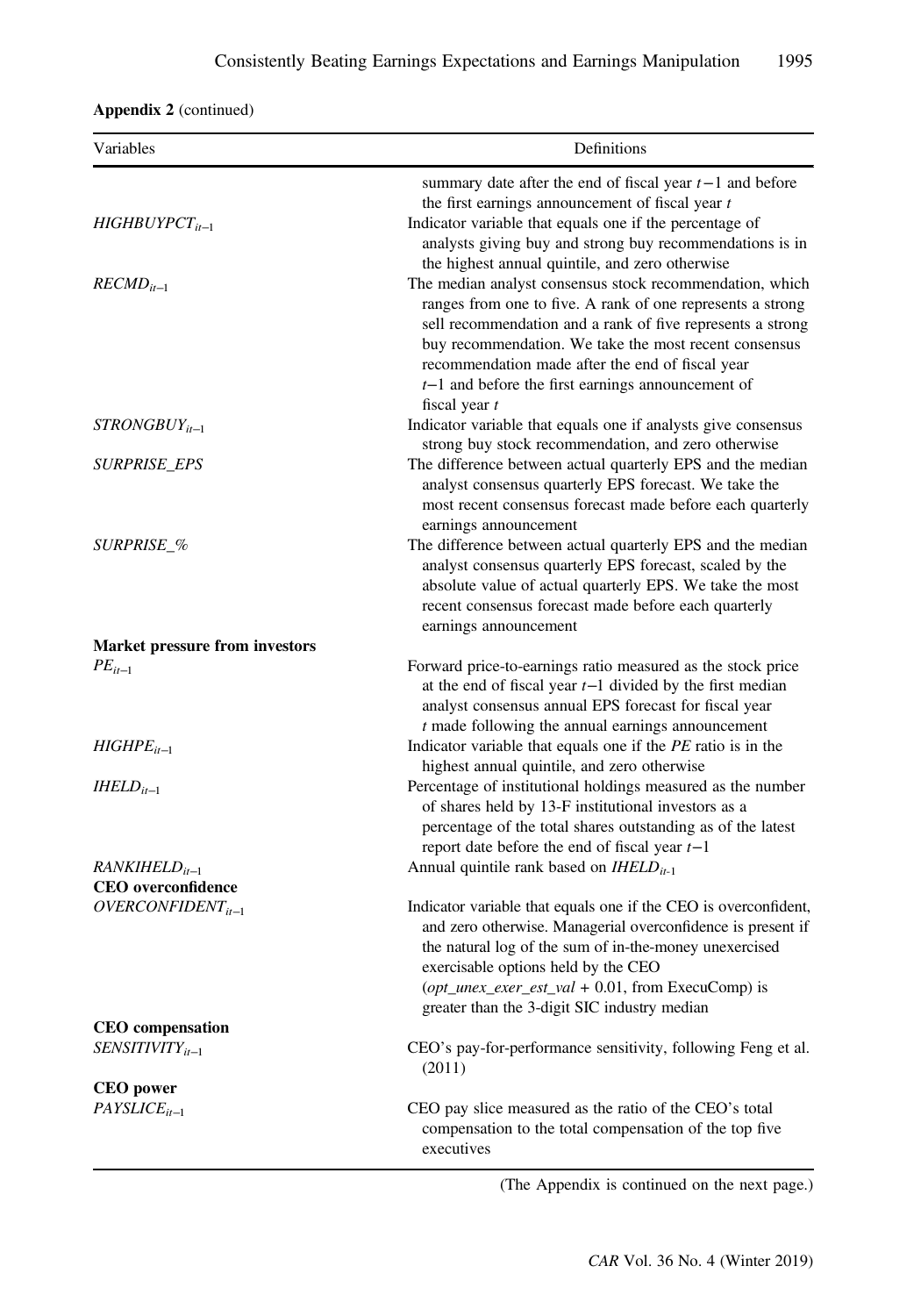|  |  |  |  | <b>Appendix 2</b> (continued) |  |
|--|--|--|--|-------------------------------|--|
|--|--|--|--|-------------------------------|--|

| Variables                     | Definitions                                                                                                                                                                                                                       |
|-------------------------------|-----------------------------------------------------------------------------------------------------------------------------------------------------------------------------------------------------------------------------------|
| $INDBOARD_{it-1}$             | Percentage of independent directors from RiskMetrics                                                                                                                                                                              |
| $RANKINDBOARD_{it-1}$         | Annual quintile rank based on $INDBORD_{it-1}$                                                                                                                                                                                    |
| $CEOCHAIR_{it-1}$             | Indicator variable that equals one if the CEO also serves as<br>the chair of the board, and zero otherwise                                                                                                                        |
| <b>Accounting flexibility</b> |                                                                                                                                                                                                                                   |
| RANKFSCORE <sub>it</sub>      | Annual decile rank of <i>F</i> -score, following Dechow et al.<br>(2007)                                                                                                                                                          |
| $WCACC_{it}$                  | Working capital accruals measured as the change in non-<br>cash current assets minus the change in current liabilities<br>net of short-term debt, scaled by beginning total assets                                                |
| $TACC_{it}$                   | Total accruals measured as earnings before extraordinary<br>items and discontinued operations taken from the<br>statement of cash flow minus operating cash flows minus<br>investing cash flows, scaled by beginning total assets |
| Other firm characteristics    |                                                                                                                                                                                                                                   |
| $SIZE_{it-1}$                 | Firm size measured as the natural log of total assets                                                                                                                                                                             |
| $BTM_{it-1}$                  | Book-to-market ratio measured as common equity divided<br>by market value of equity                                                                                                                                               |
| $LEV_{it-1}$                  | Leverage measured as total liabilities over total assets                                                                                                                                                                          |
| $\triangle ROA_{it-1}$        | Change in return-on-assets measured as the increase in the<br>ratio of income before extraordinary items to average total<br>assets                                                                                               |

#### References

- Allen, E., P. Dechow, D. Pope, and G. Wu. 2016. Reference-dependent preferences: Evidence from marathon runners. Management Science 63 (6): 1657-72.
- Allen, E., C. Larson, and R. Sloan. 2013. Accrual reversals, earnings and stock returns. Journal of Accounting and Economics 56 (1): 113–255.
- Armstrong, C., A. Jagolinzer, and D. Larcker. 2010. Chief executive officer equity incentive and accounting irregularities. Journal of Accounting Research 48 (2): 225–71.
- Badertscher, B. 2011. Overvaluation and the choice of alternative earnings management mechanisms. The Accounting Review 86 (5): 1491–518.
- Barth, M., J. Elliott, and M. Finn. 1999. Market rewards associated with patterns of increasing earnings. Journal of Accounting Research 37 (2): 387–413.
- Bartov, E., D. Givoly, and C. Hayn. 2002. The rewards to meeting or beating earnings expectations. Journal of Accounting and Economics 33 (2): 173–204.
- Beasley, M. 1996. An empirical analysis of the relation between the board of director composition and financial statement fraud. The Accounting Review 71 (4): 443–65.
- Bebchuk, L., K. Cremers, and U. Peyer. 2011. The CEO pay slice. Journal of Financial Economics 102 (1): 199–221.
- Black, E., T. Christensen, T. Joo, and R. Schmardebeck. 2017. The relation between earnings management and non-GAAP reporting. Contemporary Accounting Research 34 (2): 750–82.
- Bushee, B., and G. Miller. 2012. Investor relations, firm visibility, and investor following. The Accounting Review 87 (3): 867–97.
- Bushee, B., and C. Noe. 2000. Corporate disclosure practices, institutional investors, and stock return volatility. Journal of Accounting Research 38 (Supplement): 171–207.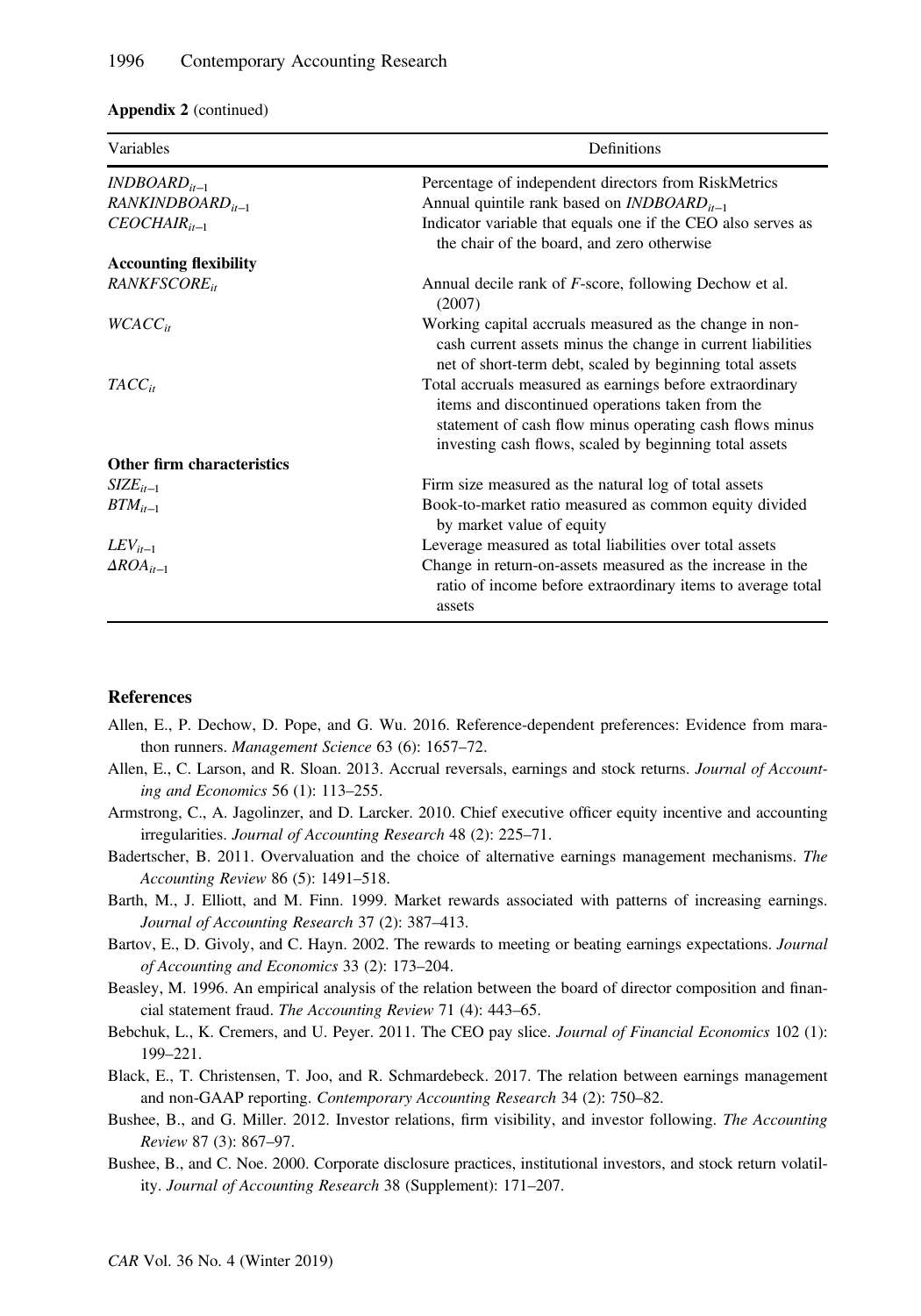- Cheng, Q., and T. Warfield. 2005. Equity incentives and earnings management. The Accounting Review 80 (2): 441–76.
- Christensen, T., A. Huffman, and M. Lewis-Western. 2017. Earnings management proxies: Prudent business decisions or earnings manipulation? Working paper, [https://papers.ssrn.com/sol3/papers.cfm?abstract\\_id](https://papers.ssrn.com/sol3/papers.cfm?abstract_id=2793838) [=2793838](https://papers.ssrn.com/sol3/papers.cfm?abstract_id=2793838)
- Dechow, P., W. Ge, and R. Sloan. 2011. Predicting material accounting misstatements. Contemporary Accounting Research 28 (1): 17–82.
- Dechow, P., and D. Skinner. 2000. Earnings management: Reconciling the views of accounting academics, practitioners, and regulators. Accounting Horizons 14 (2): 235–50.
- Dechow, P., R. Sloan, and A. Sweeney. 1996. Causes and consequences of earnings manipulation: An analysis of firms subject to enforcement actions by the SEC. Contemporary Accounting Research 13 (1): 1–36.
- DeFond, M., and C. Park. 2001. The reversal of abnormal accruals and the market valuation of earnings surprises. The Accounting Review 76 (3): 375–404.
- Doyle, J., J. Jennings, and M. Soliman. 2013. Do managers define non-GAAP earnings to meet or beat analyst forecasts? Journal of Accounting and Economics 56 (1): 40–56.
- Efendi, J., A. Srivastava, and E. Swanson. 2007. Why do corporate managers misstate financial statements? The role of in-the-money options and other incentives. Journal of Financial Economics 85 (3): 667–708.
- Fama, E., and K. French. 1997. Industry costs of equity. Journal of Financial Economics 43 (2): 153–93.
- Feng, M., W. Ge, S. Luo, and T. Shevlin. 2011. Why do CFOs become involved in material accounting manipulations? *Journal of Accounting and Economics* 51 (1–2): 21–36.
- Graham, J., C. Harvey, and S. Rajgopal. 2005. The economic implications of corporate financial reporting. Journal of Accounting and Economics 40 (1): 3–73.
- Jensen, M. 2005. Agency costs of overvalued equity. Financial Management 34 (1): 5–19.

Jiang, J., K. Petroni, and I. Wang. 2010. CFOs and CEOs: Who has the most influence on earnings management? Journal of Financial Economics 96 (3): 513–26.

- Kasznik, R., and M. McNichols. 2002. Does meeting earnings expectations matter? Evidence from analyst forecast revisions and share prices. Journal of Accounting Research 40 (3): 737–59.
- Lehavy, R., and R. Sloan. 2008. Investor recognition and stock returns. Review of Accounting Studies 13  $(2-3)$ : 327-61.
- Liu, X. 2016. Corruption culture and corporate misconduct. *Journal of Financial Economics* 122 (2): 307–27.
- Malmendier, U., and G. Tate. 2005. CEO overconfidence and corporate investment. Journal of Finance 60 (6): 2661–700.
- Matsumoto, D. 2002. Management's incentives to avoid negative earnings surprises. The Accounting Review 77 (3): 483–514.
- Merton, R. 1987. A simple model of capital market equilibrium with incomplete information. Journal of Finance 42 (3): 483–510.
- Mikhail, M., B. Walther, and R. Willis. 1999. Does forecast accuracy matter to security analysts? The Accounting Review 74 (2): 185–200.
- Moore, D., and P. Healy. 2008. The trouble with overconfidence. Psychological Review 115 (2): 502–17.
- Myers, J., L. Myers, and D. Skinner. 2007. Earnings momentum and earnings management. Journal of Accounting, Auditing and Finance 22 (2): 249–84.
- Rogers, J., and P. Stocken. 2005. Credibility of management forecasts. The Accounting Review 80 (4): 1233–60.
- Schrand, C., and S. Zechman. 2012. Executive overconfidence and the slippery slope to financial misreporting. Journal of Accounting and Economics 53 (1): 311–29.
- SEC. 2005. Accounting and auditing enforcement release No. 2232, [http://www.sec.gov/litigation/admin/33](http://www.sec.gov/litigation/admin/33-8569.pdf) [-8569.pdf](http://www.sec.gov/litigation/admin/33-8569.pdf)
- Skinner, D., and R. Sloan. 2002. Earnings surprises, growth expectations, and stock returns or don't let an earnings torpedo sink your portfolio. Review of Accounting Studies 7 (2-3): 289–312.